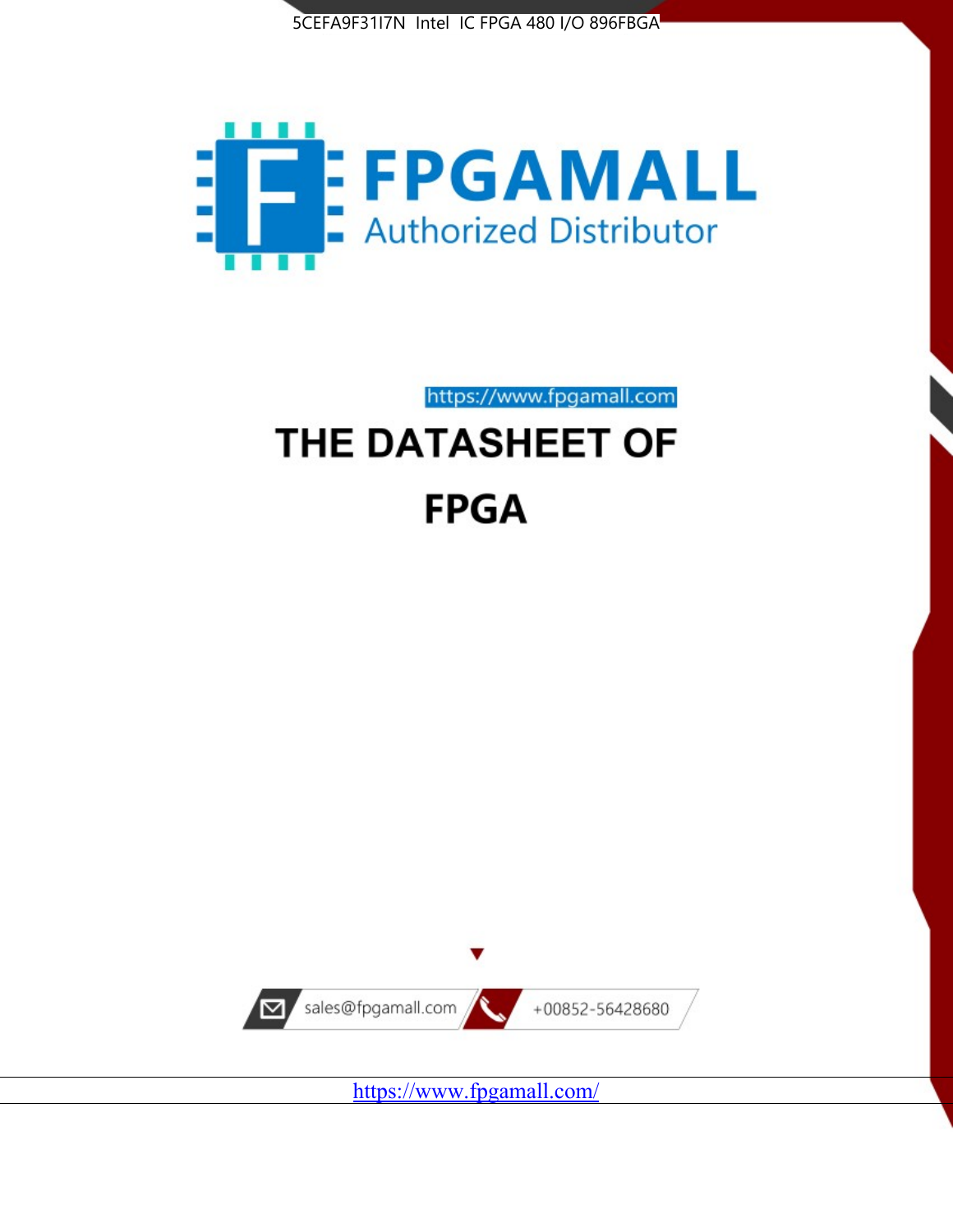5CEFA9F31I7N Intel IC FPGA 480 I/O 896FBGA



## **Cyclone V Device Overview**



**CV-51001 | 2018.05.07** Latest document on the web: **[PDF](https://www.altera.com/en_US/pdfs/literature/hb/cyclone-v/cv_51001.pdf)** | **[HTML](https://www.altera.com/documentation/sam1403480548153.html)**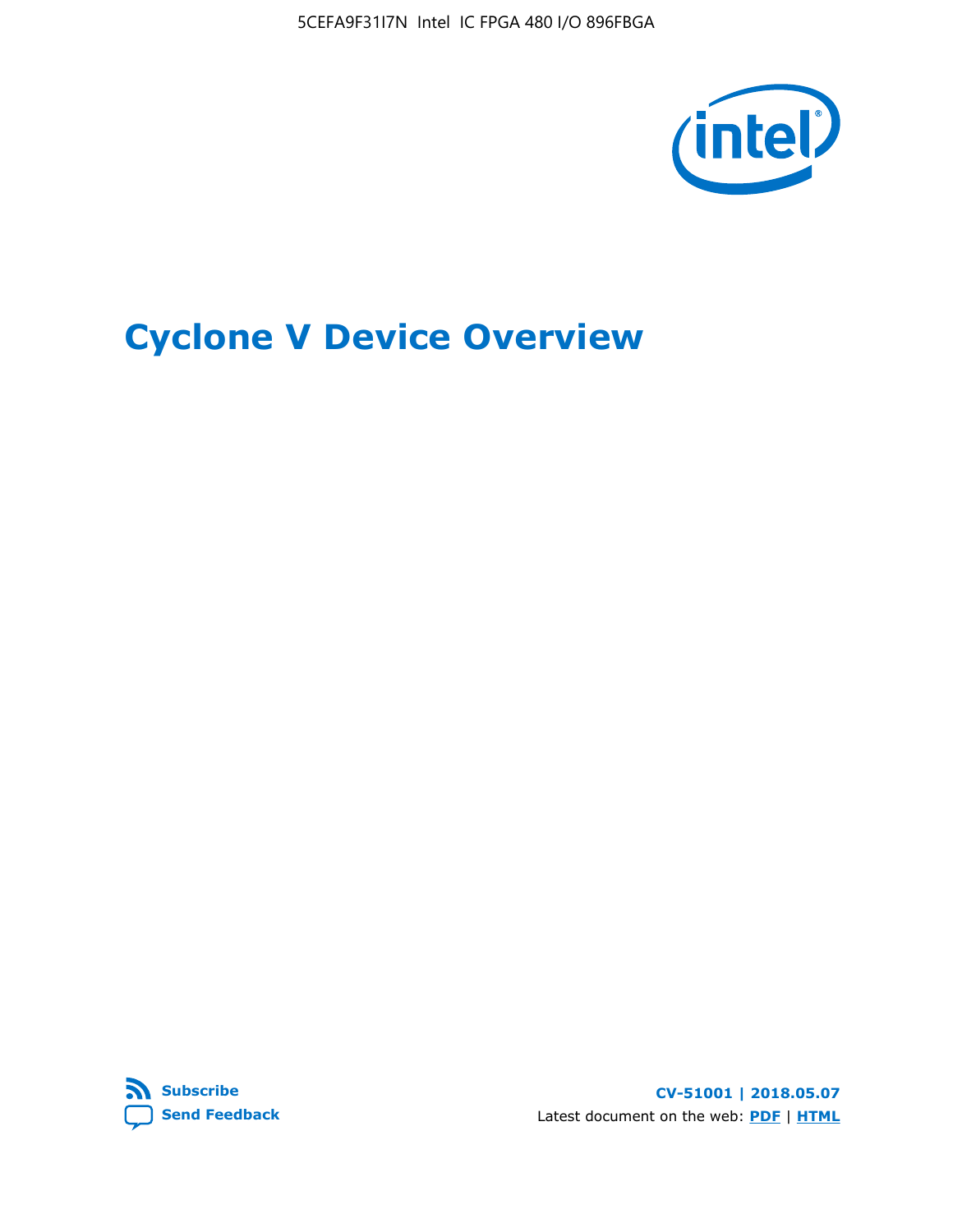

**Contents** 

## **Contents**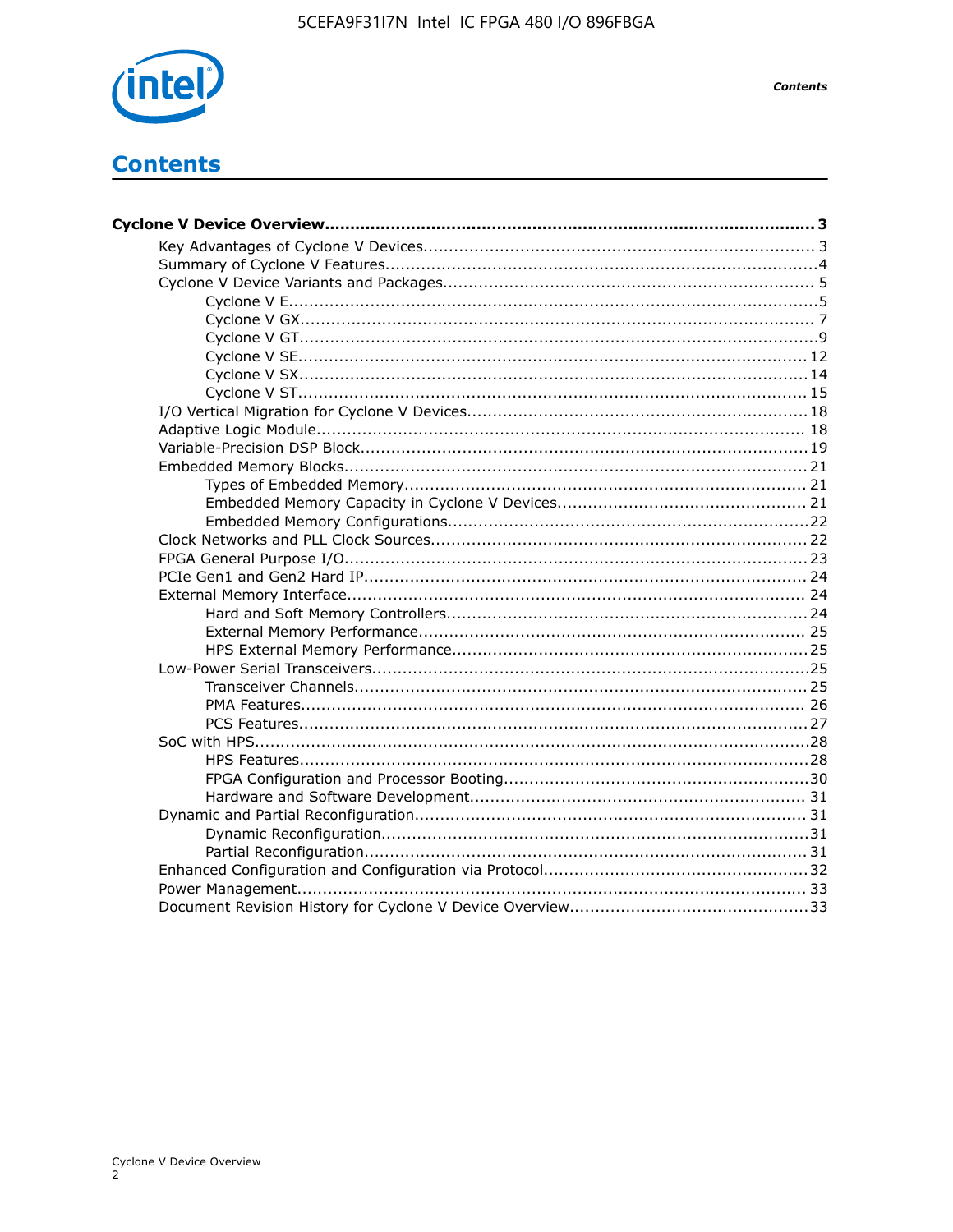

## **Cyclone V Device Overview**

The Cyclone® V devices are designed to simultaneously accommodate the shrinking power consumption, cost, and time-to-market requirements; and the increasing bandwidth requirements for high-volume and cost-sensitive applications.

Enhanced with integrated transceivers and hard memory controllers, the Cyclone V devices are suitable for applications in the industrial, wireless and wireline, military, and automotive markets.

#### **Related Information**

[Cyclone V Device Handbook: Known Issues](https://www.altera.com/support/support-resources/knowledge-base/solutions/rd12152011_347.html) Lists the planned updates to the Cyclone V Device Handbook chapters.

## **Key Advantages of Cyclone V Devices**

#### **Table 1. Key Advantages of the Cyclone V Device Family**

| <b>Advantage</b>                                                                    | <b>Supporting Feature</b>                                                                                                                                                                                                                                                    |
|-------------------------------------------------------------------------------------|------------------------------------------------------------------------------------------------------------------------------------------------------------------------------------------------------------------------------------------------------------------------------|
| Lower power consumption                                                             | Built on TSMC's 28 nm low-power (28LP) process technology and includes an<br>$\bullet$<br>abundance of hard intellectual property (IP) blocks<br>Up to 40% lower power consumption than the previous generation device                                                       |
| Improved logic integration and<br>differentiation capabilities                      | 8-input adaptive logic module (ALM)<br>٠<br>Up to 13.59 megabits (Mb) of embedded memory<br>٠<br>Variable-precision digital signal processing (DSP) blocks                                                                                                                   |
| Increased bandwidth capacity                                                        | 3.125 gigabits per second (Gbps) and 6.144 Gbps transceivers<br>٠<br>Hard memory controllers<br>٠                                                                                                                                                                            |
| Hard processor system (HPS)<br>with integrated Arm* Cortex*-A9<br>MPCore* processor | Tight integration of a dual-core Arm Cortex-A9 MPCore processor, hard IP, and an<br>$\bullet$<br>FPGA in a single Cyclone V system-on-a-chip (SoC)<br>Supports over 128 Gbps peak bandwidth with integrated data coherency between<br>٠<br>the processor and the FPGA fabric |
| Lowest system cost                                                                  | Requires only two core voltages to operate<br>٠<br>Available in low-cost wirebond packaging<br>٠<br>Includes innovative features such as Configuration via Protocol (CvP) and partial<br>٠<br>reconfiguration                                                                |

Intel Corporation. All rights reserved. Intel, the Intel logo, Altera, Arria, Cyclone, Enpirion, MAX, Nios, Quartus and Stratix words and logos are trademarks of Intel Corporation or its subsidiaries in the U.S. and/or other countries. Intel warrants performance of its FPGA and semiconductor products to current specifications in accordance with Intel's standard warranty, but reserves the right to make changes to any products and services at any time without notice. Intel assumes no responsibility or liability arising out of the application or use of any information, product, or service described herein except as expressly agreed to in writing by Intel. Intel customers are advised to obtain the latest version of device specifications before relying on any published information and before placing orders for products or services. \*Other names and brands may be claimed as the property of others.

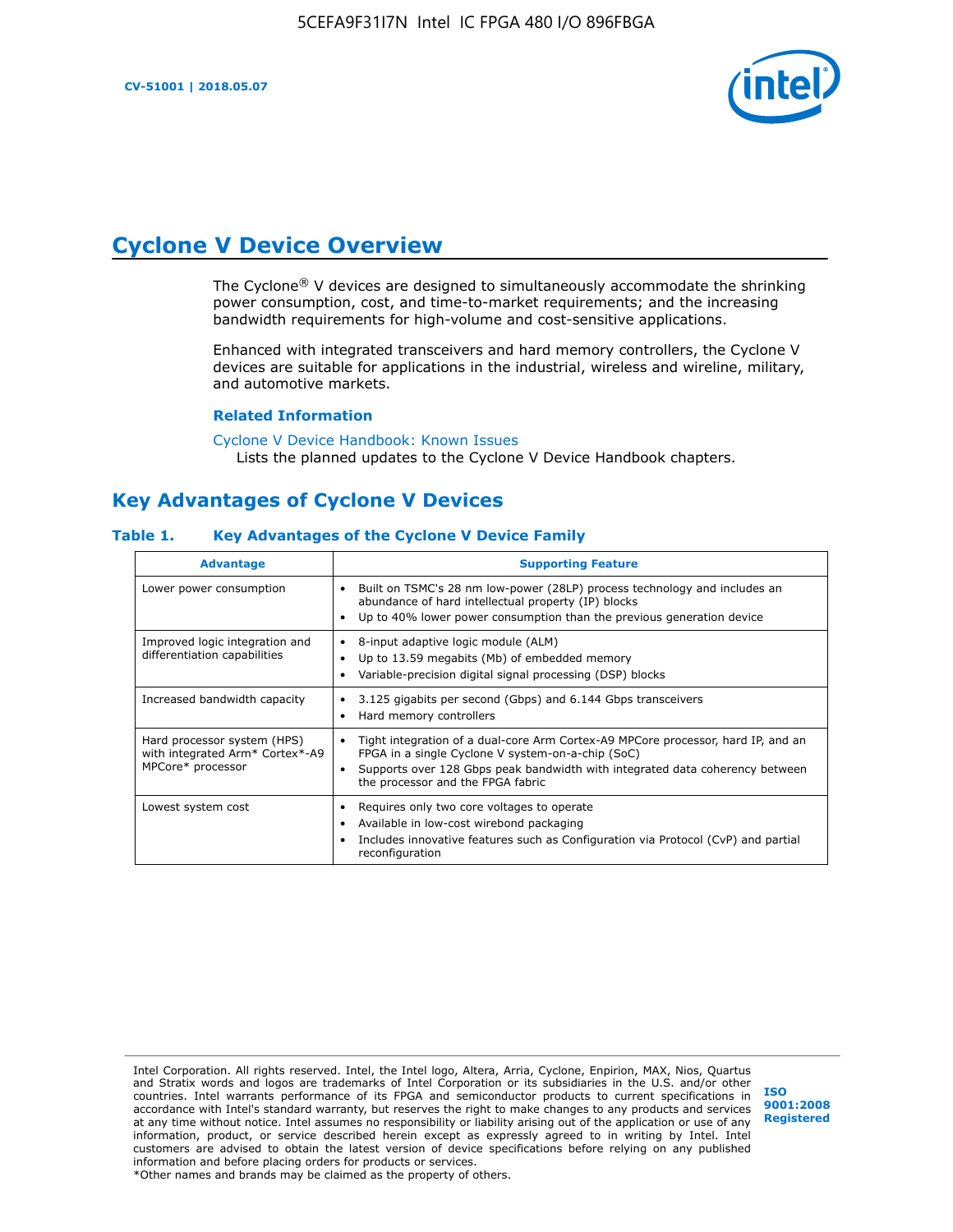

## **Summary of Cyclone V Features**

#### **Table 2. Summary of Features for Cyclone V Devices**

| <b>Feature</b>                                           | <b>Description</b>                                                                                                                                                                                                                                                                                                                               |                                                                                                                                                                                                                                                                                                                                                                                                                                                                                                                                                                                                                                                                                                         |  |  |  |  |  |  |  |
|----------------------------------------------------------|--------------------------------------------------------------------------------------------------------------------------------------------------------------------------------------------------------------------------------------------------------------------------------------------------------------------------------------------------|---------------------------------------------------------------------------------------------------------------------------------------------------------------------------------------------------------------------------------------------------------------------------------------------------------------------------------------------------------------------------------------------------------------------------------------------------------------------------------------------------------------------------------------------------------------------------------------------------------------------------------------------------------------------------------------------------------|--|--|--|--|--|--|--|
| Technology                                               | TSMC's 28-nm low-power (28LP) process technology<br>$\bullet$<br>1.1 V core voltage                                                                                                                                                                                                                                                              |                                                                                                                                                                                                                                                                                                                                                                                                                                                                                                                                                                                                                                                                                                         |  |  |  |  |  |  |  |
| Packaging                                                | $\bullet$                                                                                                                                                                                                                                                                                                                                        | Wirebond low-halogen packages<br>Multiple device densities with compatible package footprints for seamless migration between<br>different device densities<br>RoHS-compliant and leaded $(1)$ options                                                                                                                                                                                                                                                                                                                                                                                                                                                                                                   |  |  |  |  |  |  |  |
| High-performance<br>FPGA fabric                          | Enhanced 8-input ALM with four registers                                                                                                                                                                                                                                                                                                         |                                                                                                                                                                                                                                                                                                                                                                                                                                                                                                                                                                                                                                                                                                         |  |  |  |  |  |  |  |
| Internal memory<br>blocks                                | of the ALMs as MLAB memory                                                                                                                                                                                                                                                                                                                       | M10K-10-kilobits (Kb) memory blocks with soft error correction code (ECC)<br>Memory logic array block (MLAB)-640-bit distributed LUTRAM where you can use up to 25%                                                                                                                                                                                                                                                                                                                                                                                                                                                                                                                                     |  |  |  |  |  |  |  |
| Embedded Hard IP<br>blocks                               | Variable-precision DSP<br>Native support for up to three signal processing precision levels<br>(three $9 \times 9$ , two $18 \times 18$ , or one $27 \times 27$ multiplier) in the same<br>variable-precision DSP block<br>64-bit accumulator and cascade<br>Embedded internal coefficient memory<br>Preadder/subtractor for improved efficiency |                                                                                                                                                                                                                                                                                                                                                                                                                                                                                                                                                                                                                                                                                                         |  |  |  |  |  |  |  |
|                                                          | Memory controller                                                                                                                                                                                                                                                                                                                                | DDR3, DDR2, and LPDDR2 with 16 and 32 bit ECC support                                                                                                                                                                                                                                                                                                                                                                                                                                                                                                                                                                                                                                                   |  |  |  |  |  |  |  |
|                                                          | Embedded transceiver<br>I/O                                                                                                                                                                                                                                                                                                                      | PCI Express* (PCIe*) Gen2 and Gen1 (x1, x2, or x4) hard IP with<br>multifunction support, endpoint, and root port                                                                                                                                                                                                                                                                                                                                                                                                                                                                                                                                                                                       |  |  |  |  |  |  |  |
| Clock networks                                           | Up to 550 MHz global clock network<br>$\bullet$<br>$\bullet$<br>$\bullet$                                                                                                                                                                                                                                                                        | Global, quadrant, and peripheral clock networks<br>Clock networks that are not used can be powered down to reduce dynamic power                                                                                                                                                                                                                                                                                                                                                                                                                                                                                                                                                                         |  |  |  |  |  |  |  |
| Phase-locked loops<br>(PLLs)                             | $\bullet$<br>Integer mode and fractional mode<br>$\bullet$                                                                                                                                                                                                                                                                                       | Precision clock synthesis, clock delay compensation, and zero delay buffering (ZDB)                                                                                                                                                                                                                                                                                                                                                                                                                                                                                                                                                                                                                     |  |  |  |  |  |  |  |
| FPGA General-purpose<br>$I/Os$ (GPIOs)                   | $\bullet$<br>$\bullet$<br>On-chip termination (OCT)<br>$\bullet$                                                                                                                                                                                                                                                                                 | 875 megabits per second (Mbps) LVDS receiver and 840 Mbps LVDS transmitter<br>400 MHz/800 Mbps external memory interface<br>3.3 V support with up to 16 mA drive strength                                                                                                                                                                                                                                                                                                                                                                                                                                                                                                                               |  |  |  |  |  |  |  |
| Low-power high-speed<br>serial interface                 | 614 Mbps to 6.144 Gbps integrated transceiver speed<br>$\bullet$<br>Transmit pre-emphasis and receiver equalization<br>$\bullet$<br>Dynamic partial reconfiguration of individual channels<br>$\bullet$                                                                                                                                          |                                                                                                                                                                                                                                                                                                                                                                                                                                                                                                                                                                                                                                                                                                         |  |  |  |  |  |  |  |
| <b>HPS</b><br>(Cyclone V SE, SX,<br>and ST devices only) | $\bullet$<br>$\bullet$<br>interfaces<br>On-chip RAM and boot ROM                                                                                                                                                                                                                                                                                 | Single or dual-core Arm Cortex-A9 MPCore processor-up to 925 MHz maximum frequency with<br>support for symmetric and asymmetric multiprocessing<br>Interface peripherals-10/100/1000 Ethernet media access control (EMAC), USB 2.0<br>On-The-GO (OTG) controller, quad serial peripheral interface (QSPI) flash controller, NAND<br>flash controller, Secure Digital/MultiMediaCard (SD/MMC) controller, UART, controller area<br>network (CAN), serial peripheral interface (SPI), I <sup>2</sup> C interface, and up to 85 HPS GPIO<br>System peripherals—general-purpose timers, watchdog timers, direct memory access (DMA)<br>controller, FPGA configuration manager, and clock and reset managers |  |  |  |  |  |  |  |
|                                                          |                                                                                                                                                                                                                                                                                                                                                  | continued                                                                                                                                                                                                                                                                                                                                                                                                                                                                                                                                                                                                                                                                                               |  |  |  |  |  |  |  |

<sup>(1)</sup> Contact Intel for availability.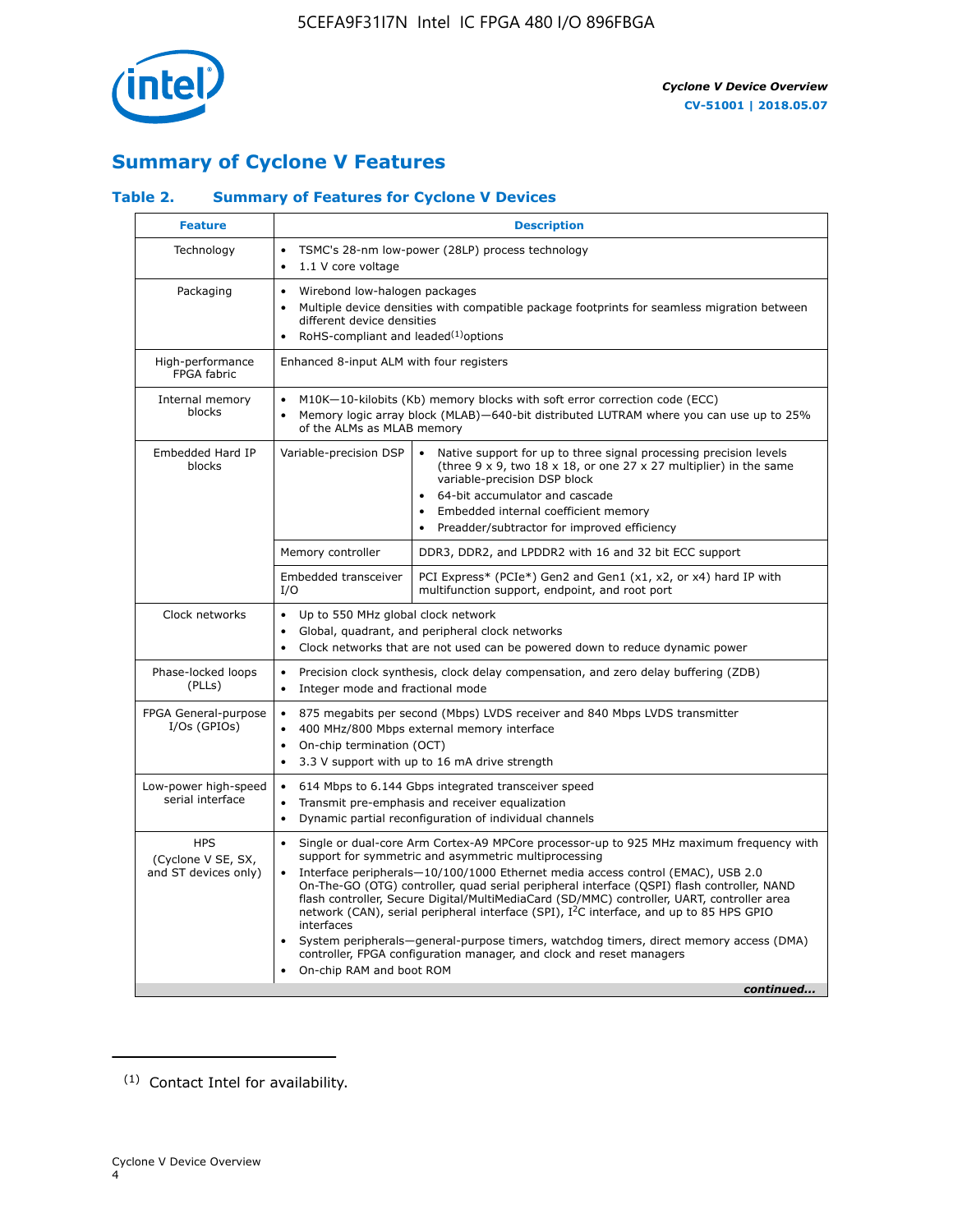

| <b>Feature</b> | <b>Description</b>                                                                                                                                                                                                                                                                                                                                                                                                    |
|----------------|-----------------------------------------------------------------------------------------------------------------------------------------------------------------------------------------------------------------------------------------------------------------------------------------------------------------------------------------------------------------------------------------------------------------------|
|                | HPS-FPGA bridges—include the FPGA-to-HPS, HPS-to-FPGA, and lightweight HPS-to-FPGA<br>bridges that allow the FPGA fabric to issue transactions to slaves in the HPS, and vice versa<br>FPGA-to-HPS SDRAM controller subsystem-provides a configurable interface to the multiport<br>front end (MPFE) of the HPS SDRAM controller<br>Arm CoreSight™ JTAG debug access port, trace port, and on-chip trace storage      |
| Configuration  | Tamper protection—comprehensive design protection to protect your valuable IP investments<br>Enhanced advanced encryption standard (AES) design security features<br>CvP<br>$\bullet$<br>Dynamic reconfiguration of the FPGA<br>Active serial (AS) x1 and x4, passive serial (PS), JTAG, and fast passive parallel (FPP) x8 and<br>x16 configuration options<br>Internal scrubbing (2)<br>Partial reconfiguration (3) |

## **Cyclone V Device Variants and Packages**

#### **Table 3. Device Variants for the Cyclone V Device Family**

| <b>Variant</b> | <b>Description</b>                                                                                                      |
|----------------|-------------------------------------------------------------------------------------------------------------------------|
| Cyclone V E    | Optimized for the lowest system cost and power requirement for a wide spectrum of general logic<br>and DSP applications |
| Cyclone V GX   | Optimized for the lowest cost and power requirement for 614 Mbps to 3.125 Gbps transceiver<br>applications              |
| Cyclone V GT   | The FPGA industry's lowest cost and lowest power requirement for 6.144 Gbps transceiver<br>applications                 |
| Cyclone V SE   | SoC with integrated Arm-based HPS                                                                                       |
| Cyclone V SX   | SoC with integrated Arm-based HPS and 3.125 Gbps transceivers                                                           |
| Cyclone V ST   | SoC with integrated Arm-based HPS and 6.144 Gbps transceivers                                                           |

## **Cyclone V E**

This section provides the available options, maximum resource counts, and package plan for the Cyclone V E devices.

The information in this section is correct at the time of publication. For the latest information and to get more details, refer to the Product Selector Guide.

#### **Related Information**

[Product Selector Guide](https://www.altera.com/products/product-selector-guide.html)

Provides the latest information about Intel products.

<sup>(2)</sup> The SEU internal scrubbing feature is available for Cyclone V E, GX, SE, and SX devices with the "SC" suffix in the part number. For device availability and ordering, contact your local Intel sales representatives.

 $(3)$  The partial reconfiguration feature is available for Cyclone V E, GX, SE, and SX devices with the "SC" suffix in the part number. For device availability and ordering, contact your local Intel® sales representatives.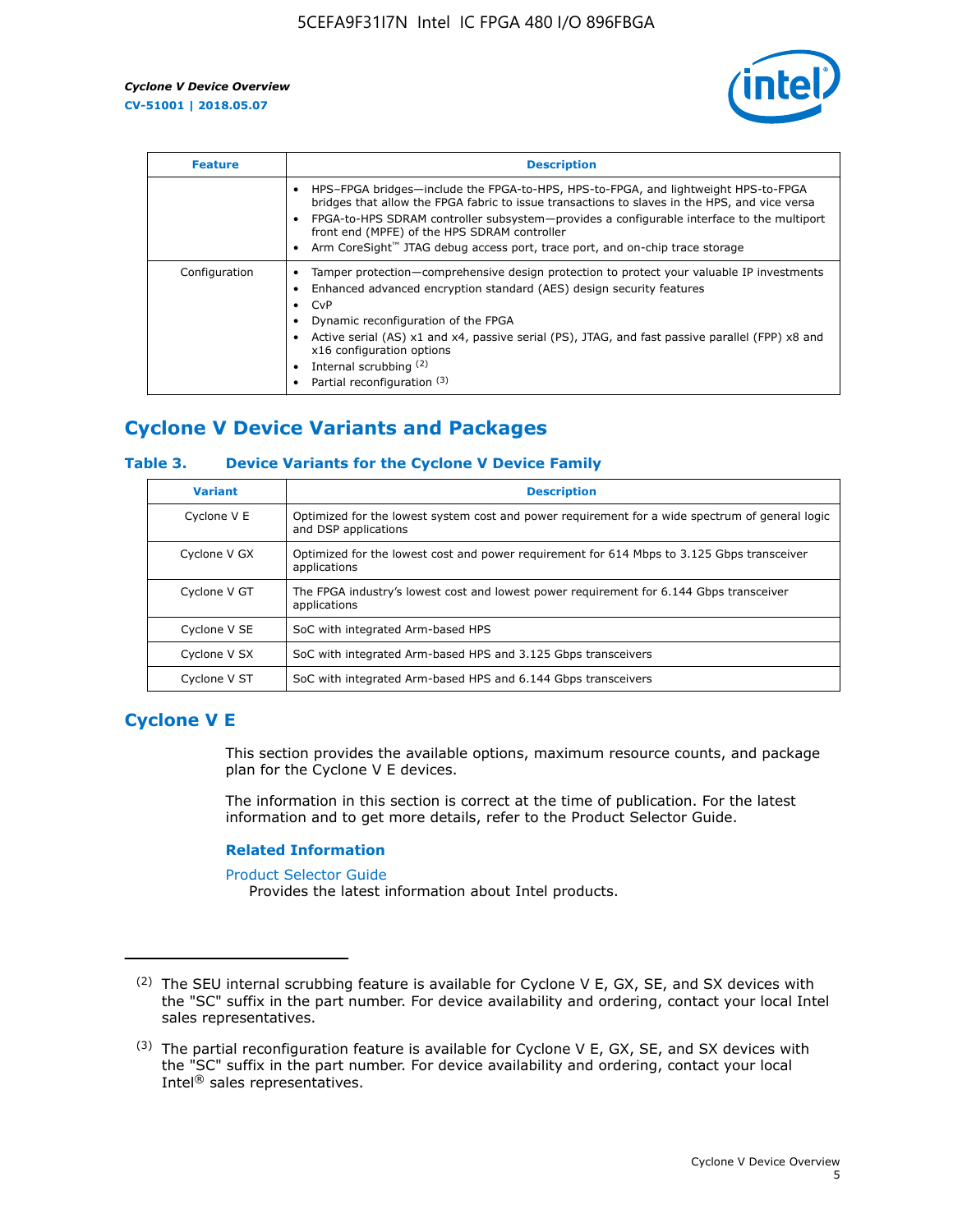## **Available Options**

#### **Figure 1. Sample Ordering Code and Available Options for Cyclone V E Devices**

The SEU internal scrubbing feature is available for Cyclone V E, GX, SE, and SX devices with the "SC" suffix in the part number. For device availability and ordering, contact your local Intel sales representatives.



#### **Maximum Resources**

#### **Table 4. Maximum Resource Counts for Cyclone V E Devices**

| <b>Resource</b>              |                        | <b>Member Code</b> |                |                |                |         |  |  |  |
|------------------------------|------------------------|--------------------|----------------|----------------|----------------|---------|--|--|--|
|                              |                        | A2                 | A <sub>4</sub> | <b>A5</b>      | <b>A7</b>      | A9      |  |  |  |
| Logic Elements (LE) (K)      |                        | 25                 | 49             | 77             | 150            | 301     |  |  |  |
| <b>ALM</b>                   |                        | 9,430              | 18,480         | 29,080         | 56,480         | 113,560 |  |  |  |
| Register                     |                        | 37,736             | 73,920         | 116,320        | 225,920        | 454,240 |  |  |  |
| Memory (Kb)                  | M10K                   | 1,760              | 3,080          | 4,460          | 6,860          | 12,200  |  |  |  |
|                              | MLAB                   | 196                | 303            | 424            | 836            | 1,717   |  |  |  |
| Variable-precision DSP Block |                        | 25                 | 66             | 150            | 156            | 342     |  |  |  |
| 18 x 18 Multiplier           |                        | 50                 | 132            | 300            | 312            | 684     |  |  |  |
| PLL                          |                        | $\overline{4}$     | $\overline{4}$ | 6              | $\overline{7}$ | 8       |  |  |  |
| GPIO                         |                        | 224                | 224            | 240            | 480            | 480     |  |  |  |
| <b>LVDS</b>                  | Transmitter            | 56                 | 56             | 60             | 120            | 120     |  |  |  |
|                              | Receiver               | 56                 | 56             | 60             | 120            | 120     |  |  |  |
|                              | Hard Memory Controller |                    | $\mathbf{1}$   | $\overline{2}$ | $\overline{2}$ | 2       |  |  |  |

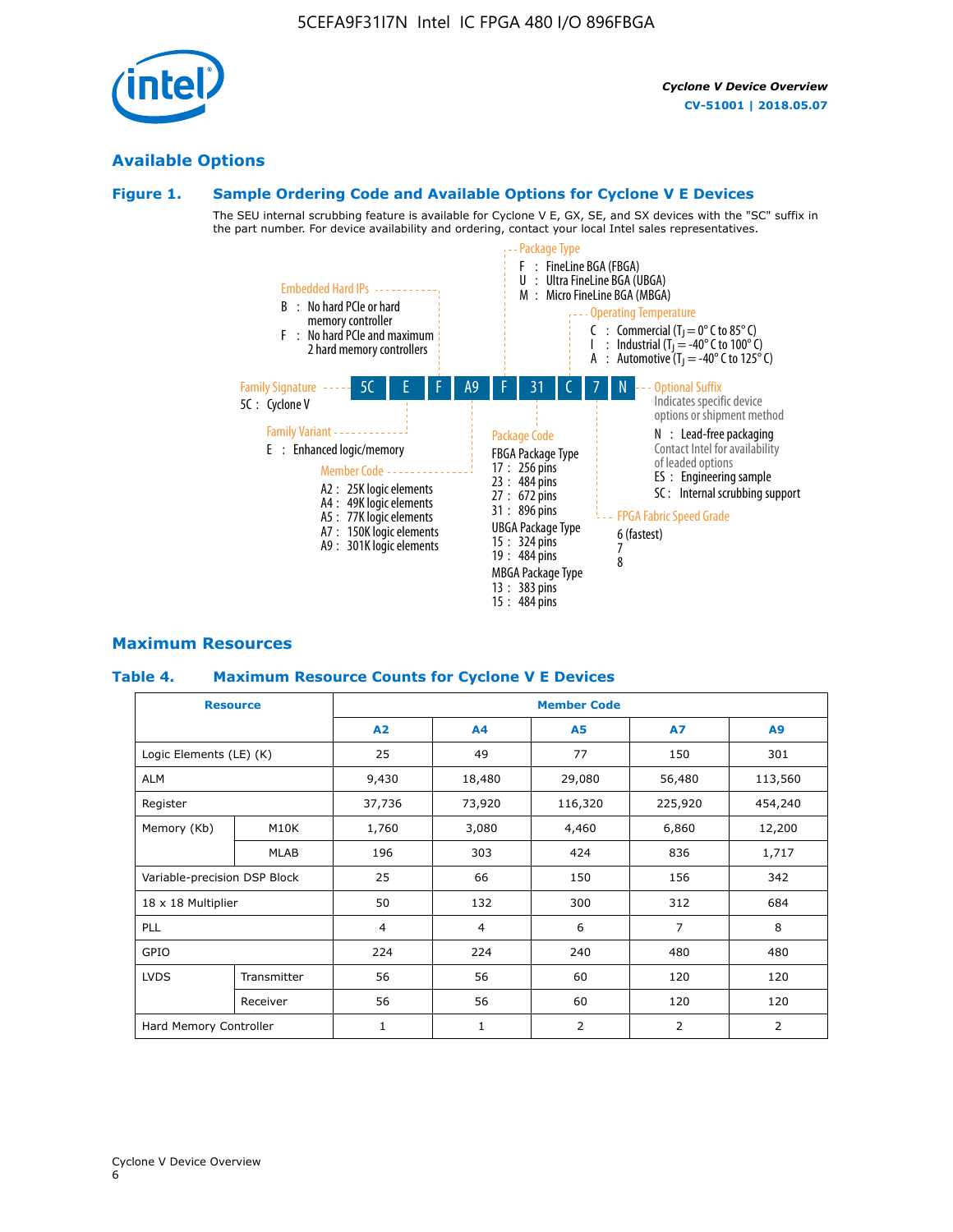

#### **Related Information**

[True LVDS Buffers in Devices, I/O Features in Cyclone V Devices](https://www.altera.com/documentation/sam1403481100977.html#sam1403480885395) Provides the number of LVDS channels in each device package.

#### **Package Plan**

#### **Table 5. Package Plan for Cyclone V E Devices**

| <b>Member</b><br><b>Code</b> | <b>M383</b><br>$(13 \text{ mm})$ | M484<br>$(15 \text{ mm})$ | <b>U324</b><br>$(15 \text{ mm})$ | <b>F256</b><br>$(17 \text{ mm})$ | <b>U484</b><br>$(19$ mm) | <b>F484</b><br>$(23$ mm $)$ | <b>F672</b><br>$(27 \text{ mm})$ | <b>F896</b><br>$(31 \text{ mm})$ |
|------------------------------|----------------------------------|---------------------------|----------------------------------|----------------------------------|--------------------------|-----------------------------|----------------------------------|----------------------------------|
|                              | <b>GPIO</b>                      | <b>GPIO</b>               | <b>GPIO</b>                      | <b>GPIO</b>                      | <b>GPIO</b>              | <b>GPIO</b>                 | <b>GPIO</b>                      | <b>GPIO</b>                      |
| A <sub>2</sub>               | 223                              |                           | 176                              | 128                              | 224                      | 224                         |                                  |                                  |
| A4                           | 223                              |                           | 176                              | 128                              | 224                      | 224                         | –                                |                                  |
| A <sub>5</sub>               | 175                              |                           |                                  |                                  | 224                      | 240                         |                                  |                                  |
| A7                           |                                  | 240                       |                                  |                                  | 240                      | 240                         | 336                              | 480                              |
| A9                           |                                  |                           |                                  |                                  | 240                      | 224                         | 336                              | 480                              |

## **Cyclone V GX**

This section provides the available options, maximum resource counts, and package plan for the Cyclone V GX devices.

The information in this section is correct at the time of publication. For the latest information and to get more details, refer to the *Product Selector Guide*.

#### **Related Information**

[Product Selector Guide](https://www.altera.com/products/product-selector-guide.html)

Provides the latest information about Intel products.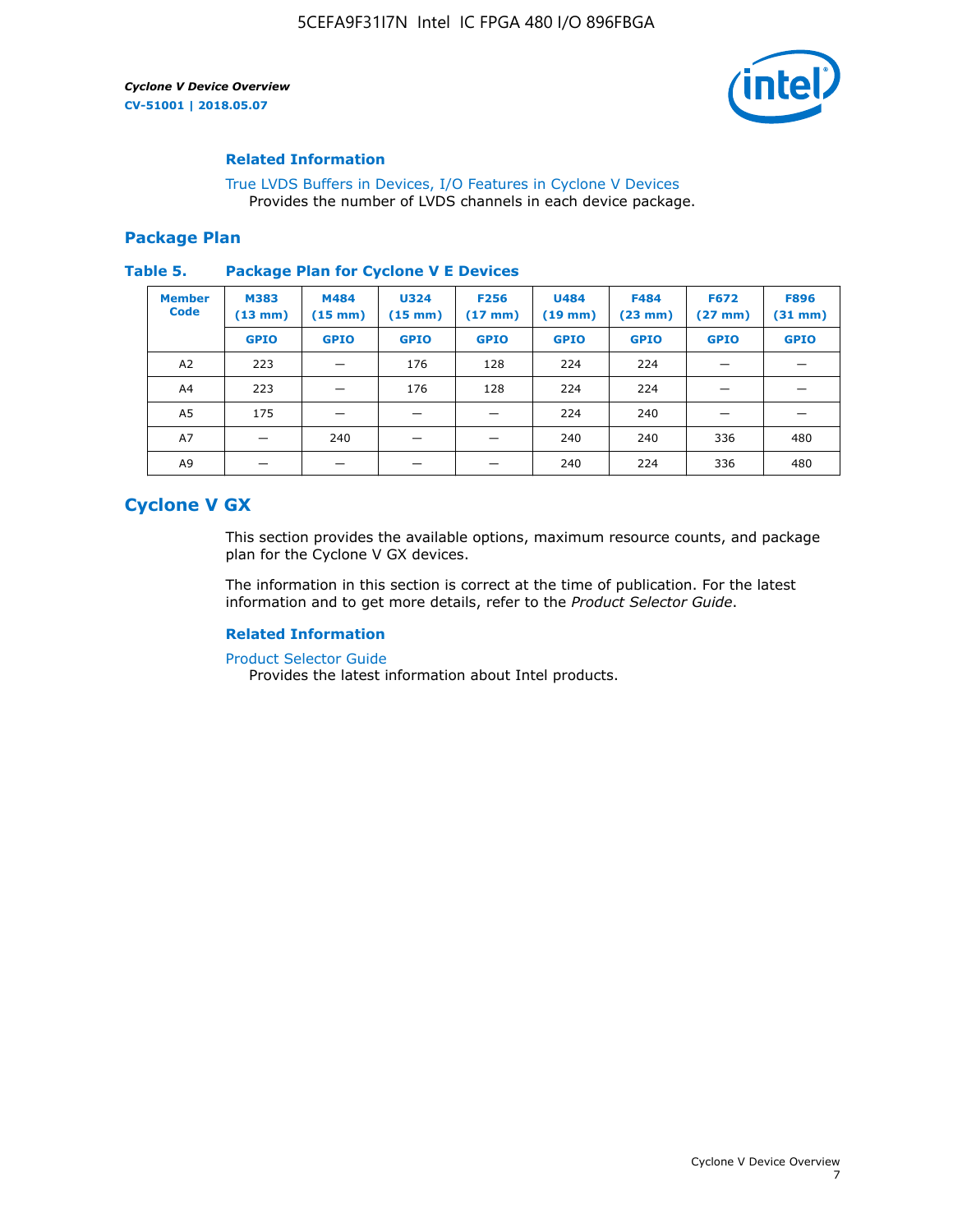

#### **Available Options**

#### **Figure 2. Sample Ordering Code and Available Options for Cyclone V GX Devices**

The SEU internal scrubbing feature is available for Cyclone V E, GX, SE, and SX devices with the "SC" suffix in the part number. For device availability and ordering, contact your local Intel sales representatives.



#### **Maximum Resources**

#### **Table 6. Maximum Resource Counts for Cyclone V GX Devices**

| <b>Resource</b>              |                   | <b>Member Code</b> |                |                |                |           |  |  |
|------------------------------|-------------------|--------------------|----------------|----------------|----------------|-----------|--|--|
|                              |                   | C <sub>3</sub>     | C <sub>4</sub> | C <sub>5</sub> | C7             | C9        |  |  |
| Logic Elements (LE) (K)      |                   | 36                 | 50             | 77             | 150            | 301       |  |  |
| <b>ALM</b>                   |                   | 13,460             | 18,860         | 29,080         | 56,480         | 113,560   |  |  |
| Register                     |                   |                    | 75,440         | 116,320        | 225,920        | 454,240   |  |  |
| Memory (Kb)                  | M <sub>10</sub> K | 1,350              | 2,500          | 4,460          | 6,860          | 12,200    |  |  |
|                              | <b>MLAB</b>       | 182                | 424            | 424            | 836            | 1,717     |  |  |
| Variable-precision DSP Block |                   | 57                 | 70             | 150            | 156            | 342       |  |  |
| 18 x 18 Multiplier           |                   | 114                | 140            | 300            | 312            | 684       |  |  |
| PLL                          |                   | $\overline{4}$     | 6              | 6              | $\overline{7}$ | 8         |  |  |
| 3 Gbps Transceiver           |                   | 3                  | 6              | 6              | 9              | 12        |  |  |
| GPIO <sup>(4)</sup>          |                   | 208                | 336            | 336            | 480            | 560       |  |  |
|                              |                   |                    |                |                |                | continued |  |  |

 $(4)$  The number of GPIOs does not include transceiver I/Os. In the Intel Quartus® Prime software, the number of user I/Os includes transceiver I/Os.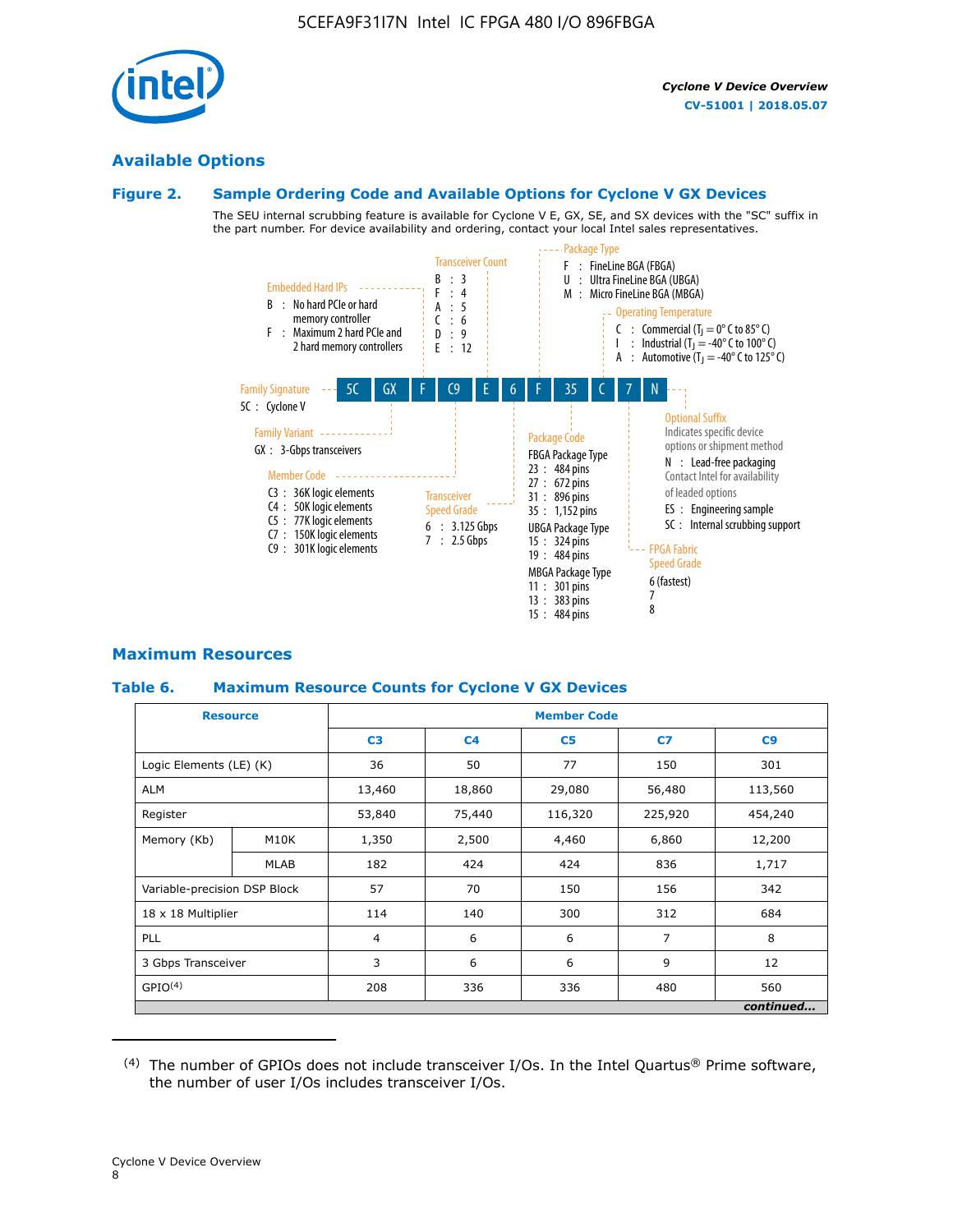

| <b>Resource</b>        |             | <b>Member Code</b> |                |    |     |                |  |  |  |
|------------------------|-------------|--------------------|----------------|----|-----|----------------|--|--|--|
|                        |             | C <sub>3</sub>     | C <sub>4</sub> | C5 | C7  | C <sub>9</sub> |  |  |  |
| <b>LVDS</b>            | Transmitter | 52                 | 84             | 84 | 120 | 140            |  |  |  |
|                        | Receiver    | 52                 | 84             | 84 | 120 | 140            |  |  |  |
| PCIe Hard IP Block     |             |                    |                |    |     |                |  |  |  |
| Hard Memory Controller |             |                    |                |    |     |                |  |  |  |

#### **Related Information**

[True LVDS Buffers in Devices, I/O Features in Cyclone V Devices](https://www.altera.com/documentation/sam1403481100977.html#sam1403480885395) Provides the number of LVDS channels in each device package.

#### **Package Plan**

#### **Table 7. Package Plan for Cyclone V GX Devices**

| <b>Member</b><br><b>Code</b> | <b>M301</b><br>$(11 \text{ mm})$ |             | M383<br>$(13 \text{ mm})$ |             | M484<br>$(15 \text{ mm})$ |             | <b>U324</b><br>$(15 \text{ mm})$ |             | <b>U484</b><br>$(19$ mm) |             |
|------------------------------|----------------------------------|-------------|---------------------------|-------------|---------------------------|-------------|----------------------------------|-------------|--------------------------|-------------|
|                              | <b>GPIO</b>                      | <b>XCVR</b> | <b>GPIO</b>               | <b>XCVR</b> | <b>GPIO</b>               | <b>XCVR</b> | <b>GPIO</b>                      | <b>XCVR</b> | <b>GPIO</b>              | <b>XCVR</b> |
| C <sub>3</sub>               | $\overline{\phantom{0}}$         |             |                           |             |                           |             | 144                              | 3           | 208                      | 3           |
| C <sub>4</sub>               | 129                              | 4           | 175                       | 6           | –                         |             | _                                |             | 224                      | 6           |
| C5                           | 129                              | 4           | 175                       | 6           |                           |             |                                  |             | 224                      | 6           |
| C7                           | _                                |             |                           |             | 240                       | 3           |                                  |             | 240                      | 6           |
| C <sub>9</sub>               |                                  |             |                           |             |                           |             |                                  |             | 240                      | 5           |

| <b>Member</b><br><b>Code</b> | <b>F484</b> | $(23$ mm)   | <b>F672</b> | $(27 \text{ mm})$ | <b>F896</b><br>$(31 \text{ mm})$ |             | F1152<br>$(35 \text{ mm})$ |             |
|------------------------------|-------------|-------------|-------------|-------------------|----------------------------------|-------------|----------------------------|-------------|
|                              | <b>GPIO</b> | <b>XCVR</b> | <b>GPIO</b> | <b>XCVR</b>       | <b>GPIO</b>                      | <b>XCVR</b> | <b>GPIO</b>                | <b>XCVR</b> |
| C <sub>3</sub>               | 208         | 3           |             |                   |                                  |             |                            |             |
| C4                           | 240         | 6           | 336         | 6                 |                                  |             |                            |             |
| C5                           | 240         | 6           | 336         | 6                 |                                  |             |                            |             |
| C <sub>7</sub>               | 240         | 6           | 336         | 9                 | 480                              | 9           |                            |             |
| C <sub>9</sub>               | 224         | 6           | 336         | 9                 | 480                              | 12          | 560                        | 12          |

#### **Cyclone V GT**

This section provides the available options, maximum resource counts, and package plan for the Cyclone V GT devices.

The information in this section is correct at the time of publication. For the latest information and to get more details, refer to the *Product Selector Guide*.

#### **Related Information**

#### [Product Selector Guide](https://www.altera.com/products/product-selector-guide.html)

Provides the latest information about Intel products.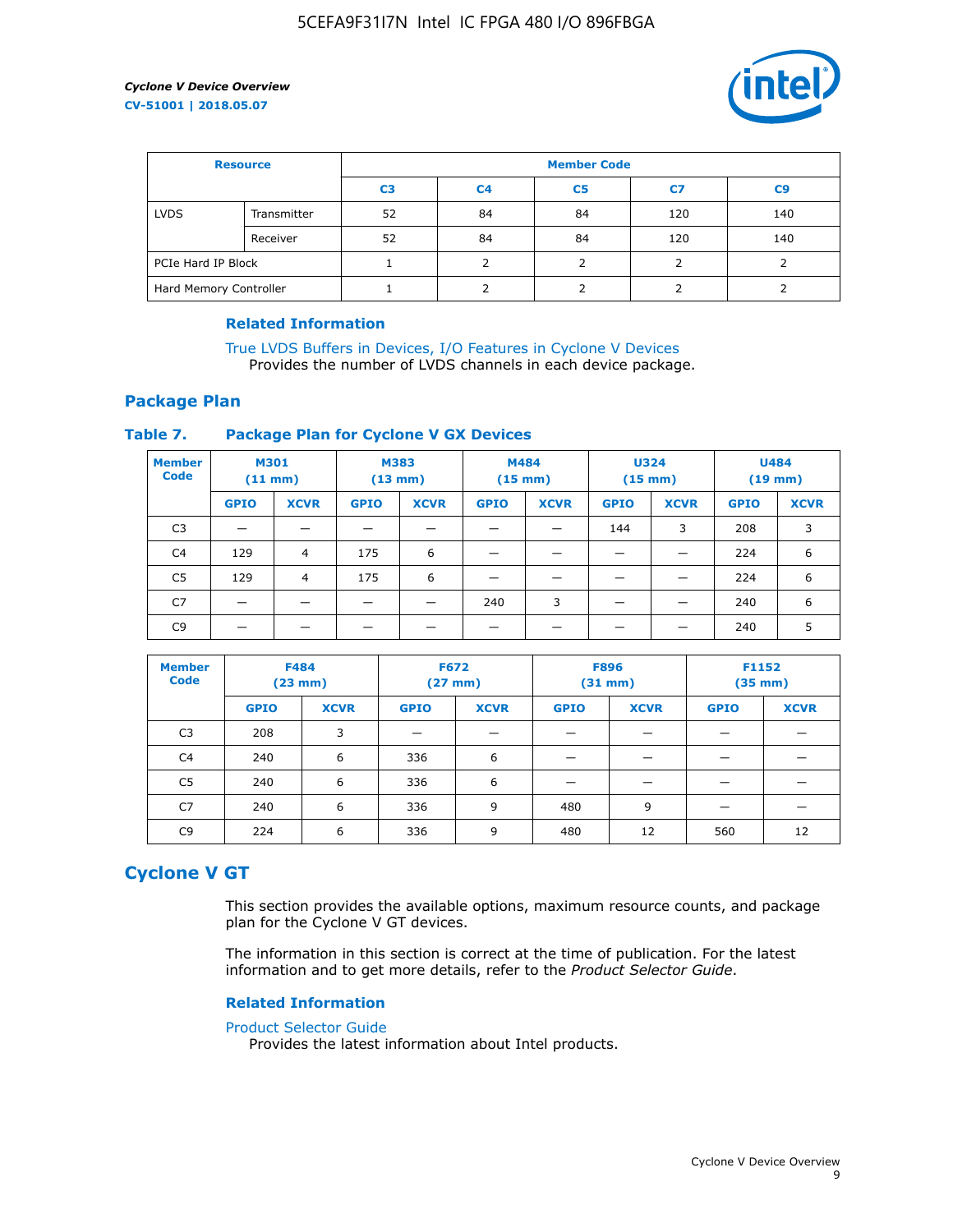

## **Available Options**

#### **Figure 3. Sample Ordering Code and Available Options for Cyclone V GT Devices**



#### **Maximum Resources**

#### **Table 8. Maximum Resource Counts for Cyclone V GT Devices**

|                              | <b>Resource</b> | <b>Member Code</b> |         |                |  |  |  |
|------------------------------|-----------------|--------------------|---------|----------------|--|--|--|
|                              |                 | D <sub>5</sub>     | D7      | D <sub>9</sub> |  |  |  |
| Logic Elements (LE) (K)      |                 | 77                 | 150     | 301            |  |  |  |
| <b>ALM</b>                   |                 | 29,080             | 56,480  | 113,560        |  |  |  |
| Register                     |                 | 116,320            | 225,920 | 454,240        |  |  |  |
| Memory (Kb)                  | M10K            | 4,460              | 6,860   | 12,200         |  |  |  |
|                              | <b>MLAB</b>     | 424                | 836     | 1,717          |  |  |  |
| Variable-precision DSP Block |                 | 150                | 156     | 342            |  |  |  |
| 18 x 18 Multiplier           |                 | 300                | 312     | 684            |  |  |  |
| PLL                          |                 | 6                  | 7       | 8              |  |  |  |
| 6 Gbps Transceiver           |                 | 6                  | 9       | 12             |  |  |  |
| GPIO <sup>(5)</sup>          |                 | 336<br>480         |         | 560            |  |  |  |
| <b>LVDS</b>                  | Transmitter     | 84                 | 120     | 140            |  |  |  |
|                              |                 |                    |         | continued      |  |  |  |

<sup>(5)</sup> The number of GPIOs does not include transceiver I/Os. In the Intel Quartus Prime software, the number of user I/Os includes transceiver I/Os.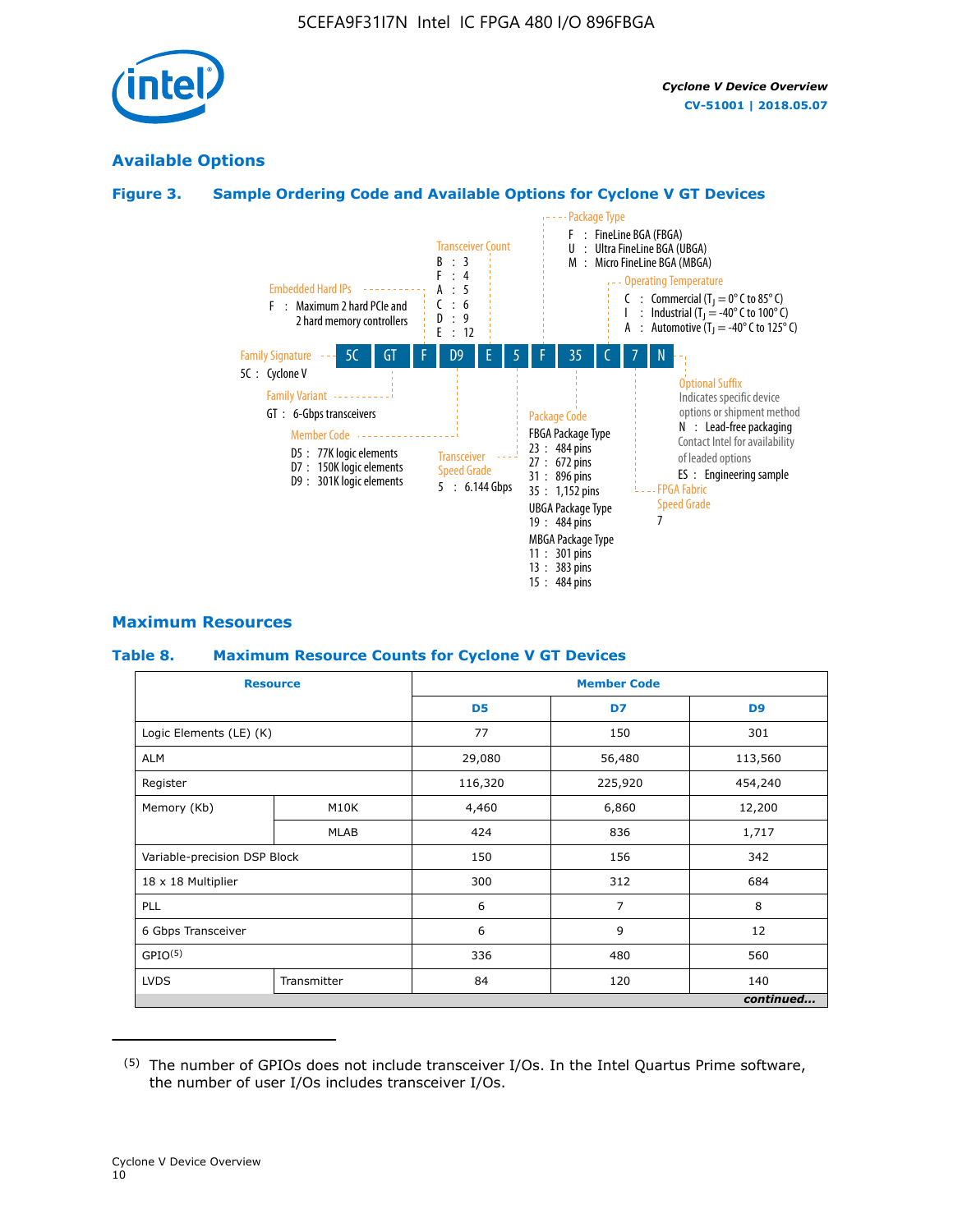

| <b>Resource</b>        |          | <b>Member Code</b> |     |     |  |  |
|------------------------|----------|--------------------|-----|-----|--|--|
|                        |          | D <sub>5</sub>     | D7  | D9  |  |  |
|                        | Receiver | 84                 | 120 | 140 |  |  |
| PCIe Hard IP Block     |          |                    |     |     |  |  |
| Hard Memory Controller |          |                    |     |     |  |  |

#### **Related Information**

[True LVDS Buffers in Devices, I/O Features in Cyclone V Devices](https://www.altera.com/documentation/sam1403481100977.html#sam1403480885395) Provides the number of LVDS channels in each device package.

#### **Package Plan**

#### **Table 9. Package Plan for Cyclone V GT Devices**

Transceiver counts shown are for transceiver ≤5 Gbps . 6 Gbps transceiver channel count support depends on the package and channel usage. For more information about the 6 Gbps transceiver channel count, refer to the *Cyclone V Device Handbook Volume 2: Transceivers*.

| <b>Member</b><br><b>Code</b> | <b>M301</b><br>$(11$ mm) |             | M383<br>$(13 \text{ mm})$ |             | M484<br>(15 mm)          |                          | <b>U484</b><br>$(19$ mm) |             |
|------------------------------|--------------------------|-------------|---------------------------|-------------|--------------------------|--------------------------|--------------------------|-------------|
|                              | <b>GPIO</b>              | <b>XCVR</b> | <b>GPIO</b>               | <b>XCVR</b> | <b>GPIO</b>              | <b>XCVR</b>              | <b>GPIO</b>              | <b>XCVR</b> |
| D <sub>5</sub>               | 129                      | 4           | 175                       | 6           | $\overline{\phantom{0}}$ | $\overline{\phantom{0}}$ | 224                      | 6           |
| D7                           | -                        |             |                           | _           | 240                      | 3                        | 240                      | 6           |
| D <sub>9</sub>               | -                        |             |                           | _           | _                        | –                        | 240                      | 5           |

| <b>Member</b><br><b>Code</b> | <b>F484</b><br>$(23 \text{ mm})$ |             | <b>F672</b><br>$(27 \text{ mm})$ |             | <b>F896</b><br>$(31$ mm $)$ |             | F1152<br>$(35$ mm $)$ |             |
|------------------------------|----------------------------------|-------------|----------------------------------|-------------|-----------------------------|-------------|-----------------------|-------------|
|                              | <b>GPIO</b>                      | <b>XCVR</b> | <b>GPIO</b>                      | <b>XCVR</b> | <b>GPIO</b>                 | <b>XCVR</b> | <b>GPIO</b>           | <b>XCVR</b> |
| D <sub>5</sub>               | 240                              | 6           | 336                              | 6           | -                           |             |                       |             |
| D7                           | 240                              | 6           | 336                              | q(6)        | 480                         | q(6)        | -                     | _           |
| D <sub>9</sub>               | 224                              | 6           | 336                              | q(6)        | 480                         | 12(7)       | 560                   | 12(7)       |

#### **Related Information**

[6.144-Gbps Support Capability in Cyclone V GT Devices, Cyclone V Device Handbook](https://www.altera.com/documentation/nik1409855456781.html#nik1409855410757) [Volume 2: Transceivers](https://www.altera.com/documentation/nik1409855456781.html#nik1409855410757)

Provides more information about 6 Gbps transceiver channel count.

<sup>(6)</sup> If you require CPRI (at 6.144 Gbps) and PCIe Gen2 transmit jitter compliance, Intel recommends that you use only up to three full-duplex transceiver channels for CPRI, and up to six full-duplex channels for PCIe Gen2. The CMU channels are not considered full-duplex channels.

 $(7)$  If you require CPRI (at 6.144 Gbps) and PCIe Gen2 transmit jitter compliance, Intel recommends that you use only up to three full-duplex transceiver channels for CPRI, and up to eight full-duplex channels for PCIe Gen2. The CMU channels are not considered full-duplex channels.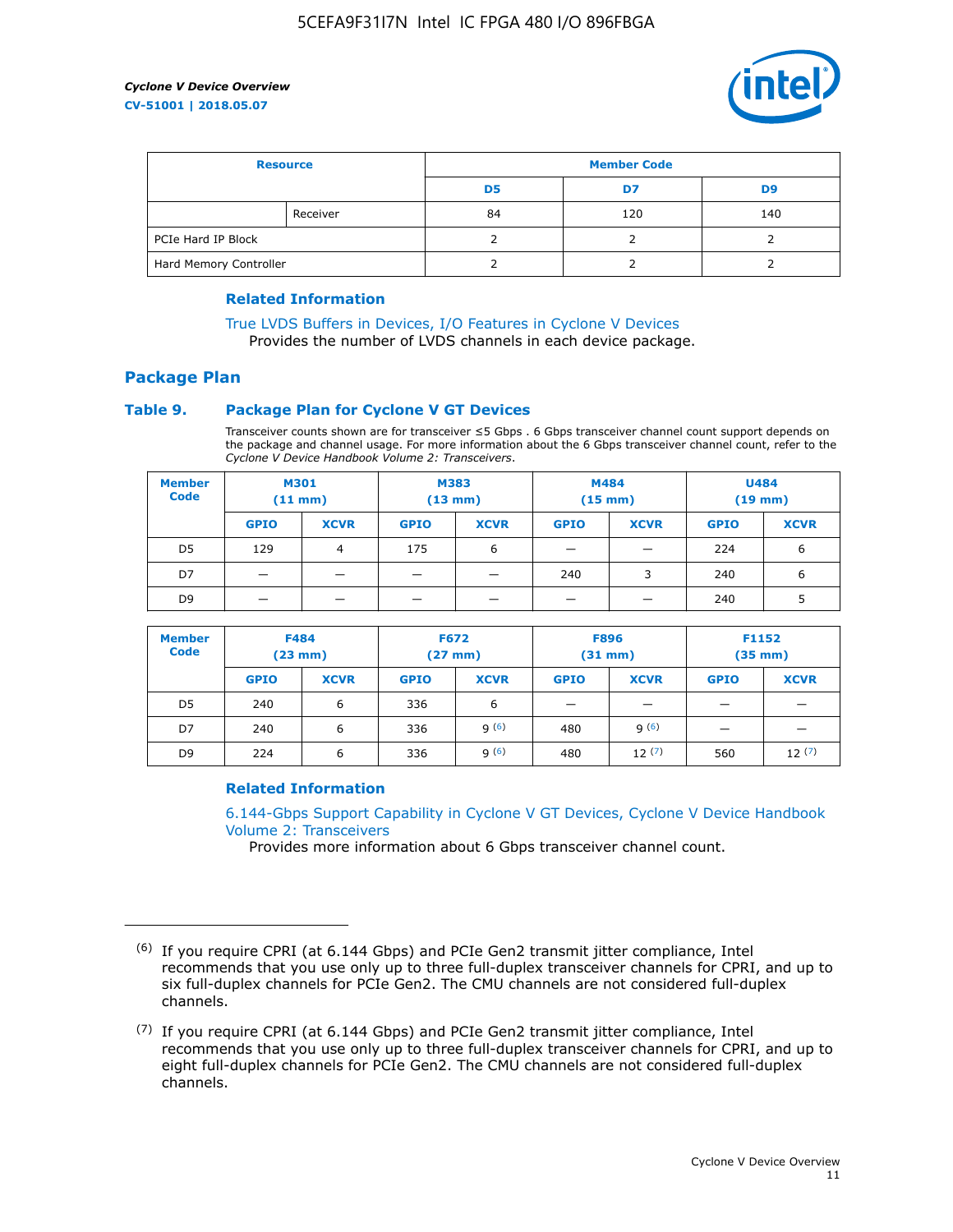

## **Cyclone V SE**

This section provides the available options, maximum resource counts, and package plan for the Cyclone V SE devices.

The information in this section is correct at the time of publication. For the latest information and to get more details, refer to the *Product Selector Guide*.

#### **Related Information**

#### [Product Selector Guide](https://www.altera.com/products/product-selector-guide.html)

Provides the latest information about Intel products.

#### **Available Options**

#### **Figure 4. Sample Ordering Code and Available Options for Cyclone V SE Devices**

The SEU internal scrubbing feature is available for Cyclone V E, GX, SE, and SX devices with the "SC" suffix in the part number. For device availability and ordering, contact your local Intel sales representatives.

Cyclone V SE and SX low-power devices (L power option) offer 30% static power reduction for devices with 25K LE and 40K LE, and 20% static power reduction for devices with 85K LE and 110K LE.

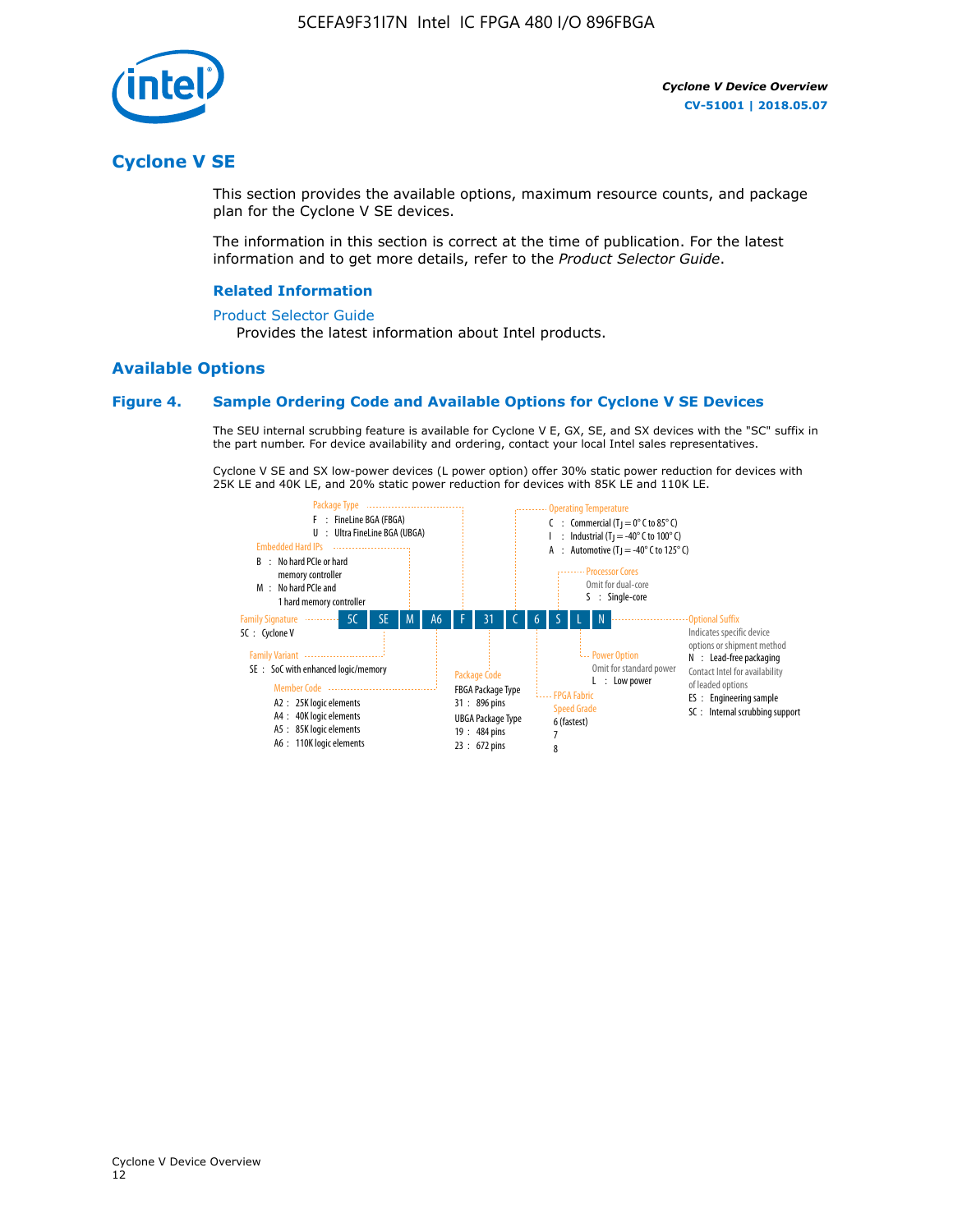

#### **Maximum Resources**

#### **Table 10. Maximum Resource Counts for Cyclone V SE Devices**

|                                | <b>Resource</b> | <b>Member Code</b>       |                          |                      |                      |  |
|--------------------------------|-----------------|--------------------------|--------------------------|----------------------|----------------------|--|
|                                |                 | A <sub>2</sub>           | A <sub>4</sub>           | <b>A5</b>            | A6                   |  |
| Logic Elements (LE) (K)        |                 | 25                       | 40                       | 85                   | 110                  |  |
| <b>ALM</b>                     |                 | 9,430                    | 15,880                   | 32,070               | 41,910               |  |
| Register                       |                 | 37,736                   | 60,376                   | 128,300              | 166,036              |  |
| Memory (Kb)                    | M10K            | 1,400                    | 2,700                    | 3,970                | 5,570                |  |
|                                | <b>MLAB</b>     | 138                      | 231                      | 480                  | 621                  |  |
| Variable-precision DSP Block   |                 | 36                       | 84                       | 87                   | 112                  |  |
| 18 x 18 Multiplier             |                 | 72                       | 168                      | 174                  | 224                  |  |
| <b>FPGA PLL</b>                |                 | 5                        | 5                        | 6                    | 6                    |  |
| <b>HPS PLL</b>                 |                 | 3                        | 3                        | 3                    | 3                    |  |
| <b>FPGA GPIO</b>               |                 | 145                      | 145                      | 288                  | 288                  |  |
| HPS I/O                        |                 | 181                      | 181                      | 181                  | 181                  |  |
| <b>LVDS</b>                    | Transmitter     | 32                       | 32                       | 72                   | 72                   |  |
|                                | Receiver        | 37                       | 37                       | 72                   | 72                   |  |
| FPGA Hard Memory Controller    |                 | 1                        | $\mathbf{1}$             | $\mathbf{1}$         | $\mathbf{1}$         |  |
| HPS Hard Memory Controller     |                 | $\mathbf{1}$             | $\mathbf{1}$             | $\mathbf{1}$         | $\mathbf{1}$         |  |
| Arm Cortex-A9 MPCore Processor |                 | Single- or dual-<br>core | Single- or dual-<br>core | Single- or dual-core | Single- or dual-core |  |

#### **Related Information**

[True LVDS Buffers in Devices, I/O Features in Cyclone V Devices](https://www.altera.com/documentation/sam1403481100977.html#sam1403480885395) Provides the number of LVDS channels in each device package.

#### **Package Plan**

#### **Table 11. Package Plan for Cyclone V SE Devices**

The HPS I/O counts are the number of I/Os in the HPS and does not correlate with the number of HPS-specific I/O pins in the FPGA. Each HPS-specific pin in the FPGA may be mapped to several HPS I/Os.

| <b>Member Code</b> | <b>U484</b><br>$(19$ mm) |           | <b>U672</b><br>(23 mm) |         | <b>F896</b><br>$(31$ mm $)$ |           |
|--------------------|--------------------------|-----------|------------------------|---------|-----------------------------|-----------|
|                    | <b>FPGA GPIO</b>         | HPS $I/O$ | <b>FPGA GPIO</b>       | HPS I/O | <b>FPGA GPIO</b>            | HPS $I/O$ |
| A <sub>2</sub>     | 66                       | 151       | 145                    | 181     |                             |           |
| A4                 | 66                       | 151       | 145                    | 181     |                             |           |
| A <sub>5</sub>     | 66                       | 151       | 145                    | 181     | 288                         | 181       |
| A6                 | 66                       | 151       | 145                    | 181     | 288                         | 181       |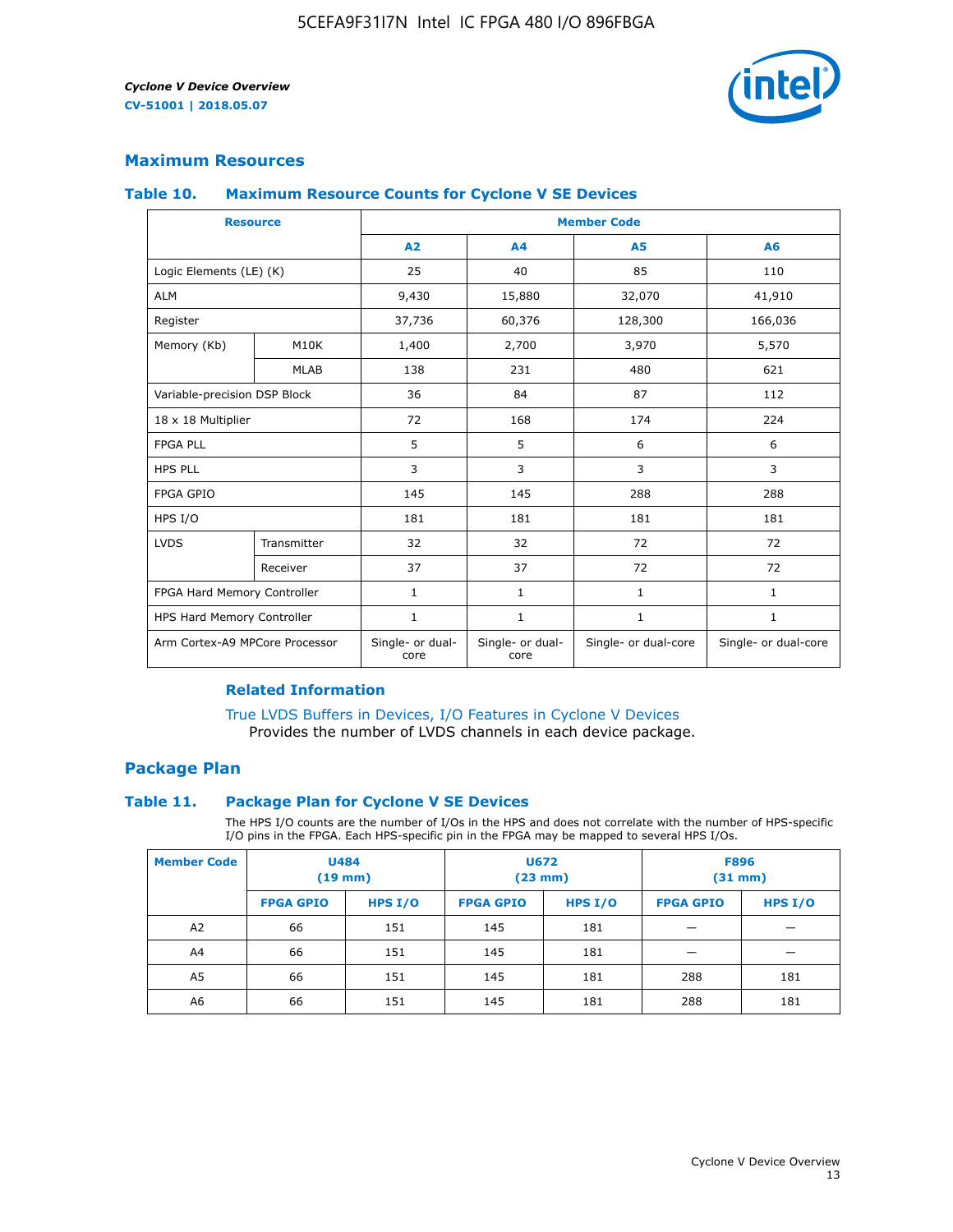

## **Cyclone V SX**

This section provides the available options, maximum resource counts, and package plan for the Cyclone V SX devices.

The information in this section is correct at the time of publication. For the latest information and to get more details, refer to the *Product Selector Guide*.

#### **Related Information**

#### [Product Selector Guide](https://www.altera.com/products/product-selector-guide.html)

Provides the latest information about Intel products.

#### **Available Options**

#### **Figure 5. Sample Ordering Code and Available Options for Cyclone V SX Devices**

The SEU internal scrubbing feature is available for Cyclone V E, GX, SE, and SX devices with the "SC" suffix in the part number. For device availability and ordering, contact your local Intel sales representatives.

Cyclone V SE and SX low-power devices (L power option) offer 30% static power reduction for devices with 25K LE and 40K LE, and 20% static power reduction for devices with 85K LE and 110K LE.



#### **Maximum Resources**

#### **Table 12. Maximum Resource Counts for Cyclone V SX Devices**

|                              | <b>Resource</b> | <b>Member Code</b> |                |                |           |  |
|------------------------------|-----------------|--------------------|----------------|----------------|-----------|--|
|                              |                 | C <sub>2</sub>     | C <sub>4</sub> | C <sub>5</sub> | C6        |  |
| Logic Elements (LE) (K)      |                 | 25                 | 40             | 85             | 110       |  |
| <b>ALM</b>                   |                 | 9,430              | 15,880         | 32,070         | 41,910    |  |
| Register                     |                 | 37,736             | 60,376         | 128,300        | 166,036   |  |
| Memory (Kb)                  | M10K            | 1,400              | 2,700          | 3,970          | 5,570     |  |
|                              | <b>MLAB</b>     | 138                | 231            | 480            | 621       |  |
| Variable-precision DSP Block |                 | 36                 | 84             | 87             | 112       |  |
| 18 x 18 Multiplier           |                 | 72                 | 168            | 174            | 224       |  |
| <b>FPGA PLL</b>              |                 | 5                  | 5              | 6              | 6         |  |
|                              |                 |                    |                |                | continued |  |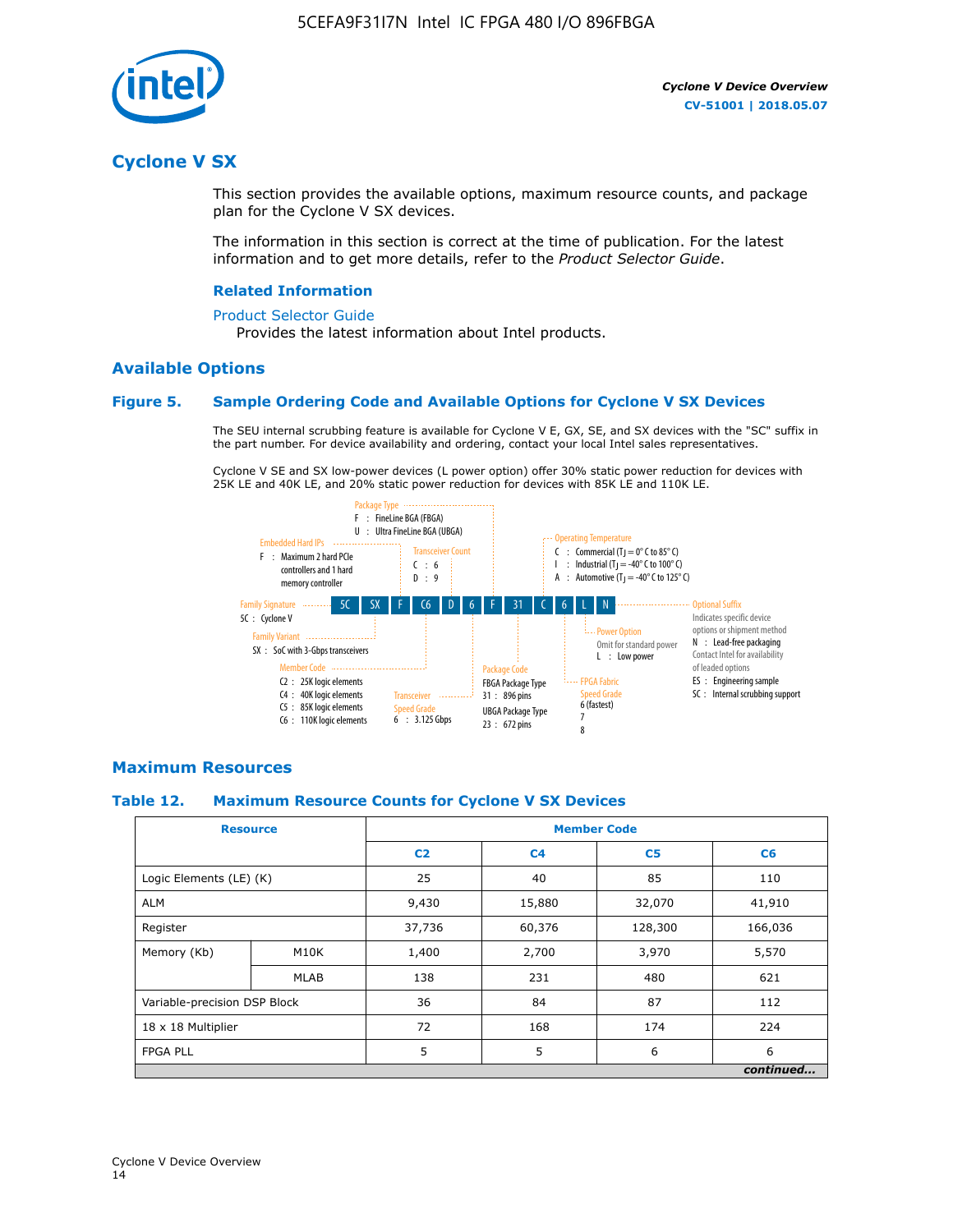

| <b>Resource</b>                |             | <b>Member Code</b> |                |                |                |  |  |
|--------------------------------|-------------|--------------------|----------------|----------------|----------------|--|--|
|                                |             | C <sub>2</sub>     | C <sub>4</sub> | C <sub>5</sub> | C <sub>6</sub> |  |  |
| <b>HPS PLL</b>                 |             | 3                  | 3              | 3              | 3              |  |  |
| 3 Gbps Transceiver             |             | 6                  | 6              | 9              | 9              |  |  |
| FPGA GPIO <sup>(8)</sup>       |             | 145                | 145            | 288            | 288            |  |  |
| HPS I/O                        |             | 181                | 181            | 181            | 181            |  |  |
| <b>LVDS</b>                    | Transmitter | 32                 | 32             | 72             | 72             |  |  |
|                                | Receiver    | 37                 | 37             | 72             | 72             |  |  |
| PCIe Hard IP Block             |             | $\overline{2}$     | $\overline{2}$ | 2(9)           | 2(9)           |  |  |
| FPGA Hard Memory Controller    |             | $\mathbf{1}$       | $\mathbf{1}$   | $\mathbf{1}$   | $\mathbf{1}$   |  |  |
| HPS Hard Memory Controller     |             |                    | $\mathbf{1}$   | 1              | 1              |  |  |
| Arm Cortex-A9 MPCore Processor |             | Dual-core          | Dual-core      | Dual-core      | Dual-core      |  |  |

#### **Related Information**

[True LVDS Buffers in Devices, I/O Features in Cyclone V Devices](https://www.altera.com/documentation/sam1403481100977.html#sam1403480885395) Provides the number of LVDS channels in each device package.

#### **Package Plan**

#### **Table 13. Package Plan for Cyclone V SX Devices**

The HPS I/O counts are the number of I/Os in the HPS and does not correlate with the number of HPS-specific I/O pins in the FPGA. Each HPS-specific pin in the FPGA may be mapped to several HPS I/Os.

| <b>Member Code</b> | U672<br>(23 mm)  |           | <b>F896</b><br>$(31$ mm $)$ |                  |         |             |
|--------------------|------------------|-----------|-----------------------------|------------------|---------|-------------|
|                    | <b>FPGA GPIO</b> | HPS $I/O$ | <b>XCVR</b>                 | <b>FPGA GPIO</b> | HPS I/O | <b>XCVR</b> |
| C <sub>2</sub>     | 145              | 181       | 6                           |                  |         |             |
| C4                 | 145              | 181       | 6                           |                  |         |             |
| C <sub>5</sub>     | 145              | 181       | 6                           | 288              | 181     | 9           |
| C6                 | 145              | 181       | 6                           | 288              | 181     | 9           |

## **Cyclone V ST**

This section provides the available options, maximum resource counts, and package plan for the Cyclone V ST devices.

The information in this section is correct at the time of publication. For the latest information and to get more details, refer to the *Product Selector Guide*.

 $(8)$  The number of GPIOs does not include transceiver I/Os. In the Intel Quartus Prime software, the number of user I/Os includes transceiver I/Os.

<sup>(9)</sup> 1 PCIe Hard IP Block in U672 package.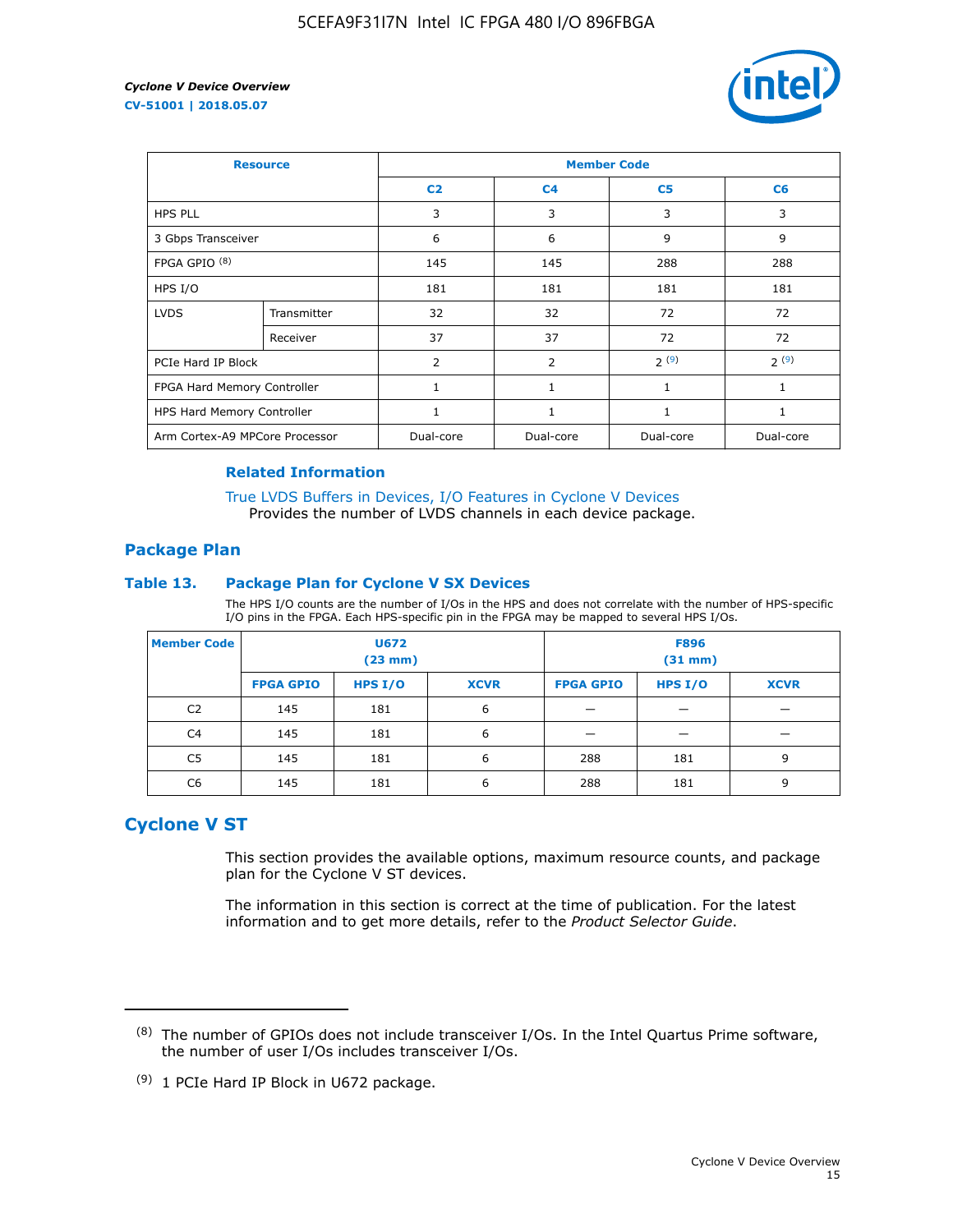

#### **Related Information**

[Product Selector Guide](https://www.altera.com/products/product-selector-guide.html) Provides the latest information about Intel products.

#### **Available Options**

#### **Figure 6. Sample Ordering Code and Available Options for Cyclone V ST Devices**



#### **Maximum Resources**

#### **Table 14. Maximum Resource Counts for Cyclone V ST Devices**

| <b>Resource</b>              |             |                | <b>Member Code</b> |
|------------------------------|-------------|----------------|--------------------|
|                              |             | D <sub>5</sub> | D <sub>6</sub>     |
| Logic Elements (LE) (K)      |             | 85             | 110                |
| <b>ALM</b>                   |             | 32,070         | 41,910             |
| Register                     |             | 128,300        | 166,036            |
| Memory (Kb)                  | M10K        | 3,970          | 5,570              |
|                              | <b>MLAB</b> | 480            | 621                |
| Variable-precision DSP Block |             | 87             | 112                |
| 18 x 18 Multiplier           |             | 174            | 224                |
| <b>FPGA PLL</b>              |             | 6              | 6                  |
| <b>HPS PLL</b>               |             | 3              | 3                  |
| 6.144 Gbps Transceiver       |             | 9              | 9                  |
| FPGA GPIO(10)                |             | 288            | 288                |
| HPS I/O                      |             | 181            | 181                |
| <b>LVDS</b><br>Transmitter   |             | 72             | 72                 |
|                              |             |                | continued          |

<sup>(10)</sup> The number of GPIOs does not include transceiver I/Os. In the Intel Quartus Prime software, the number of user I/Os includes transceiver I/Os.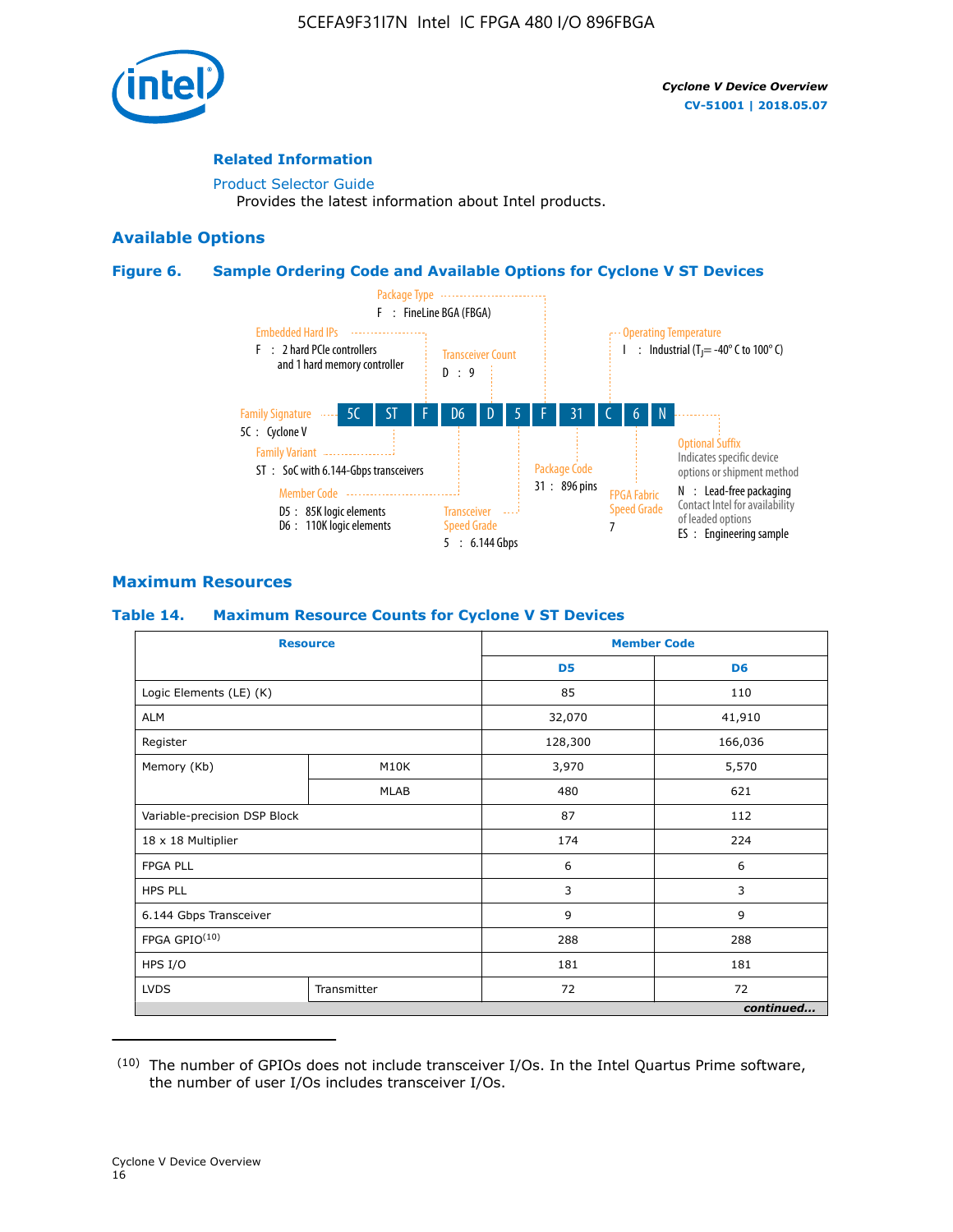

| <b>Resource</b>                |          | <b>Member Code</b> |                |  |
|--------------------------------|----------|--------------------|----------------|--|
|                                |          | D <sub>5</sub>     | D <sub>6</sub> |  |
|                                | Receiver | 72                 | 72             |  |
| PCIe Hard IP Block             |          |                    |                |  |
| FPGA Hard Memory Controller    |          |                    |                |  |
| HPS Hard Memory Controller     |          |                    |                |  |
| Arm Cortex-A9 MPCore Processor |          | Dual-core          | Dual-core      |  |

#### **Related Information**

## [True LVDS Buffers in Devices, I/O Features in Cyclone V Devices](https://www.altera.com/documentation/sam1403481100977.html#sam1403480885395)

Provides the number of LVDS channels in each device package.

#### **Package Plan**

#### **Table 15. Package Plan for Cyclone V ST Devices**

- The HPS I/O counts are the number of I/Os in the HPS and does not correlate with the number of HPSspecific I/O pins in the FPGA. Each HPS-specific pin in the FPGA may be mapped to several HPS I/Os.
- Transceiver counts shown are for transceiver ≤5 Gbps . 6 Gbps transceiver channel count support depends on the package and channel usage. For more information about the 6 Gbps transceiver channel count, refer to the *Cyclone V Device Handbook Volume 2: Transceivers*.

| <b>Member Code</b> | <b>F896</b><br>$(31$ mm $)$ |           |             |  |  |
|--------------------|-----------------------------|-----------|-------------|--|--|
|                    | <b>FPGA GPIO</b>            | HPS $I/O$ | <b>XCVR</b> |  |  |
| D <sub>5</sub>     | 288                         | 181       | 9(11)       |  |  |
| D <sub>6</sub>     | 288                         | 181       | q(11)       |  |  |

#### **Related Information**

[6.144-Gbps Support Capability in Cyclone V GT Devices, Cyclone V Device Handbook](https://www.altera.com/documentation/nik1409855456781.html#nik1409855410757) [Volume 2: Transceivers](https://www.altera.com/documentation/nik1409855456781.html#nik1409855410757)

Provides more information about 6 Gbps transceiver channel count.

<sup>(11)</sup> If you require CPRI (at 4.9152 Gbps) and PCIe Gen2 transmit jitter compliance, Intel recommends that you use only up to seven full-duplex transceiver channels for CPRI, and up to six full-duplex channels for PCIe Gen2. The CMU channels are not considered full-duplex channels.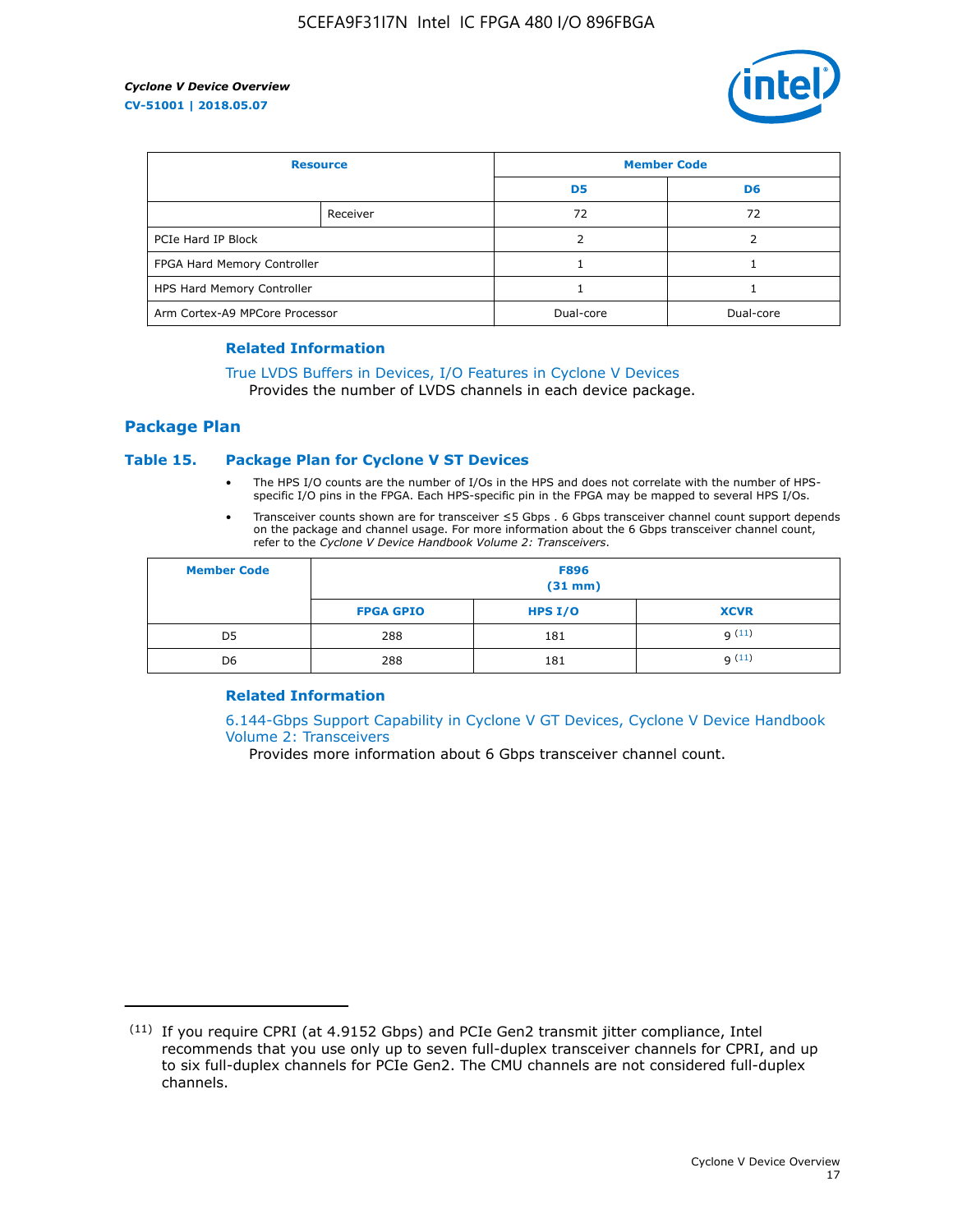

## **I/O Vertical Migration for Cyclone V Devices**

#### **Figure 7. Vertical Migration Capability Across Cyclone V Device Packages and Densities**

The arrows indicate the vertical migration paths. The devices included in each vertical migration path are shaded. You can also migrate your design across device densities in the same package option if the devices have the same dedicated pins, configuration pins, and power pins.



You can achieve the vertical migration shaded in red if you use only up to 175 GPIOs for the M383 package, and 138 GPIOs for the U672 package. These migration paths are not shown in the Intel Quartus Prime software Pin Migration View.

*Note:* To verify the pin migration compatibility, use the Pin Migration View window in the Intel Quartus Prime software Pin Planner.

## **Adaptive Logic Module**

Cyclone V devices use a 28 nm ALM as the basic building block of the logic fabric.

The ALM, as shown in following figure, uses an 8-input fracturable look-up table (LUT) with four dedicated registers to help improve timing closure in register-rich designs and achieve an even higher design packing capability than previous generations.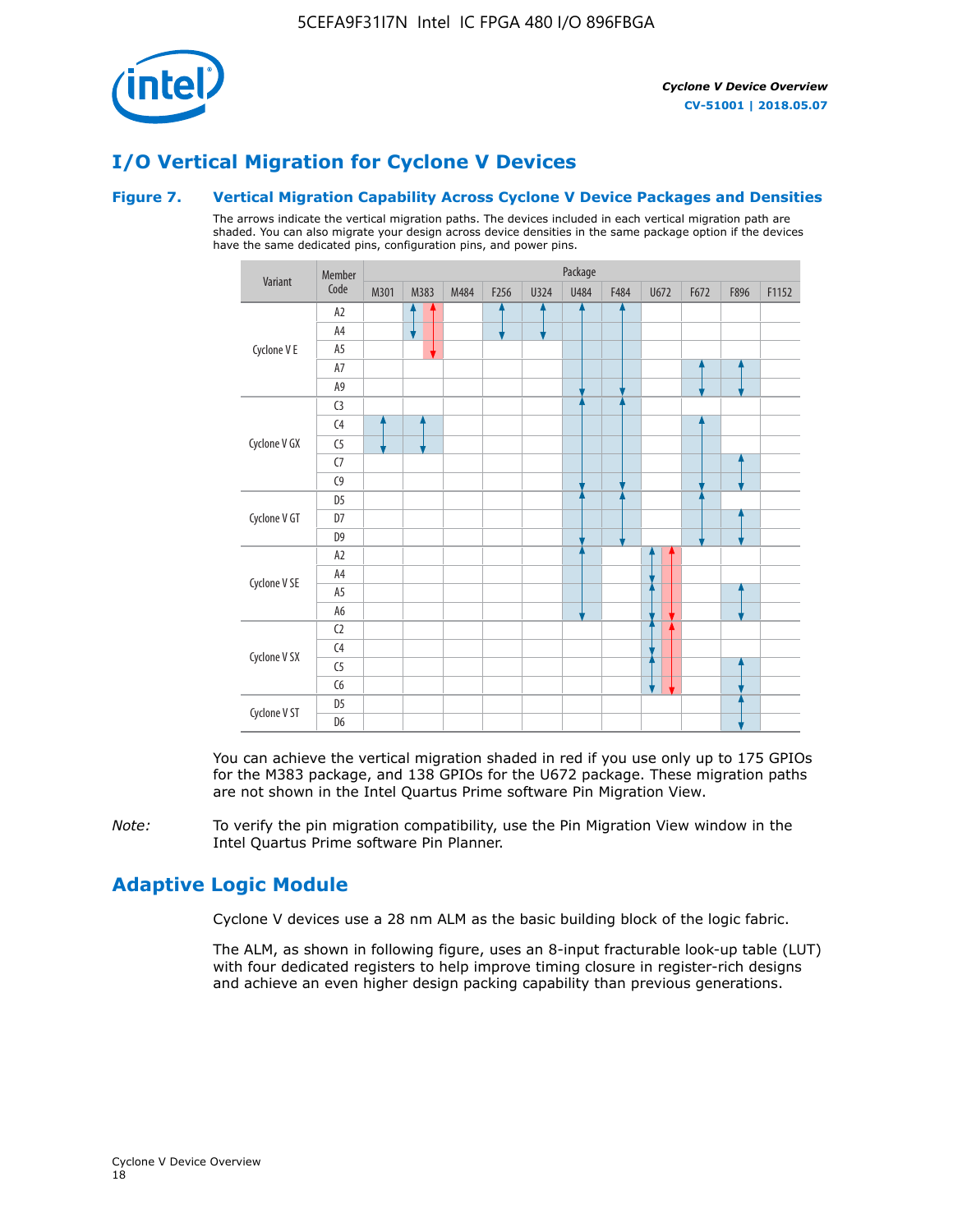

#### **Figure 8. ALM for Cyclone V Devices**



You can configure up to 25% of the ALMs in the Cyclone V devices as distributed memory using MLABs.

#### **Related Information**

Embedded Memory Capacity in Cyclone V Devices on page 21 Lists the embedded memory capacity for each device.

## **Variable-Precision DSP Block**

Cyclone V devices feature a variable-precision DSP block that supports these features:

- Configurable to support signal processing precisions ranging from  $9 \times 9$ ,  $18 \times 18$ and 27 x 27 bits natively
- A 64-bit accumulator
- A hard preadder that is available in both 18- and 27-bit modes
- Cascaded output adders for efficient systolic finite impulse response (FIR) filters
- Internal coefficient register banks, 8 deep, for each multiplier in 18- or 27-bit mode
- Fully independent multiplier operation
- A second accumulator feedback register to accommodate complex multiplyaccumulate functions
- Fully independent Efficient support for single-precision floating point arithmetic
- The inferability of all modes by the Intel Quartus Prime design software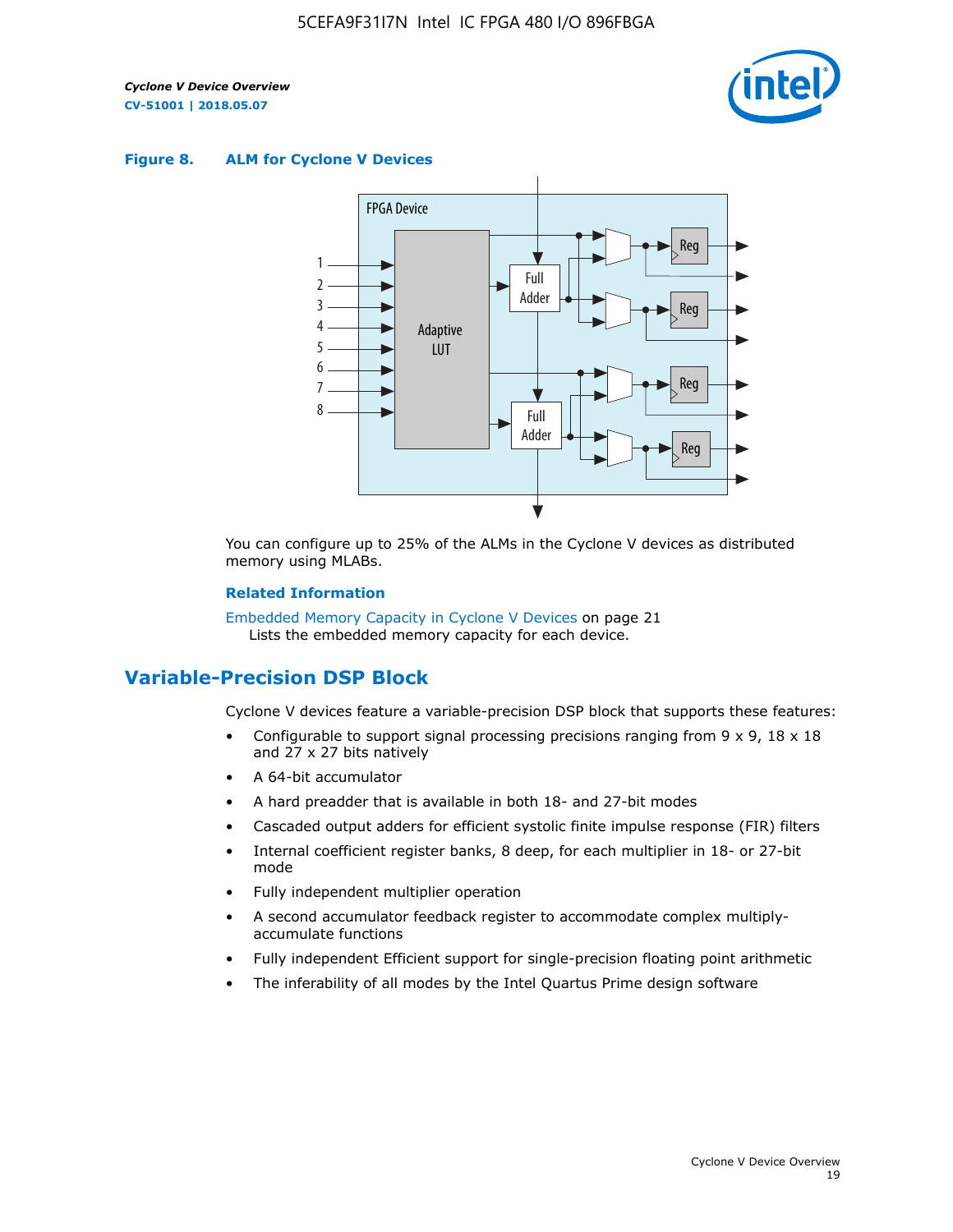

#### **Table 16. Variable-Precision DSP Block Configurations for Cyclone V Devices**

| <b>Usage Example</b>                                       | <b>Multiplier Size (Bit)</b> | <b>DSP Block Resource</b> |
|------------------------------------------------------------|------------------------------|---------------------------|
| Low precision fixed point for video<br>applications        | Three $9 \times 9$           |                           |
| Medium precision fixed point in FIR<br>filters             | Two 18 x 18                  |                           |
| FIR filters and general DSP usage                          | Two 18 x 18 with accumulate  |                           |
| High precision fixed- or floating-point<br>implementations | One 27 x 27 with accumulate  |                           |

You can configure each DSP block during compilation as independent three  $9 \times 9$ , two 18 x 18, or one 27 x 27 multipliers. With a dedicated 64 bit cascade bus, you can cascade multiple variable-precision DSP blocks to implement even higher precision DSP functions efficiently.

#### **Table 17. Number of Multipliers in Cyclone V Devices**

The table lists the variable-precision DSP resources by bit precision for each Cyclone V device.

| <b>Variant</b>  | <b>Member</b><br><b>Code</b> | <b>Variable-</b><br>precision |                                   | <b>Independent Input and Output</b><br><b>Multiplications Operator</b> | $18 \times 18$<br><b>Multiplier</b> | $18 \times 18$<br><b>Multiplier</b> |                                                              |
|-----------------|------------------------------|-------------------------------|-----------------------------------|------------------------------------------------------------------------|-------------------------------------|-------------------------------------|--------------------------------------------------------------|
|                 |                              | <b>DSP Block</b>              | $9 \times 9$<br><b>Multiplier</b> | $18 \times 18$<br><b>Multiplier</b>                                    | $27 \times 27$<br><b>Multiplier</b> | <b>Adder Mode</b>                   | <b>Adder</b><br><b>Summed</b><br>with 36 bit<br><b>Input</b> |
| Cyclone V E     | A2                           | 25                            | 75                                | 50                                                                     | 25                                  | 25                                  | 25                                                           |
|                 | A4                           | 66                            | 198                               | 132                                                                    | 66                                  | 66                                  | 66                                                           |
|                 | A5                           | 150                           | 450                               | 300                                                                    | 150                                 | 150                                 | 150                                                          |
|                 | A7                           | 156                           | 468                               | 312                                                                    | 156                                 | 156                                 | 156                                                          |
|                 | A9                           | 342                           | 1,026                             | 684                                                                    | 342                                 | 342                                 | 342                                                          |
| Cyclone V<br>GX | C <sub>3</sub>               | 57                            | 171                               | 114                                                                    | 57                                  | 57                                  | 57                                                           |
|                 | C <sub>4</sub>               | 70                            | 210                               | 140                                                                    | 70                                  | 70                                  | 70                                                           |
|                 | C <sub>5</sub>               | 150                           | 450                               | 300                                                                    | 150                                 | 150                                 | 150                                                          |
|                 | C7                           | 156                           | 468                               | 312                                                                    | 156                                 | 156                                 | 156                                                          |
|                 | C <sub>9</sub>               | 342                           | 1,026                             | 684                                                                    | 342                                 | 342                                 | 342                                                          |
| Cyclone V GT    | D <sub>5</sub>               | 150                           | 450                               | 300                                                                    | 150                                 | 150                                 | 150                                                          |
|                 | D7                           | 156                           | 468                               | 312                                                                    | 156                                 | 156                                 | 156                                                          |
|                 | D <sub>9</sub>               | 342                           | 1,026                             | 684                                                                    | 342                                 | 342                                 | 342                                                          |
| Cyclone V SE    | A <sub>2</sub>               | 36                            | 108                               | 72                                                                     | 36                                  | 36                                  | 36                                                           |
|                 | A4                           | 84                            | 252                               | 168                                                                    | 84                                  | 84                                  | 84                                                           |
|                 | A5                           | 87                            | 261                               | 174                                                                    | 87                                  | 87                                  | 87                                                           |
|                 | A <sub>6</sub>               | 112                           | 336                               | 224                                                                    | 112                                 | 112                                 | 112                                                          |
| Cyclone V SX    | C <sub>2</sub>               | 36                            | 108                               | 72                                                                     | 36                                  | 36                                  | 36                                                           |
|                 | C <sub>4</sub>               | 84                            | 252                               | 168                                                                    | 84                                  | 84                                  | 84                                                           |
|                 | C <sub>5</sub>               | 87                            | 261                               | 174                                                                    | 87                                  | 87                                  | 87                                                           |
|                 |                              |                               |                                   |                                                                        |                                     |                                     | continued                                                    |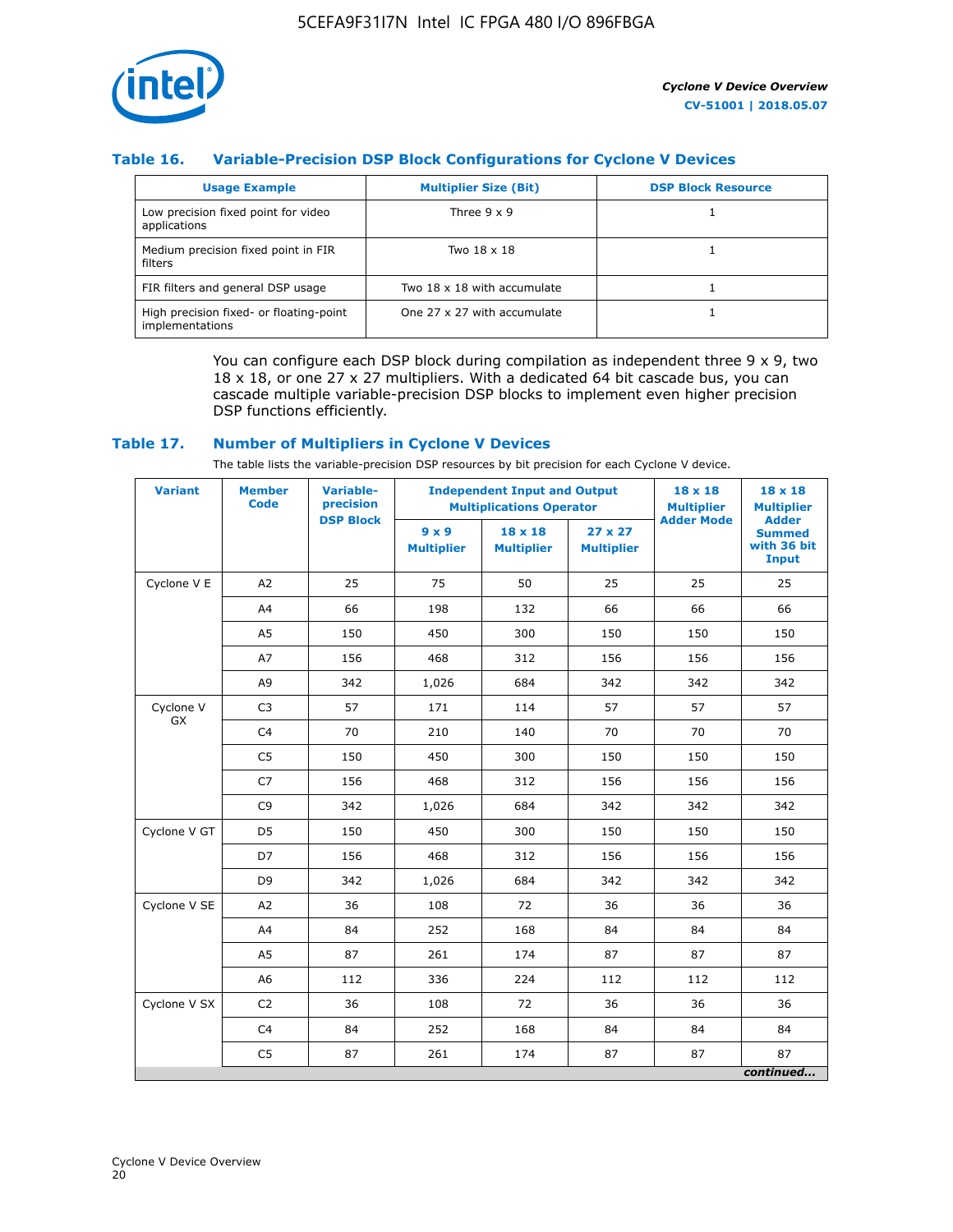

| <b>Variant</b> | <b>Variable-</b><br><b>Member</b><br>precision<br><b>Code</b> |                  | <b>Independent Input and Output</b><br><b>Multiplications Operator</b> | $18 \times 18$<br><b>Multiplier</b> | $18 \times 18$<br><b>Multiplier</b><br><b>Adder</b> |                   |                                       |
|----------------|---------------------------------------------------------------|------------------|------------------------------------------------------------------------|-------------------------------------|-----------------------------------------------------|-------------------|---------------------------------------|
|                |                                                               | <b>DSP Block</b> | $9 \times 9$<br><b>Multiplier</b>                                      | $18 \times 18$<br><b>Multiplier</b> | $27 \times 27$<br><b>Multiplier</b>                 | <b>Adder Mode</b> | <b>Summed</b><br>with 36 bit<br>Input |
|                | C6                                                            | 112              | 336                                                                    | 224                                 | 112                                                 | 112               | 112                                   |
| Cyclone V ST   | D <sub>5</sub>                                                | 87               | 261                                                                    | 174                                 | 87                                                  | 87                | 87                                    |
|                | D <sub>6</sub>                                                | 112              | 336                                                                    | 224                                 | 112                                                 | 112               | 112                                   |

## **Embedded Memory Blocks**

The embedded memory blocks in the devices are flexible and designed to provide an optimal amount of small- and large-sized memory arrays to fit your design requirements.

## **Types of Embedded Memory**

The Cyclone V devices contain two types of memory blocks:

- 10 Kb M10K blocks—blocks of dedicated memory resources. The M10K blocks are ideal for larger memory arrays while still providing a large number of independent ports.
- 640 bit memory logic array blocks (MLABs)—enhanced memory blocks that are configured from dual-purpose logic array blocks (LABs). The MLABs are ideal for wide and shallow memory arrays. The MLABs are optimized for implementation of shift registers for digital signal processing (DSP) applications, wide shallow FIFO buffers, and filter delay lines. Each MLAB is made up of ten adaptive logic modules (ALMs). In the Cyclone V devices, you can configure these ALMs as ten 32 x 2 blocks, giving you one 32 x 20 simple dual-port SRAM block per MLAB.

## **Embedded Memory Capacity in Cyclone V Devices**

#### **Table 18. Embedded Memory Capacity and Distribution in Cyclone V Devices**

|                | <b>Member</b>  | <b>M10K</b>  |                     | <b>MLAB</b>  | <b>Total RAM Bit</b> |        |  |  |  |
|----------------|----------------|--------------|---------------------|--------------|----------------------|--------|--|--|--|
| <b>Variant</b> | <b>Code</b>    | <b>Block</b> | <b>RAM Bit (Kb)</b> | <b>Block</b> | <b>RAM Bit (Kb)</b>  | (Kb)   |  |  |  |
| Cyclone V E    | A2             | 176          | 1,760               | 314          | 196                  | 1,956  |  |  |  |
|                | A4             | 308          | 3,080               | 485          | 303                  | 3,383  |  |  |  |
|                | A5             | 446          | 4,460               | 679          | 424                  | 4,884  |  |  |  |
|                | A7             | 686          | 6,860               | 1338         | 836                  | 7,696  |  |  |  |
|                | A9             | 1,220        | 12,200              | 2748         | 1,717                | 13,917 |  |  |  |
| Cyclone V GX   | C <sub>3</sub> | 135          | 1,350               | 291          | 182                  | 1,532  |  |  |  |
|                | C4             | 250          | 2,500               | 678          | 424                  | 2,924  |  |  |  |
|                | C5             | 446          | 4,460               | 678          | 424                  | 4,884  |  |  |  |
|                | C7             | 686          | 6,860               | 1338         | 836                  | 7,696  |  |  |  |
|                | C <sub>9</sub> | 1,220        | 12,200              | 2748         | 1,717                | 13,917 |  |  |  |
|                | continued      |              |                     |              |                      |        |  |  |  |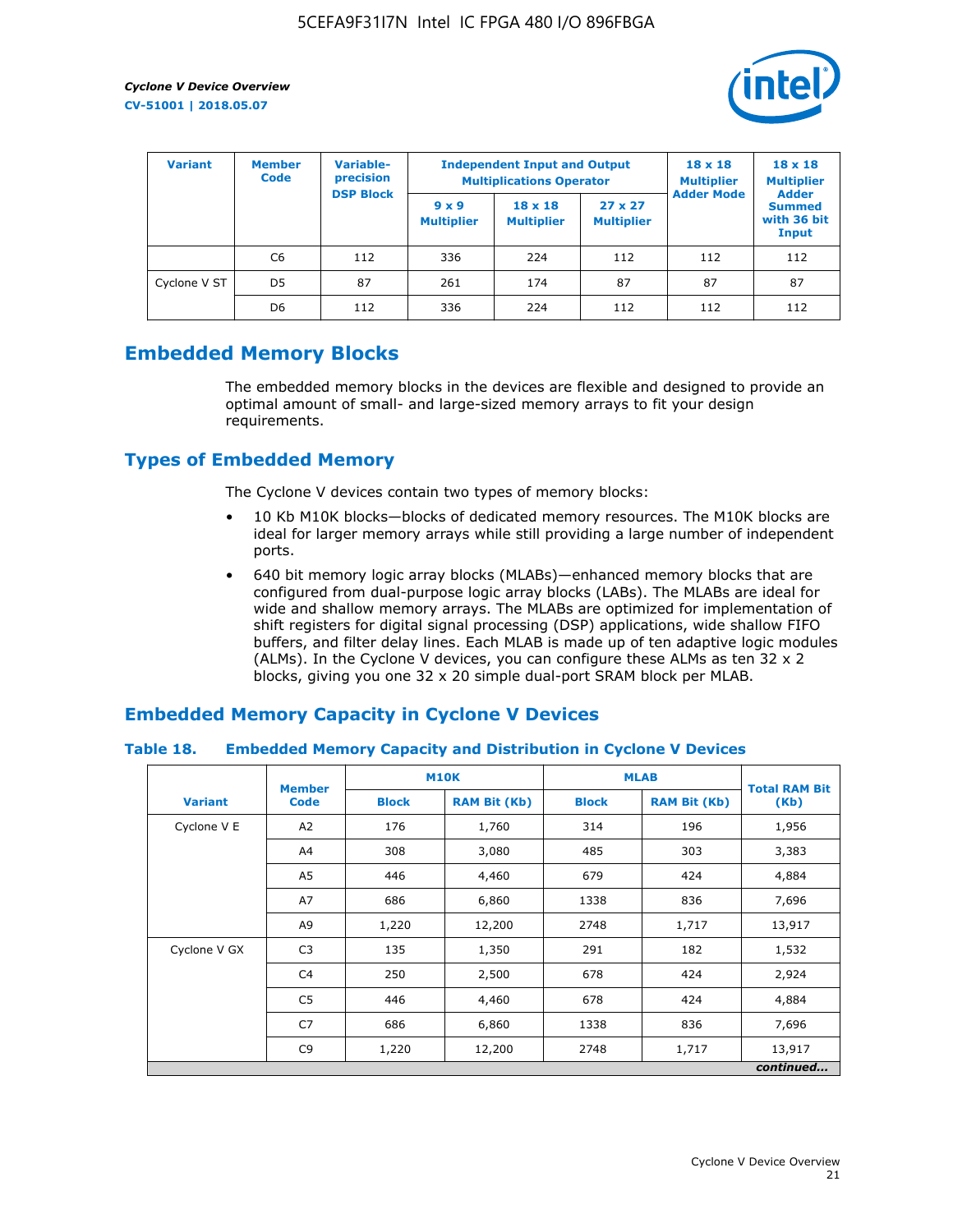

|                | <b>Member</b>  | <b>M10K</b>  |                     | <b>MLAB</b>  | <b>Total RAM Bit</b> |        |
|----------------|----------------|--------------|---------------------|--------------|----------------------|--------|
| <b>Variant</b> | <b>Code</b>    | <b>Block</b> | <b>RAM Bit (Kb)</b> | <b>Block</b> | <b>RAM Bit (Kb)</b>  | (Kb)   |
| Cyclone V GT   | D <sub>5</sub> | 446          | 4,460               | 679          | 424                  | 4,884  |
|                | D7             | 686          | 6,860               | 1338         | 836                  | 7,696  |
|                | D <sub>9</sub> | 1,220        | 12,200              | 2748         | 1,717                | 13,917 |
| Cyclone V SE   | A <sub>2</sub> | 140          | 1,400               | 221          | 138                  | 1,538  |
|                | A4             | 270          | 2,700               | 370          | 231                  | 2,460  |
|                | A5             | 397          | 3,970               | 768          | 480                  | 4,450  |
|                | A6             | 553          | 5,530               | 994          | 621                  | 6,151  |
| Cyclone V SX   | C <sub>2</sub> | 140          | 1,400               | 221          | 138                  | 1,538  |
|                | C <sub>4</sub> | 270          | 2,700               | 370          | 231                  | 2,460  |
|                | C <sub>5</sub> | 397          | 3,970               | 768          | 480                  | 4,450  |
|                | C6             | 553          | 5,530               | 994          | 621                  | 6,151  |
| Cyclone V ST   | D <sub>5</sub> | 397          | 3,970               | 768          | 480                  | 4,450  |
|                | D <sub>6</sub> | 553          | 5,530               | 994          | 621                  | 6,151  |

## **Embedded Memory Configurations**

#### **Table 19. Supported Embedded Memory Block Configurations for Cyclone V Devices**

This table lists the maximum configurations supported for the embedded memory blocks. The information is applicable only to the single-port RAM and ROM modes.

| <b>Memory Block</b> | Depth (bits) | <b>Programmable Width</b> |
|---------------------|--------------|---------------------------|
| MLAB                | 32           | x16, x18, or x20          |
| M10K                | 256          | x40 or x32                |
|                     | 512          | x20 or x16                |
|                     | 1K           | $x10$ or $x8$             |
|                     | 2K           | $x5$ or $x4$              |
|                     | 4K           | x <sub>2</sub>            |
|                     | 8K           | x1                        |

## **Clock Networks and PLL Clock Sources**

550 MHz Cyclone V devices have 16 global clock networks capable of up to operation. The clock network architecture is based on Intel's global, quadrant, and peripheral clock structure. This clock structure is supported by dedicated clock input pins and fractional PLLs.

*Note:* To reduce power consumption, the Intel Quartus Prime software identifies all unused sections of the clock network and powers them down.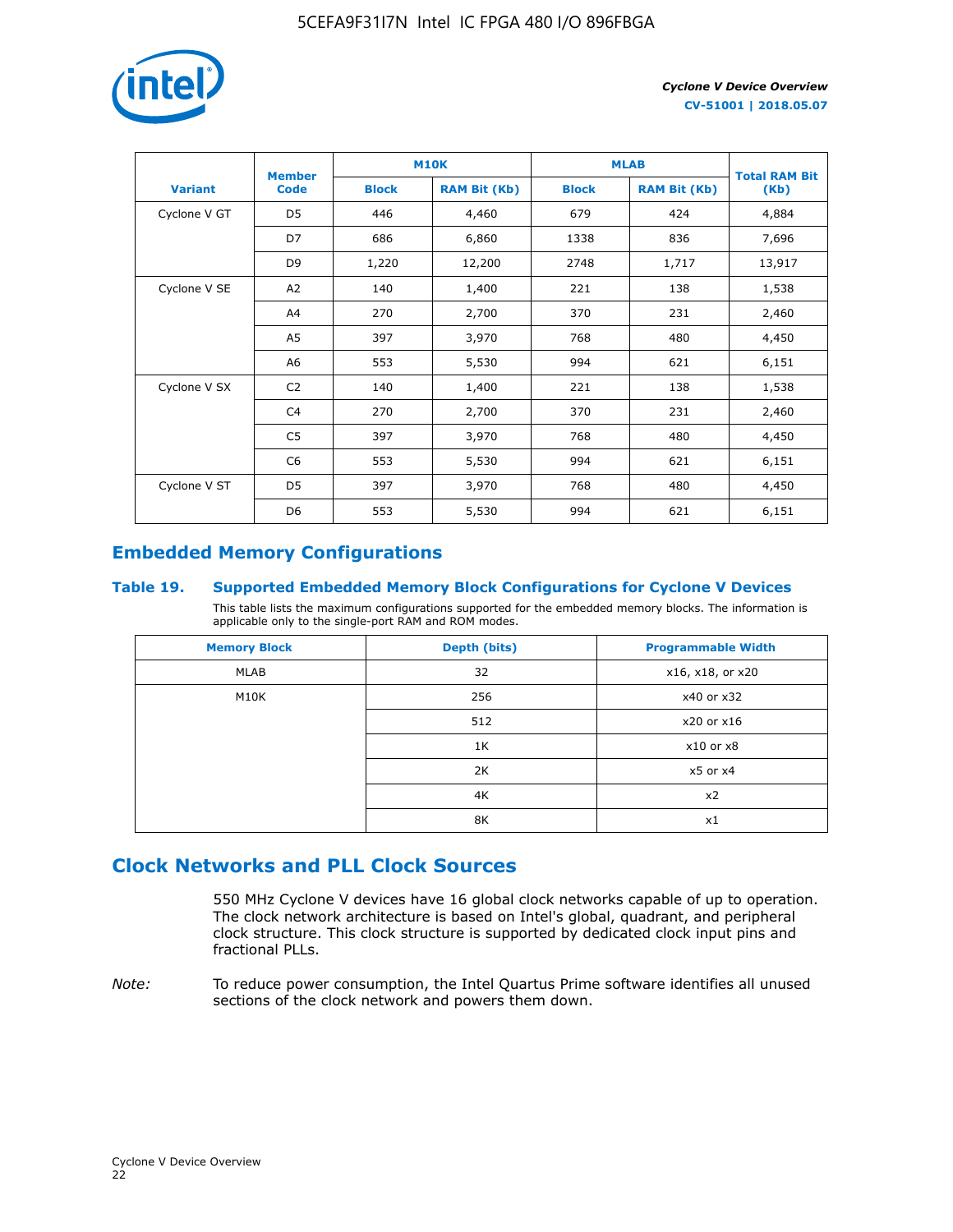5CEFA9F31I7N Intel IC FPGA 480 I/O 896FBGA



#### **PLL Features**

The PLLs in the Cyclone V devices support the following features:

- Frequency synthesis
- On-chip clock deskew
- Jitter attenuation
- Programmable output clock duty cycles
- PLL cascading
- Reference clock switchover
- Programmable bandwidth
- User-mode reconfiguration of PLLs
- Low power mode for each fractional PLL
- Dynamic phase shift
- Direct, source synchronous, zero delay buffer, external feedback, and LVDS compensation modes

#### **Fractional PLL**

In addition to integer PLLs, the Cyclone V devices use a fractional PLL architecture. The devices have up to eight PLLs, each with nine output counters. You can use the output counters to reduce PLL usage in two ways:

- Reduce the number of oscillators that are required on your board by using fractional PLLs
- Reduce the number of clock pins that are used in the device by synthesizing multiple clock frequencies from a single reference clock source

If you use the fractional PLL mode, you can use the PLLs for precision fractional-N frequency synthesis—removing the need for off-chip reference clock sources in your design.

The transceiver fractional PLLs that are not used by the transceiver I/Os can be used as general purpose fractional PLLs by the FPGA fabric.

## **FPGA General Purpose I/O**

Cyclone V devices offer highly configurable GPIOs. The following list describes the features of the GPIOs:

- Programmable bus hold and weak pull-up
- LVDS output buffer with programmable differential output voltage ( $V_{OD}$ ) and programmable pre-emphasis
- On-chip parallel termination ( $R<sub>T</sub>$  OCT) for all I/O banks with OCT calibration to limit the termination impedance variation
- On-chip dynamic termination that has the ability to swap between series and parallel termination, depending on whether there is read or write on a common bus for signal integrity
- Easy timing closure support using the hard read FIFO in the input register path, and delay-locked loop (DLL) delay chain with fine and coarse architecture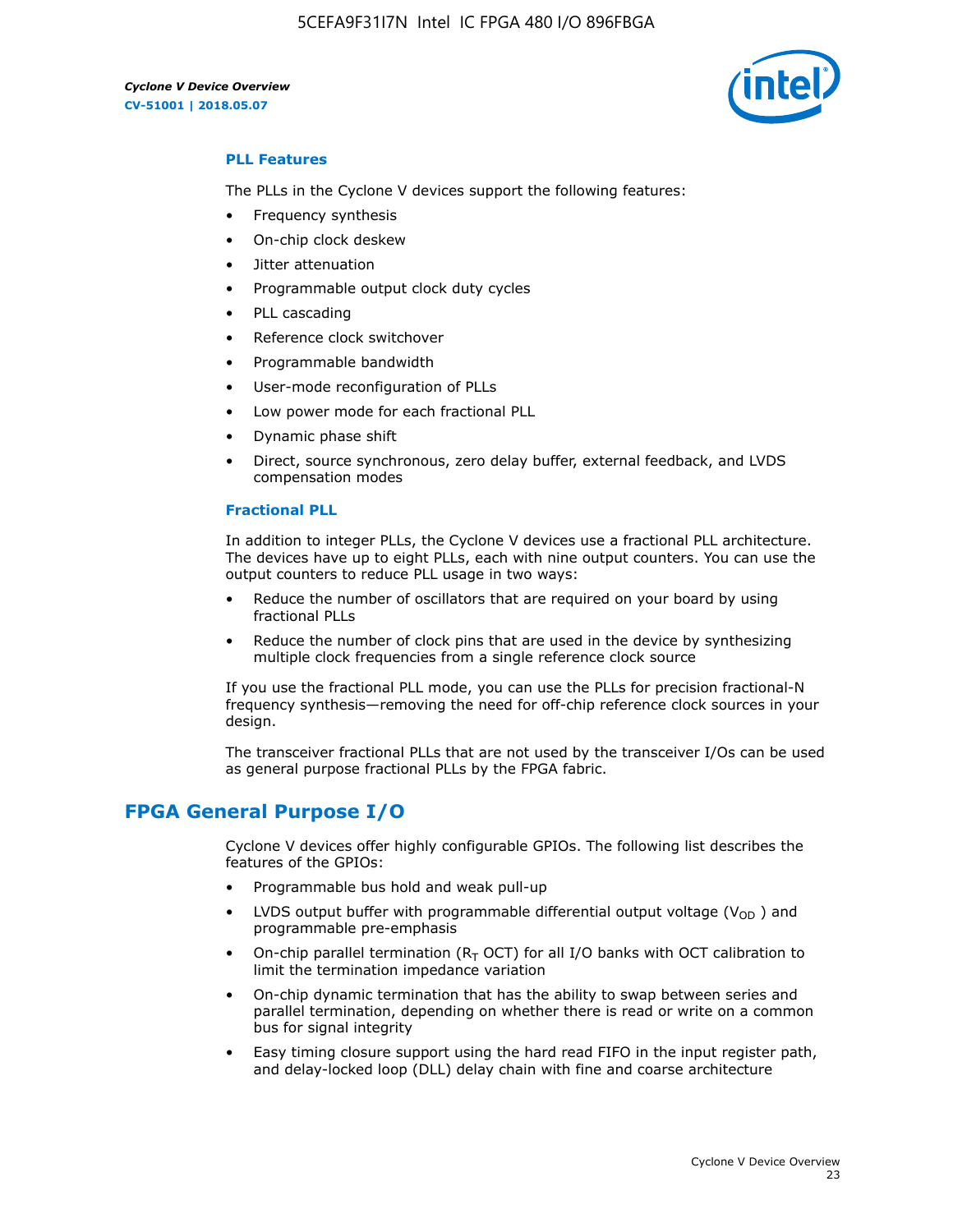

## **PCIe Gen1 and Gen2 Hard IP**

Cyclone V GX, GT, SX, and ST devices contain PCIe hard IP that is designed for performance and ease-of-use. The PCIe hard IP consists of the MAC, data link, and transaction layers.

The PCIe hard IP supports PCIe Gen2 and Gen1 end point and root port for up to x4 lane configuration. The PCIe Gen2 x4 support is PCIe-compatible.

The PCIe endpoint support includes multifunction support for up to eight functions, as shown in the following figure. The integrated multifunction support reduces the FPGA logic requirements by up to 20,000 LEs for PCIe designs that require multiple peripherals.

#### **Figure 9. PCIe Multifunction for Cyclone V Devices**



The Cyclone V PCIe hard IP operates independently from the core logic. This independent operation allows the PCIe link to wake up and complete link training in less than 100 ms while the Cyclone V device completes loading the programming file for the rest of the device.

In addition, the PCIe hard IP in the Cyclone V device provides improved end-to-end datapath protection using ECC.

## **External Memory Interface**

This section provides an overview of the external memory interface in Cyclone V devices.

#### **Hard and Soft Memory Controllers**

Cyclone V devices support up to two hard memory controllers for DDR3, DDR2, and LPDDR2 SDRAM devices. Each controller supports 8 to 32 bit components of up to 4 gigabits (Gb) in density with two chip selects and optional ECC. For the Cyclone V SoC devices, an additional hard memory controller in the HPS supports DDR3, DDR2, and LPDDR2 SDRAM devices.

All Cyclone V devices support soft memory controllers for DDR3, DDR2, and LPDDR2 SDRAM devices for maximum flexibility.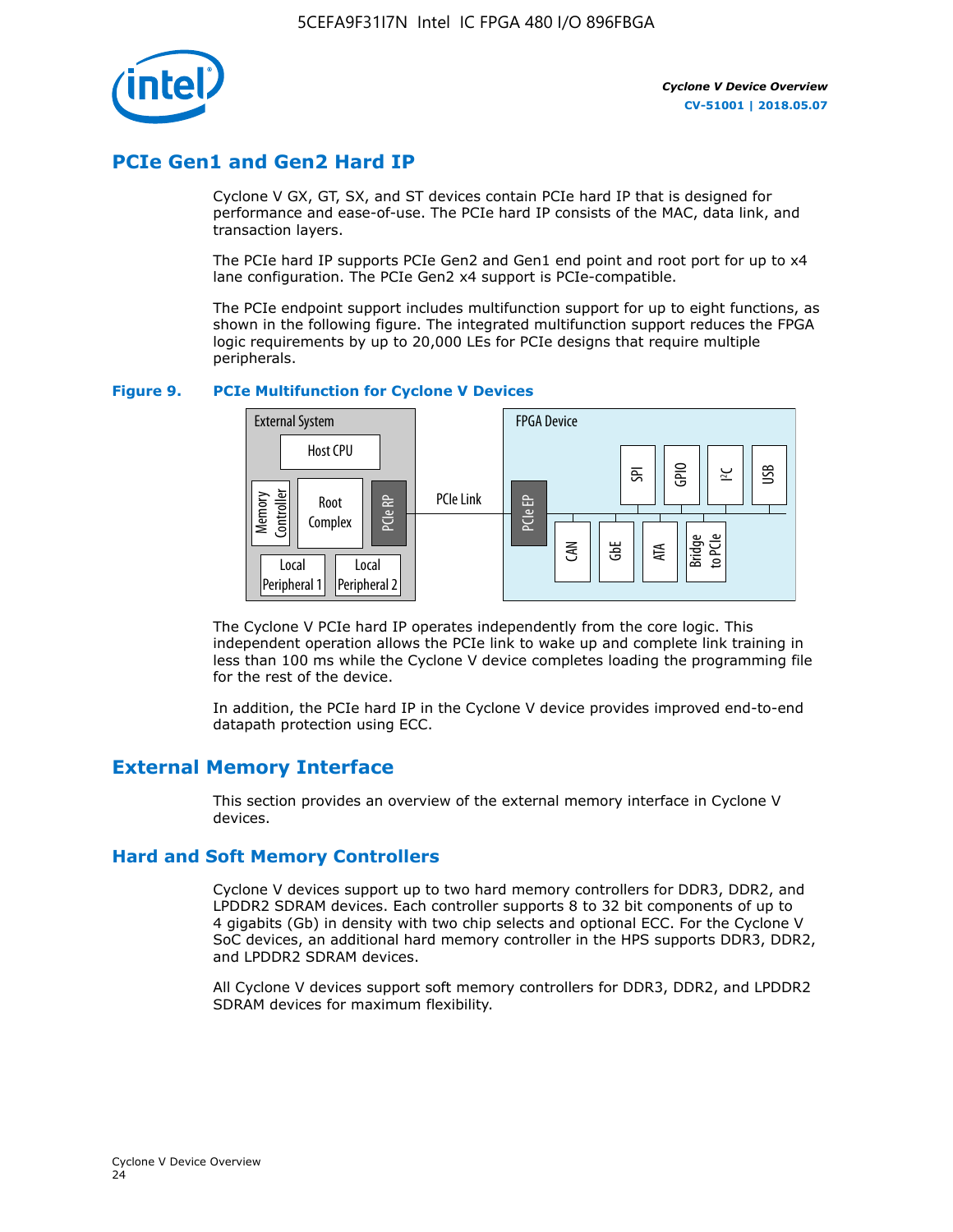

#### **External Memory Performance**

#### **Table 20. External Memory Interface Performance in Cyclone V Devices**

The maximum and minimum operating frequencies depend on the memory interface standards and the supported delay-locked loop (DLL) frequency listed in the device datasheet.

| <b>Voltage</b><br><b>Interface</b> |                | <b>Maximum Frequency (MHz)</b> | <b>Minimum Frequency</b> |       |  |
|------------------------------------|----------------|--------------------------------|--------------------------|-------|--|
|                                    | $(\mathsf{V})$ | <b>Hard Controller</b>         | <b>Soft Controller</b>   | (MHz) |  |
| <b>DDR3 SDRAM</b>                  | 1.5            | 400                            | 303                      | 303   |  |
|                                    | 1.35           | 400                            | 303                      | 303   |  |
| <b>DDR2 SDRAM</b>                  | 1.8            | 400                            | 300                      | 167   |  |
| LPDDR2 SDRAM                       | 1.2            | 333                            | 300                      | 167   |  |

#### **Related Information**

[External Memory Interface Spec Estimator](https://www.altera.com/solutions/technology/external-memory/spec-estimator.html)

For the latest information and to estimate the external memory system performance specification, use Intel's External Memory Interface Spec Estimator tool.

#### **HPS External Memory Performance**

#### **Table 21. HPS External Memory Interface Performance**

The hard processor system (HPS) is available in Cyclone V SoC devices only.

| <b>Interface</b>  | <b>Voltage (V)</b> | <b>HPS Hard Controller (MHz)</b> |
|-------------------|--------------------|----------------------------------|
| <b>DDR3 SDRAM</b> | 1.5                | 400                              |
|                   | 1.35               | 400                              |
| <b>DDR2 SDRAM</b> | 1.8                | 400                              |
| LPDDR2 SDRAM      | 1.2                | 333                              |

#### **Related Information**

#### [External Memory Interface Spec Estimator](https://www.altera.com/solutions/technology/external-memory/spec-estimator.html)

For the latest information and to estimate the external memory system performance specification, use Intel's External Memory Interface Spec Estimator tool.

## **Low-Power Serial Transceivers**

Cyclone V devices deliver the industry's lowest power 6.144 Gbps transceivers at an estimated 88 mW maximum power consumption per channel. Cyclone V transceivers are designed to be compliant with a wide range of protocols and data rates.

#### **Transceiver Channels**

The transceivers are positioned on the left outer edge of the device. The transceiver channels consist of the physical medium attachment (PMA), physical coding sublayer (PCS), and clock networks.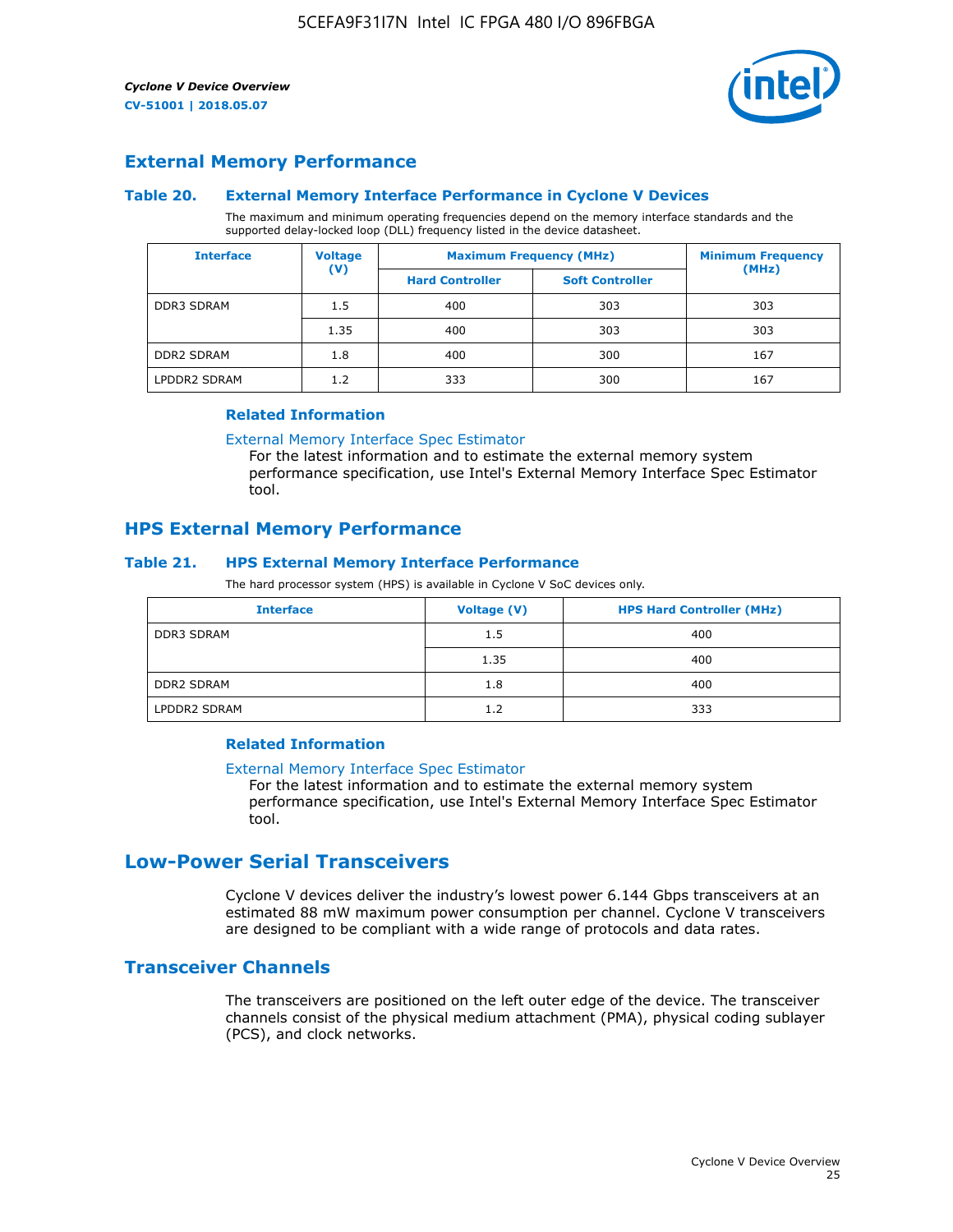

#### **Figure 10. Device Chip Overview for Cyclone V GX and GT Devices**

The figure shows a Cyclone V FPGA with transceivers. Different Cyclone V devices may have a different floorplans than the one shown here.



#### **PMA Features**

To prevent core and I/O noise from coupling into the transceivers, the PMA block is isolated from the rest of the chip—ensuring optimal signal integrity. For the transceivers, you can use the channel PLL of an unused receiver PMA as an additional transmit PLL.

#### **Table 22. PMA Features of the Transceivers in Cyclone V Devices**

| <b>Features</b>                                    | <b>Capability</b>                                                                                       |
|----------------------------------------------------|---------------------------------------------------------------------------------------------------------|
| Backplane support                                  | Driving capability up to 6.144 Gbps                                                                     |
| PLL-based clock recovery                           | Superior jitter tolerance                                                                               |
| Programmable deserialization and word<br>alignment | Flexible deserialization width and configurable word alignment pattern                                  |
| Equalization and pre-emphasis                      | Up to 14.37 dB of pre-emphasis and up to 4.7 dB of equalization<br>No decision feedback equalizer (DFE) |
| Ring oscillator transmit PLLs                      | 614 Mbps to 6.144 Gbps                                                                                  |
| Input reference clock range                        | 20 MHz to 400 MHz                                                                                       |
| Transceiver dynamic reconfiguration                | Allows the reconfiguration of a single channel without affecting the operation of<br>other channels     |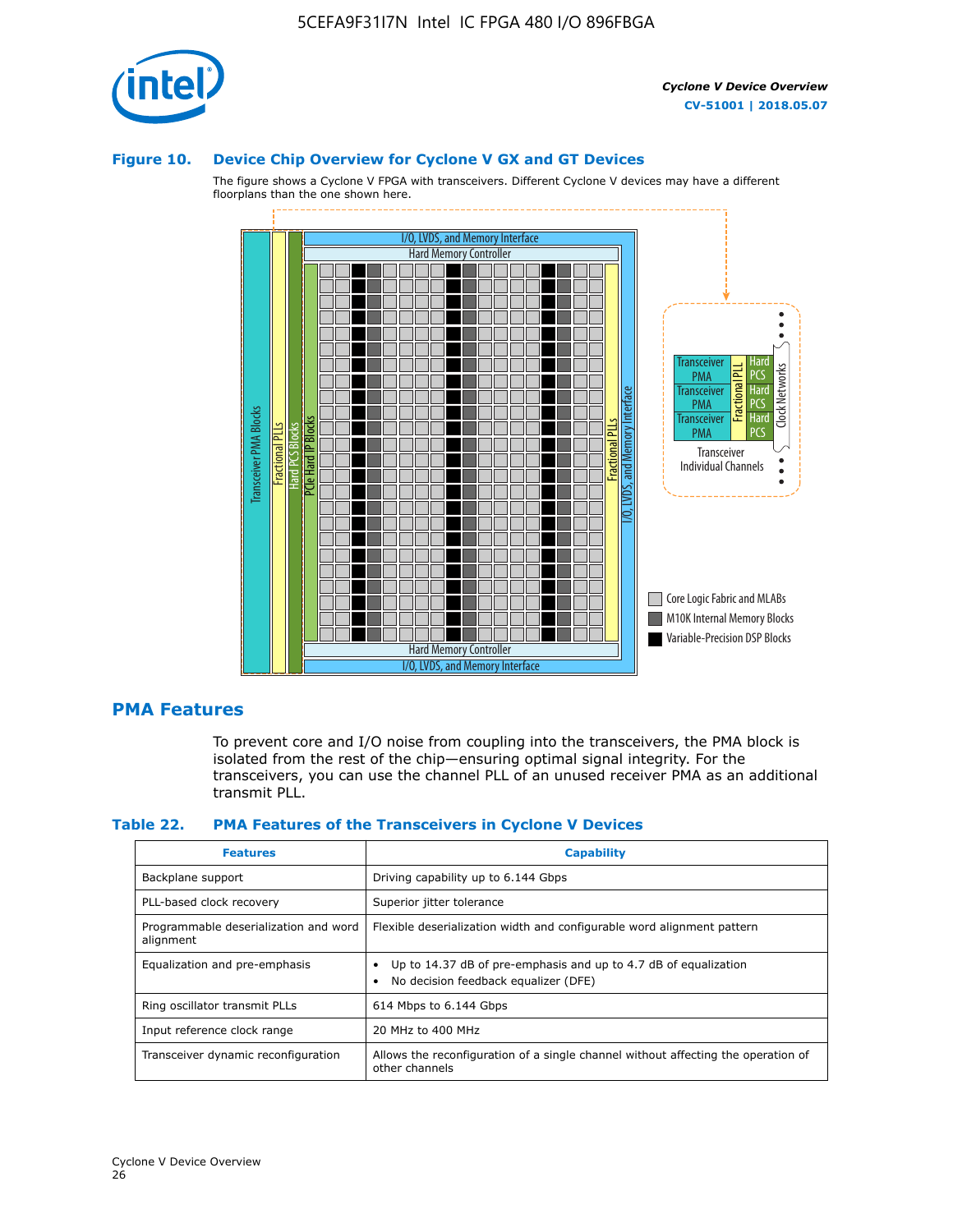

## **PCS Features**

The Cyclone V core logic connects to the PCS through an 8, 10, 16, 20, 32, or 40 bit interface, depending on the transceiver data rate and protocol. Cyclone V devices contain PCS hard IP to support PCIe Gen1 and Gen2, Gbps Ethernet (GbE), Serial RapidIO® (SRIO), and Common Public Radio Interface (CPRI).

Most of the standard and proprietary protocols from 614 Mbps to 6.144 Gbps are supported.

| Table 23. | <b>Transceiver PCS Features for Cyclone V Devices</b> |  |  |  |
|-----------|-------------------------------------------------------|--|--|--|
|-----------|-------------------------------------------------------|--|--|--|

| <b>PCS Support</b>                 | <b>Data Rates</b><br>(Gbps)        | <b>Transmitter Data Path Feature</b>                                                                         | <b>Receiver Data Path Feature</b>                                                                                                                                                                                                  |  |  |  |
|------------------------------------|------------------------------------|--------------------------------------------------------------------------------------------------------------|------------------------------------------------------------------------------------------------------------------------------------------------------------------------------------------------------------------------------------|--|--|--|
| 3-Gbps and 6-Gbps Basic            | 0.614 to 6.144                     | • Phase compensation FIFO<br>Byte serializer<br>8B/10B encoder<br>Transmitter bit-slip                       | Word aligner<br>$\bullet$<br>Deskew FIFO<br>$\bullet$<br>Rate-match FIFO<br>$\bullet$<br>8B/10B decoder<br>$\bullet$<br>Byte deserializer<br>$\bullet$<br>Byte ordering<br>$\bullet$<br>Receiver phase compensation<br><b>FIFO</b> |  |  |  |
| PCIe Gen1<br>(x1, x2, x4)          | $2.5$ and $5.0$                    | Dedicated PCIe PHY IP core<br>PIPE 2.0 interface to the core<br>$\bullet$<br>logic                           | Dedicated PCIe PHY IP core<br>$\bullet$<br>PIPE 2.0 interface to the core<br>$\bullet$<br>logic                                                                                                                                    |  |  |  |
| PCIe Gen2<br>$(x1, x2, x4)^{(12)}$ |                                    |                                                                                                              |                                                                                                                                                                                                                                    |  |  |  |
| GbE                                | 1.25                               | • Custom PHY IP core with preset<br>feature<br>GbE transmitter synchronization<br>$\bullet$<br>state machine | • Custom PHY IP core with preset<br>feature<br>GbE receiver synchronization<br>state machine                                                                                                                                       |  |  |  |
| $XAUI$ $(13)$                      | 3.125                              | Dedicated XAUI PHY IP core<br>$\bullet$                                                                      | Dedicated XAUI PHY IP core<br>$\bullet$                                                                                                                                                                                            |  |  |  |
| HiGig                              | 3.75                               | XAUI synchronization state<br>$\bullet$<br>machine for bonding four<br>channels                              | XAUI synchronization state<br>$\bullet$<br>machine for realigning four<br>channels                                                                                                                                                 |  |  |  |
| SRIO 1.3 and 2.1                   | 1.25 to 3.125                      | • Custom PHY IP core with preset<br>feature<br>• SRIO version 2.1-compliant x2<br>and x4 channel bonding     | • Custom PHY IP core with preset<br>feature<br>• SRIO version 2.1-compliant x2<br>and x4 deskew state machine                                                                                                                      |  |  |  |
| SDI, SD/HD, and 3G-SDI             | $0.27^{(14)}$ , 1.485,<br>and 2.97 | Custom PHY IP core with preset<br>feature                                                                    | Custom PHY IP core with preset<br>feature                                                                                                                                                                                          |  |  |  |
| JESD204A                           | $0.3125^{(15)}$ to<br>3.125        |                                                                                                              |                                                                                                                                                                                                                                    |  |  |  |
| continued                          |                                    |                                                                                                              |                                                                                                                                                                                                                                    |  |  |  |

<sup>(12)</sup> PCIe Gen2 is supported for Cyclone V GT and ST devices. The PCIe Gen2 x4 support is PCIe-compatible.

<sup>(13)</sup> XAUI is supported through the soft PCS.

<sup>(14)</sup> The 0.27-Gbps data rate is supported using oversampling user logic that you must implement in the FPGA fabric.

<sup>(15)</sup> The 0.3125-Gbps data rate is supported using oversampling user logic that you must implement in the FPGA fabric.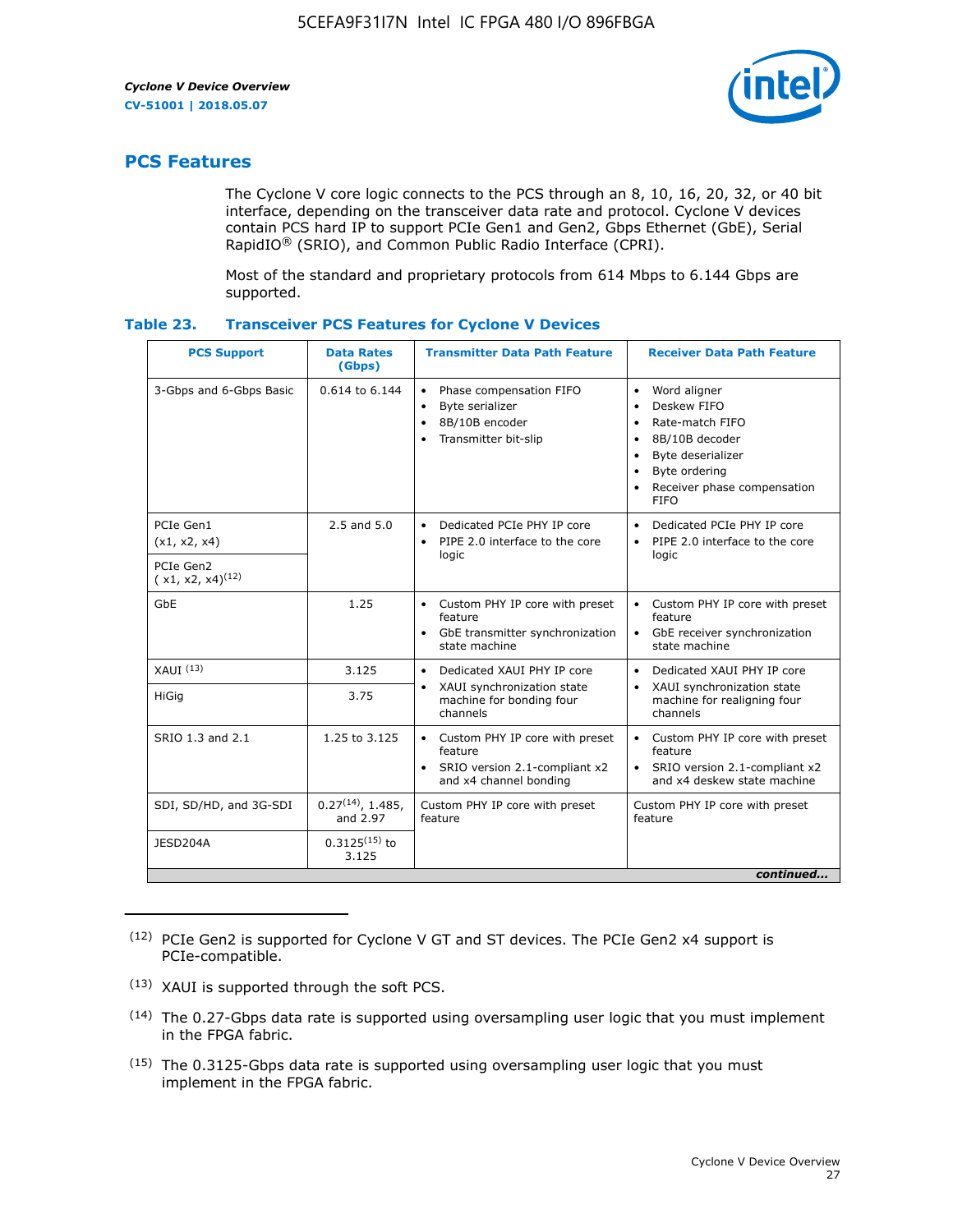

| <b>PCS Support</b>       | <b>Data Rates</b><br>(Gbps) | <b>Transmitter Data Path Feature</b>                         | <b>Receiver Data Path Feature</b>                                                                        |
|--------------------------|-----------------------------|--------------------------------------------------------------|----------------------------------------------------------------------------------------------------------|
| Serial ATA Gen1 and Gen2 | $1.5$ and $3.0$             | Custom PHY IP core with preset<br>feature<br>Electrical idle | Custom PHY IP core with preset<br>feature<br>Signal detect<br>Wider spread of asynchronous<br><b>SSC</b> |
| CPRI $4.1^{(16)}$        | $0.6144$ to 6.144           | Dedicated deterministic latency<br>٠<br>PHY IP core          | Dedicated deterministic latency<br>PHY IP core                                                           |
| OBSAI RP3                | 0.768 to 3.072              | Transmitter (TX) manual bit-slip<br>mode                     | Receiver (RX) deterministic<br>latency state machine                                                     |
| V-by-One HS              | Up to 3.75                  | Custom PHY IP core                                           | Custom PHY IP core<br>$\bullet$                                                                          |
| DisplayPort $1.2^{(17)}$ | 1.62 and $2.7$              |                                                              | Wider spread of asynchronous<br><b>SSC</b>                                                               |

## **SoC with HPS**

Each SoC combines an FPGA fabric and an HPS in a single device. This combination delivers the flexibility of programmable logic with the power and cost savings of hard IP in these ways:

- Reduces board space, system power, and bill of materials cost by eliminating a discrete embedded processor
- Allows you to differentiate the end product in both hardware and software, and to support virtually any interface standard
- Extends the product life and revenue through in-field hardware and software updates

## **HPS Features**

The HPS consists of a dual-core Arm Cortex-A9 MPCore processor, a rich set of peripherals, and a shared multiport SDRAM memory controller, as shown in the following figure.

<sup>(16)</sup> High-voltage output mode (1000-BASE-CX) is not supported.

<sup>(17)</sup> Pending characterization.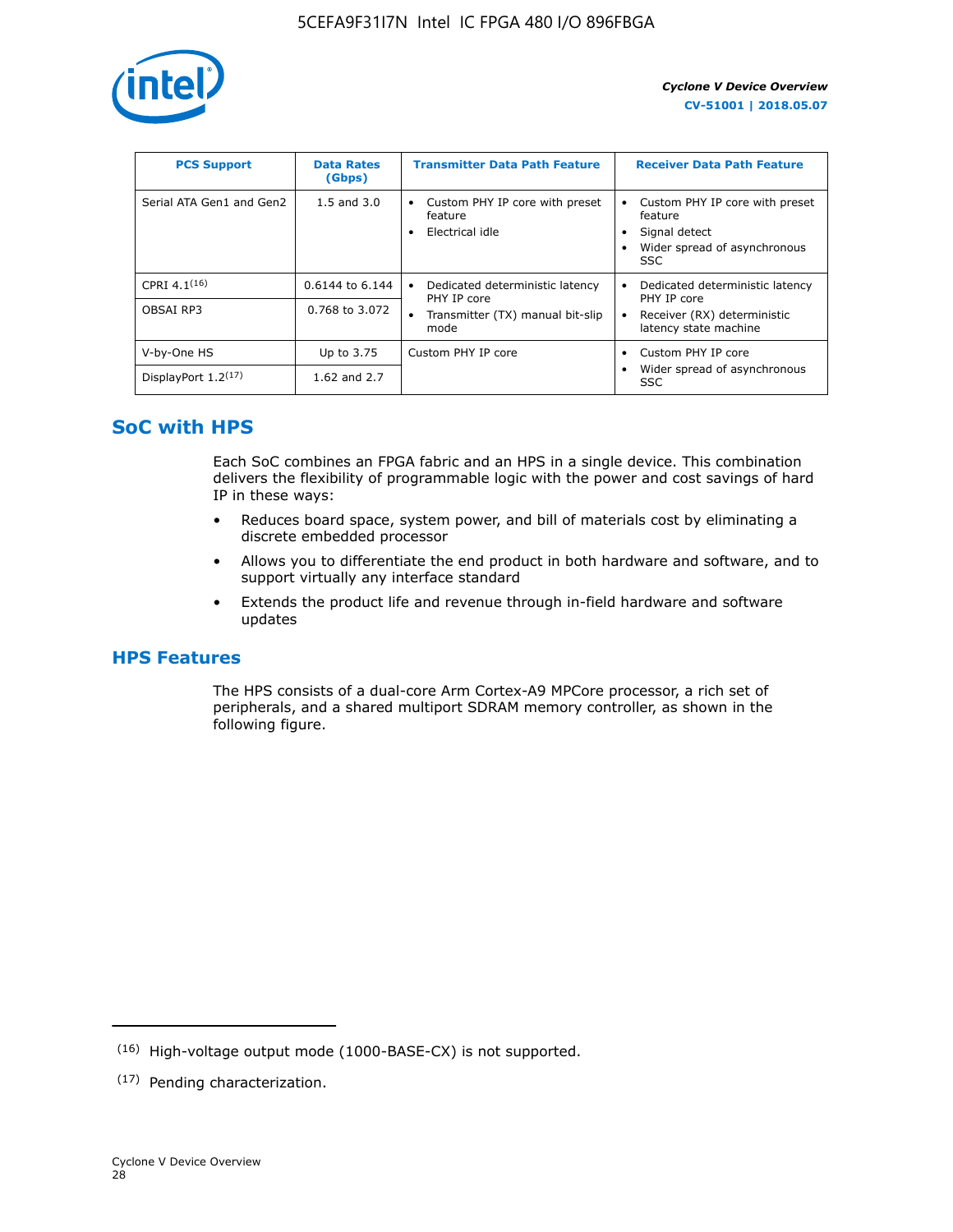



#### **Figure 11. HPS with Dual-Core Arm Cortex-A9 MPCore Processor**

#### **System Peripherals and Debug Access Port**

Each Ethernet MAC, USB OTG, NAND flash controller, and SD/MMC controller module has an integrated DMA controller. For modules without an integrated DMA controller, an additional DMA controller module provides up to eight channels of high-bandwidth data transfers. Peripherals that communicate off-chip are multiplexed with other peripherals at the HPS pin level. This allows you to choose which peripherals to interface with other devices on your PCB.

The debug access port provides interfaces to industry standard JTAG debug probes and supports Arm CoreSight debug and core traces to facilitate software development.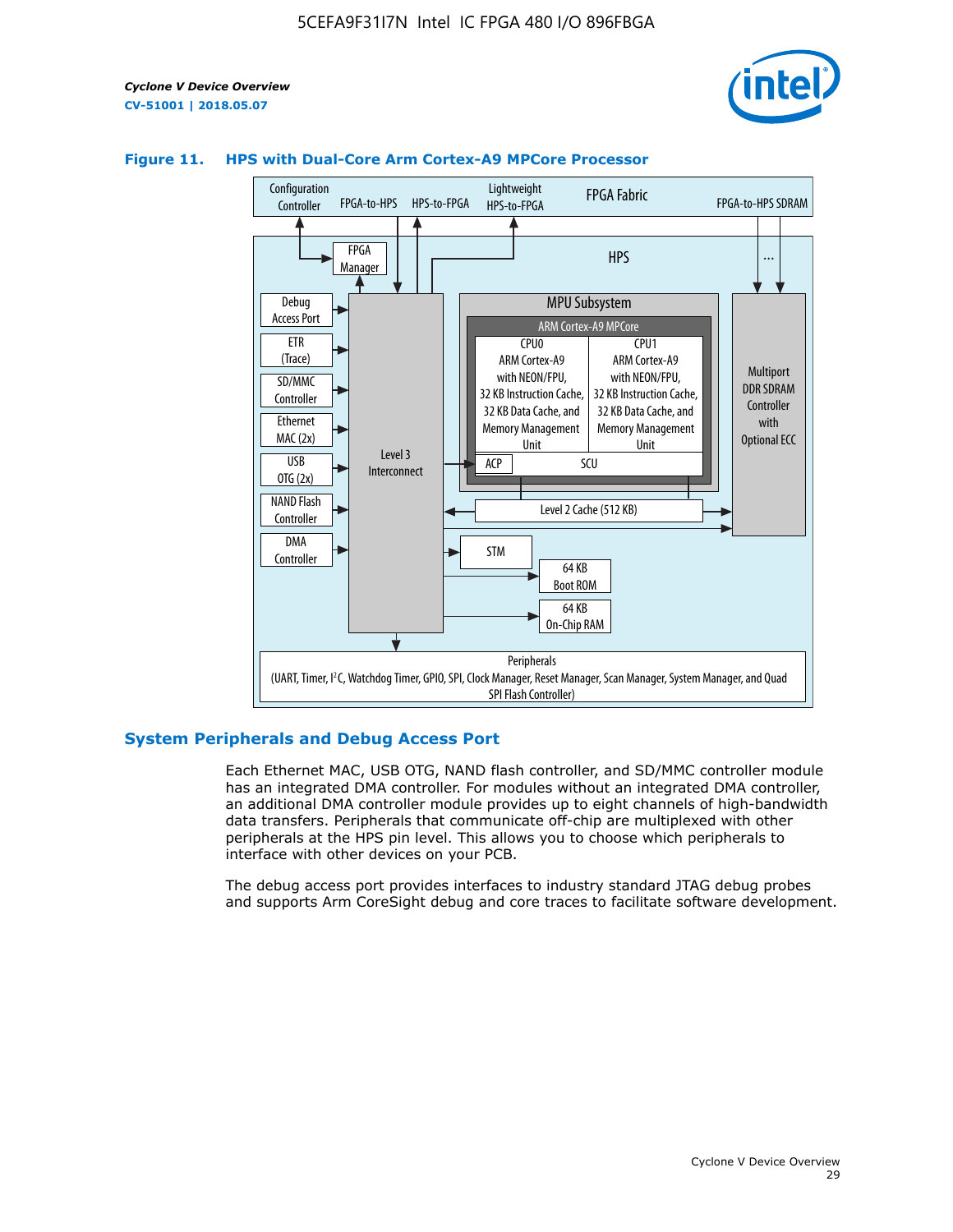

#### **HPS–FPGA AXI Bridges**

The HPS–FPGA bridges, which support the Advanced Microcontroller Bus Architecture (AMBA<sup>®</sup>) Advanced eXtensible Interface (AXI<sup>™</sup>) specifications, consist of the following bridges:

- FPGA-to-HPS AXI bridge—a high-performance bus supporting 32, 64, and 128 bit data widths that allows the FPGA fabric to issue transactions to slaves in the HPS.
- HPS-to-FPGA AXI bridge—a high-performance bus supporting 32, 64, and 128 bit data widths that allows the HPS to issue transactions to slaves in the FPGA fabric.
- Lightweight HPS-to-FPGA AXI bridge—a lower latency 32 bit width bus that allows the HPS to issue transactions to slaves in the FPGA fabric. This bridge is primarily used for control and status register (CSR) accesses to peripherals in the FPGA fabric.

The HPS–FPGA AXI bridges allow masters in the FPGA fabric to communicate with slaves in the HPS logic, and vice versa. For example, the HPS-to-FPGA AXI bridge allows you to share memories instantiated in the FPGA fabric with one or both microprocessors in the HPS, while the FPGA-to-HPS AXI bridge allows logic in the FPGA fabric to access the memory and peripherals in the HPS.

Each HPS–FPGA bridge also provides asynchronous clock crossing for data transferred between the FPGA fabric and the HPS.

#### **HPS SDRAM Controller Subsystem**

The HPS SDRAM controller subsystem contains a multiport SDRAM controller and DDR PHY that are shared between the FPGA fabric (through the FPGA-to-HPS SDRAM interface), the level 2 (L2) cache, and the level 3 (L3) system interconnect. The FPGA-to-HPS SDRAM interface supports AMBA AXI and Avalon® Memory-Mapped (Avalon-MM) interface standards, and provides up to six individual ports for access by masters implemented in the FPGA fabric.

To maximize memory performance, the SDRAM controller subsystem supports command and data reordering, deficit round-robin arbitration with aging, and high-priority bypass features. The SDRAM controller subsystem supports DDR2, DDR3, or LPDDR2 devices up to 4 Gb in density operating at up to 400 MHz (800 Mbps data rate).

#### **FPGA Configuration and Processor Booting**

The FPGA fabric and HPS in the SoC are powered independently. You can reduce the clock frequencies or gate the clocks to reduce dynamic power, or shut down the entire FPGA fabric to reduce total system power.

You can configure the FPGA fabric and boot the HPS independently, in any order, providing you with more design flexibility:

- You can boot the HPS independently. After the HPS is running, the HPS can fully or partially reconfigure the FPGA fabric at any time under software control. The HPS can also configure other FPGAs on the board through the FPGA configuration controller.
- You can power up both the HPS and the FPGA fabric together, configure the FPGA fabric first, and then boot the HPS from memory accessible to the FPGA fabric.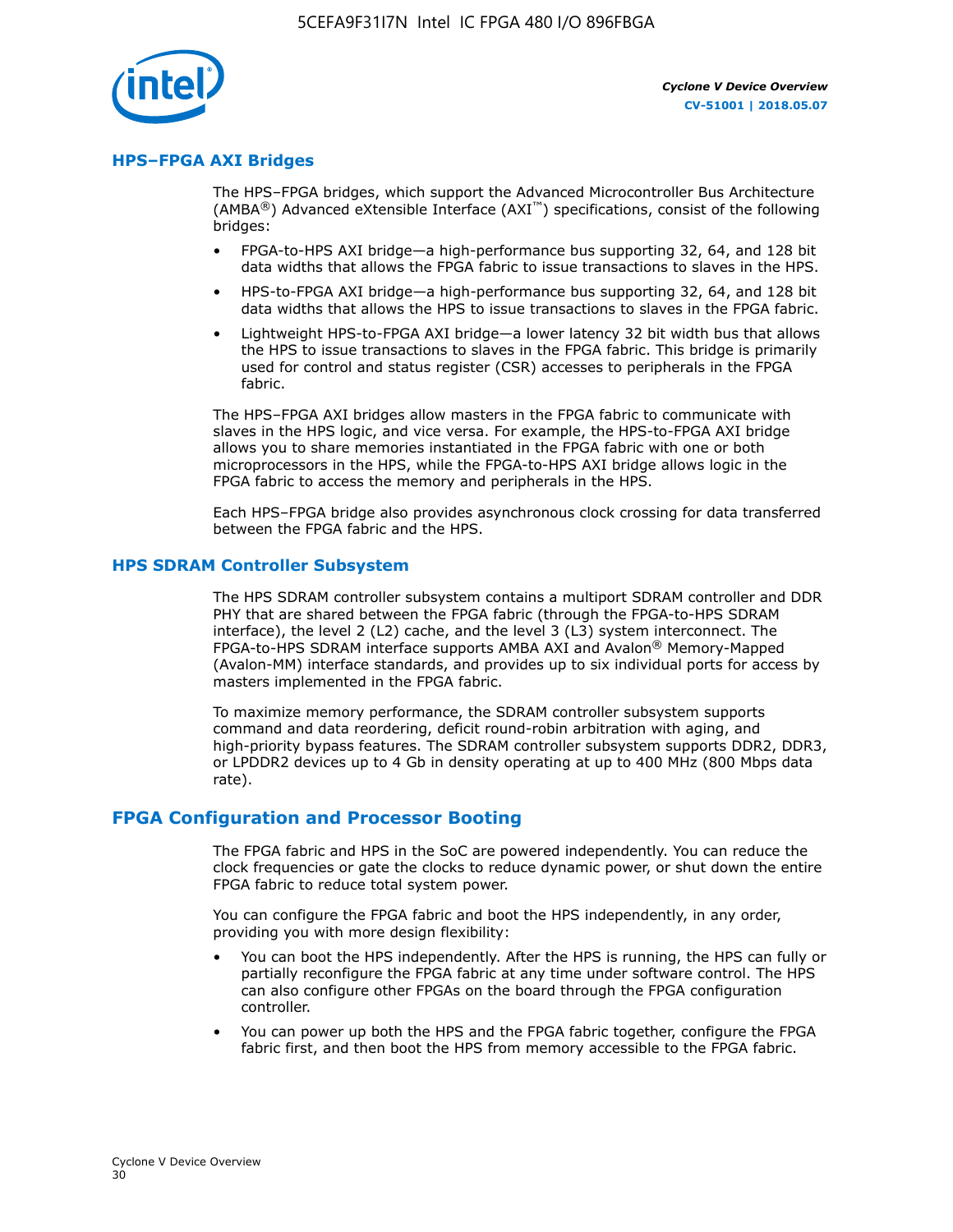

*Note:* Although the FPGA fabric and HPS are on separate power domains, the HPS must remain powered up during operation while the FPGA fabric can be powered up or down as required.

#### **Related Information**

[Cyclone V Device Family Pin Connection Guidelines](https://www.altera.com/content/dam/altera-www/global/en_US/pdfs/literature/dp/cyclone-v/pcg-01014.pdf)

Provides detailed information about power supply pin connection guidelines and power regulator sharing.

#### **Hardware and Software Development**

For hardware development, you can configure the HPS and connect your soft logic in the FPGA fabric to the HPS interfaces using the Platform Designer (Standard) system integration tool in the Intel Quartus Prime software.

For software development, the Arm-based SoC devices inherit the rich software development ecosystem available for the Arm Cortex-A9 MPCore processor. The software development process for Intel SoCs follows the same steps as those for other SoC devices from other manufacturers. Support for Linux, VxWorks®, and other operating systems is available for the SoCs. For more information on the operating systems support availability, contact the Intel sales team.

You can begin device-specific firmware and software development on the Intel SoC Virtual Target. The Virtual Target is a fast PC-based functional simulation of a target development system—a model of a complete development board that runs on a PC. The Virtual Target enables the development of device-specific production software that can run unmodified on actual hardware.

#### **Related Information**

[International Altera Sales Support Offices](https://www.altera.com/about/contact/contact/international-altera-sales-offices.html)

## **Dynamic and Partial Reconfiguration**

The Cyclone V devices support dynamic reconfiguration and partial reconfiguration.

#### **Dynamic Reconfiguration**

The dynamic reconfiguration feature allows you to dynamically change the transceiver data rates, PMA settings, or protocols of a channel, without affecting data transfer on adjacent channels. This feature is ideal for applications that require on-the-fly multiprotocol or multirate support. You can reconfigure the PMA and PCS blocks with dynamic reconfiguration.

## **Partial Reconfiguration**

*Note:* The partial reconfiguration feature is available for Cyclone V E, GX, SE, and SX devices with the "SC" suffix in the part number. For device availability and ordering, contact your local Intel sales representatives.

> Partial reconfiguration allows you to reconfigure part of the device while other sections of the device remain operational. This capability is important in systems with critical uptime requirements because it allows you to make updates or adjust functionality without disrupting services.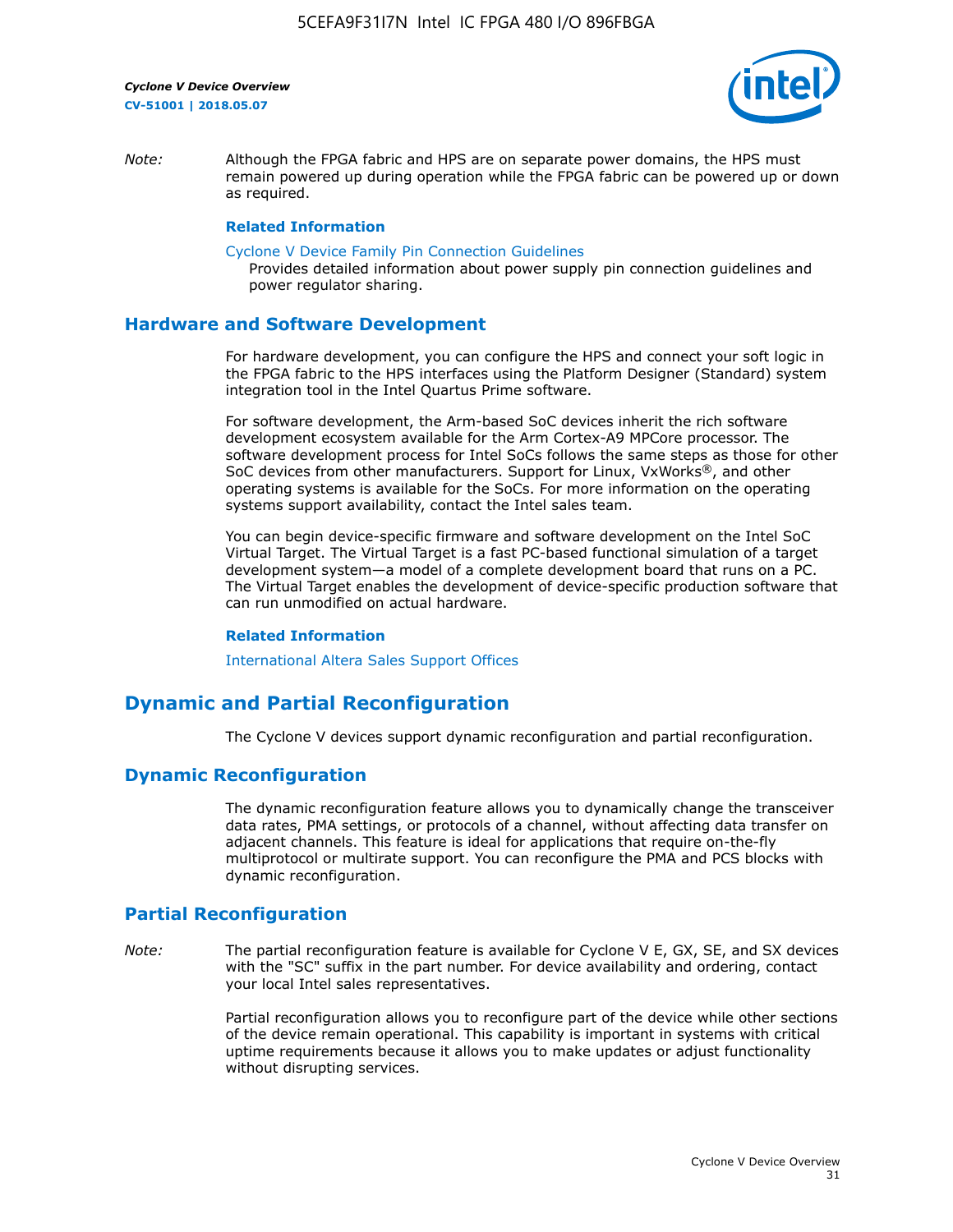

Apart from lowering cost and power consumption, partial reconfiguration increases the effective logic density of the device because placing device functions that do not operate simultaneously is not necessary. Instead, you can store these functions in external memory and load them whenever the functions are required. This capability reduces the size of the device because it allows multiple applications on a single device—saving the board space and reducing the power consumption.

Intel simplifies the time-intensive task of partial reconfiguration by building this capability on top of the proven incremental compile and design flow in the Intel Quartus Prime design software. With the Intel solution, you do not need to know all the intricate device architecture details to perform a partial reconfiguration.

Partial reconfiguration is supported through the FPP x16 configuration interface. You can seamlessly use partial reconfiguration in tandem with dynamic reconfiguration to enable simultaneous partial reconfiguration of both the device core and transceivers.

## **Enhanced Configuration and Configuration via Protocol**

Cyclone V devices support 1.8 V, 2.5 V, 3.0 V, and 3.3 V programming voltages and several configuration schemes.

| <b>Mode</b>                                                    | <b>Data</b><br>Width         | Max Clock  <br>Rate<br>(MHz) | <b>Max Data</b><br>Rate<br>(Mbps) | <b>Decompressi</b><br>on | <b>Design</b><br><b>Security</b> | <b>Partial</b><br>Reconfigurat<br>ion <sup>(18)</sup> | <b>Remote</b><br><b>System</b><br><b>Update</b> |
|----------------------------------------------------------------|------------------------------|------------------------------|-----------------------------------|--------------------------|----------------------------------|-------------------------------------------------------|-------------------------------------------------|
| AS through the EPCS<br>and EPCQ serial<br>configuration device | 1 bit, 4<br>bits             | 100                          |                                   | Yes                      | <b>Yes</b>                       |                                                       | Yes                                             |
| PS through CPLD or<br>external<br>microcontroller              | 1 bit                        | 125                          | 125                               | Yes                      | Yes                              |                                                       |                                                 |
| <b>FPP</b>                                                     | 8 bits                       | 125                          |                                   | Yes                      | <b>Yes</b>                       |                                                       | Parallel flash                                  |
|                                                                | 16 bits                      | 125                          |                                   | Yes                      | <b>Yes</b>                       | Yes                                                   | loader                                          |
| CvP (PCIe)                                                     | x1, x2,<br>and $x4$<br>lanes |                              |                                   | Yes                      | <b>Yes</b>                       | Yes                                                   |                                                 |
| <b>JTAG</b>                                                    | 1 bit                        | 33                           | 33                                |                          |                                  |                                                       |                                                 |

**Table 24. Configuration Schemes and Features Supported by Cyclone V Devices**

Instead of using an external flash or ROM, you can configure the Cyclone V devices through PCIe using CvP. The CvP mode offers the fastest configuration rate and flexibility with the easy-to-use PCIe hard IP block interface. The Cyclone V CvP implementation conforms to the PCIe 100 ms power-up-to-active time requirement.

#### **Related Information**

[Configuration via Protocol \(CvP\) Implementation in Intel FPGAs User Guide](https://www.altera.com/documentation/nik1412546950394.html#nik1412546833714) Provides more information about CvP.

 $(18)$  The partial reconfiguration feature is available for Cyclone V E, GX, SE, and SX devices with the "SC" suffix in the part number. For device availability and ordering, contact your local Intel sales representatives.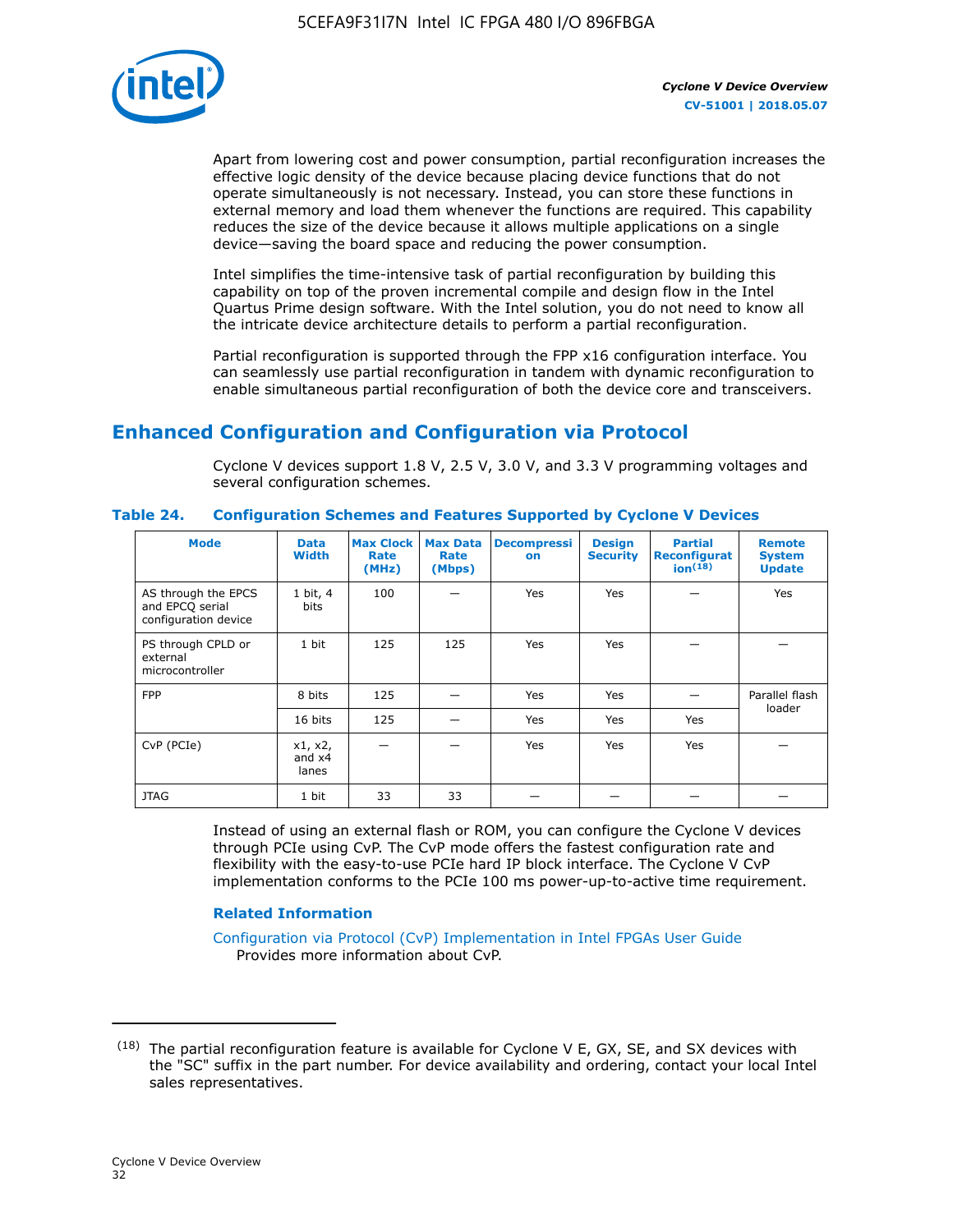

## **Power Management**

Leveraging the FPGA architectural features, process technology advancements, and transceivers that are designed for power efficiency, the Cyclone V devices consume less power than previous generation Cyclone FPGAs:

- Total device core power consumption—less by up to 40%.
- Transceiver channel power consumption—less by up to 50%.

Additionally, Cyclone V devices contain several hard IP blocks that reduce logic resources and deliver substantial power savings of up to 25% less power than equivalent soft implementations.

## **Document Revision History for Cyclone V Device Overview**

| <b>Document</b><br><b>Version</b> | <b>Changes</b>                                                                                                                                                          |
|-----------------------------------|-------------------------------------------------------------------------------------------------------------------------------------------------------------------------|
| 2018.05.07                        | Added the low power option ("L" suffix) for Cyclone V SE and Cyclone V SX devices in the Sample<br>Ordering Code and Available Options diagrams.<br>Rebranded as Intel. |

| <b>Date</b>   | <b>Version</b> | <b>Changes</b>                                                                                                                                                                                                                                                                                                                                                                                                                                                                                                                                                                                                                                                                                                                                                                                                                                                                                                  |
|---------------|----------------|-----------------------------------------------------------------------------------------------------------------------------------------------------------------------------------------------------------------------------------------------------------------------------------------------------------------------------------------------------------------------------------------------------------------------------------------------------------------------------------------------------------------------------------------------------------------------------------------------------------------------------------------------------------------------------------------------------------------------------------------------------------------------------------------------------------------------------------------------------------------------------------------------------------------|
| December 2017 | 2017.12.18     | Updated ALM resources for Cyclone V E, Cyclone V SE, Cyclone V SX, and<br>Cyclone V ST devices.                                                                                                                                                                                                                                                                                                                                                                                                                                                                                                                                                                                                                                                                                                                                                                                                                 |
| June 2016     | 2016.06.10     | Updated Cyclone V GT speed grade to -7 in Sample Ordering Code and<br>Available Options for Cyclone V GT Devices diagram.                                                                                                                                                                                                                                                                                                                                                                                                                                                                                                                                                                                                                                                                                                                                                                                       |
| December 2015 | 2015.12.21     | Added descriptions to package plan tables for Cyclone V GT and ST<br>devices.<br>Changed instances of Quartus II to Quartus Prime.                                                                                                                                                                                                                                                                                                                                                                                                                                                                                                                                                                                                                                                                                                                                                                              |
| June 2015     | 2015.06.12     | Replaced a note to partial reconfiguration feature. Note: The partial<br>reconfiguration feature is available for Cyclone V E, GX, SE, and SX<br>devices with the "SC" suffix in the part number. For device availability and<br>ordering, contact your local Altera sales representatives.<br>Updated logic elements (LE) (K) for the following devices:<br>$\bullet$<br>- Cyclone V E A7: Updated from 149.5 to 150<br>- Cyclone V GX C3: Updated from 35.5 to 36<br>- Cyclone V GX C7: Updated from 149.7 to 150<br>- Cyclone V GT D7: Updated from 149.5 to 150<br>Updated MLAB (Kb) in Maximum Resource Counts for Cyclone V GX<br>Devices table as follows:<br>- Cyclone V GX C3: Updated from 291 to 182<br>- Cyclone V GX C4: Updated from 678 to 424<br>- Cyclone V GX C5: Updated from 678 to 424<br>- Cyclone V GX C7: Updated from 1,338 to 836<br>$-$ Cyclone V GX C9: Updated from 2,748 to 1,717 |
|               |                | continued                                                                                                                                                                                                                                                                                                                                                                                                                                                                                                                                                                                                                                                                                                                                                                                                                                                                                                       |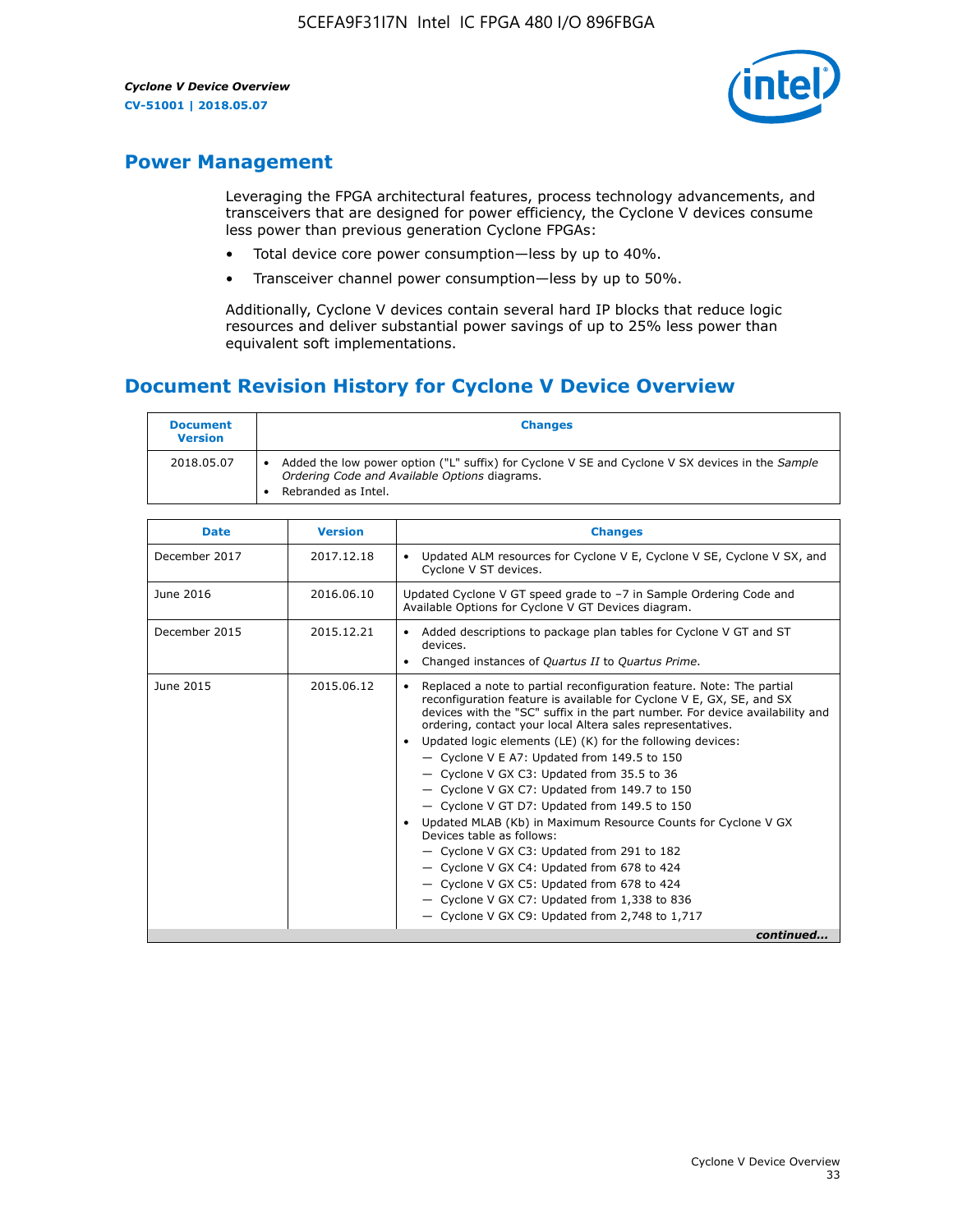

| Date         | <b>Version</b> | <b>Changes</b>                                                                                                                                                                                                                                                                                                                                                                                                                                                                                                                                                                                                                                                                                                                                                                                                                                                                                                                                                                                                                                                                                                                                                                                                                                                                                                                                                                                                                                                                                                                                                                                                                                                                                                  |
|--------------|----------------|-----------------------------------------------------------------------------------------------------------------------------------------------------------------------------------------------------------------------------------------------------------------------------------------------------------------------------------------------------------------------------------------------------------------------------------------------------------------------------------------------------------------------------------------------------------------------------------------------------------------------------------------------------------------------------------------------------------------------------------------------------------------------------------------------------------------------------------------------------------------------------------------------------------------------------------------------------------------------------------------------------------------------------------------------------------------------------------------------------------------------------------------------------------------------------------------------------------------------------------------------------------------------------------------------------------------------------------------------------------------------------------------------------------------------------------------------------------------------------------------------------------------------------------------------------------------------------------------------------------------------------------------------------------------------------------------------------------------|
|              |                | Updated MLAB RAM Bit (Kb) in Embedded Memory Capacity and<br>Distribution in Cyclone V Devices table as follows:<br>- Cyclone V GX C3: Updated from 181 to 182<br>- Cyclone V GX C4: Updated from 295 to 424<br>Updated Total RAM Bit (Kb) in Embedded Memory Capacity and<br>Distribution in Cyclone V Devices table as follows:<br>$-$ Cyclone V GX C3: Updated from 1,531 to 1,532<br>- Cyclone V GX C4: Updated from 2,795 to 2,924<br>Updated MLAB Block count in Embedded Memory Capacity and<br>Distribution in Cyclone V Devices table as follows:<br>- Cyclone V GX C4: Updated from 472 to 678<br>- Cyclone V GX C5: Updated from 679 to 678                                                                                                                                                                                                                                                                                                                                                                                                                                                                                                                                                                                                                                                                                                                                                                                                                                                                                                                                                                                                                                                          |
| March 2015   | 2015.03.31     | Added internal scrubbing feature under configuration in Summary of<br>Features for Cyclone V Devices table.<br>Added optional suffix "SC: Internal scrubbing support" to the following<br>diagrams:<br>- Sample Ordering Code and Available Options for Cyclone V E Devices<br>- Sample Ordering Code and Available Options for Cyclone V GX Devices<br>- Sample Ordering Code and Available Options for Cyclone V SE Devices<br>- Sample Ordering Code and Available Options for Cyclone V SX Devices                                                                                                                                                                                                                                                                                                                                                                                                                                                                                                                                                                                                                                                                                                                                                                                                                                                                                                                                                                                                                                                                                                                                                                                                          |
| January 2015 | 2015.01.23     | Updated Sample Ordering Code and Available Options for Cyclone V ST<br>Devices figure because Cyclone V ST devices are only available in I<br>temperature grade and -7 speed grade.<br>- Operating Temperature: Removed C and A temperature grades<br>- FPGA Fabric Speed Grade: Removed -6 and -8 speed grades<br>Updated the transceiver specification for Cyclone V ST from 5 Gbps to<br>6.144 Gbps:<br>- Device Variants for the Cyclone V Device Family table<br>- Sample Ordering Code and Available Options for Cyclone V ST Devices<br>figure<br>- Maximum Resource Counts for Cyclone V ST Devices<br>• Updated Maximum Resource Counts for Cyclone V GX Devices table for<br>Cyclone V GX G3 devices.<br>$-$ Logic elements (LE) (K): Updated from 35.7 to 35.5<br>- Variable-precision DSP block: Updated from 51 to 57<br>$-18 \times 18$ multiplier: Updated from 102 to 114<br>Updated Number of Multipliers in Cyclone V Devices table for Cyclone V<br>GX G3 devices.<br>- Variableprecision DSP Block: Updated from 51 to 57<br>$-9x9$ Multiplier: Updated from 153 to 171<br>$-18 \times 18$ Multiplier: Updated from 102 to 114<br>- 27 x 27 Multiplier: Updated from 51 to 57<br>18 x 18 Multiplier Adder Mode: Updated from 51 to 57<br>$-18 \times 18$ Multiplier Adder Summed with 36 bit Input: Updated from 51<br>to 57<br>Updated Embedded Memory Capacity and Distribution in Cyclone V<br>Devices table for Cyclone V GX G3 devices.<br>- M10K block: Updated from 119 to 135<br>$-$ M10K RAM bit (Kb): Updated from 1,190 to 1,350<br>- MLAB block: Updated from 255 to 291<br>- MLAB RAM bit (Kb): Updated from 159 to 181<br>$-$ Total RAM bit (Kb): Updated from 1,349 to 1,531 |
| October 2014 | 2014.10.06     | Added a footnote to the "Transceiver PCS Features for Cyclone V Devices"<br>table to show that PCIe Gen2 is supported for Cyclone V GT and ST devices.                                                                                                                                                                                                                                                                                                                                                                                                                                                                                                                                                                                                                                                                                                                                                                                                                                                                                                                                                                                                                                                                                                                                                                                                                                                                                                                                                                                                                                                                                                                                                          |
|              |                | continued                                                                                                                                                                                                                                                                                                                                                                                                                                                                                                                                                                                                                                                                                                                                                                                                                                                                                                                                                                                                                                                                                                                                                                                                                                                                                                                                                                                                                                                                                                                                                                                                                                                                                                       |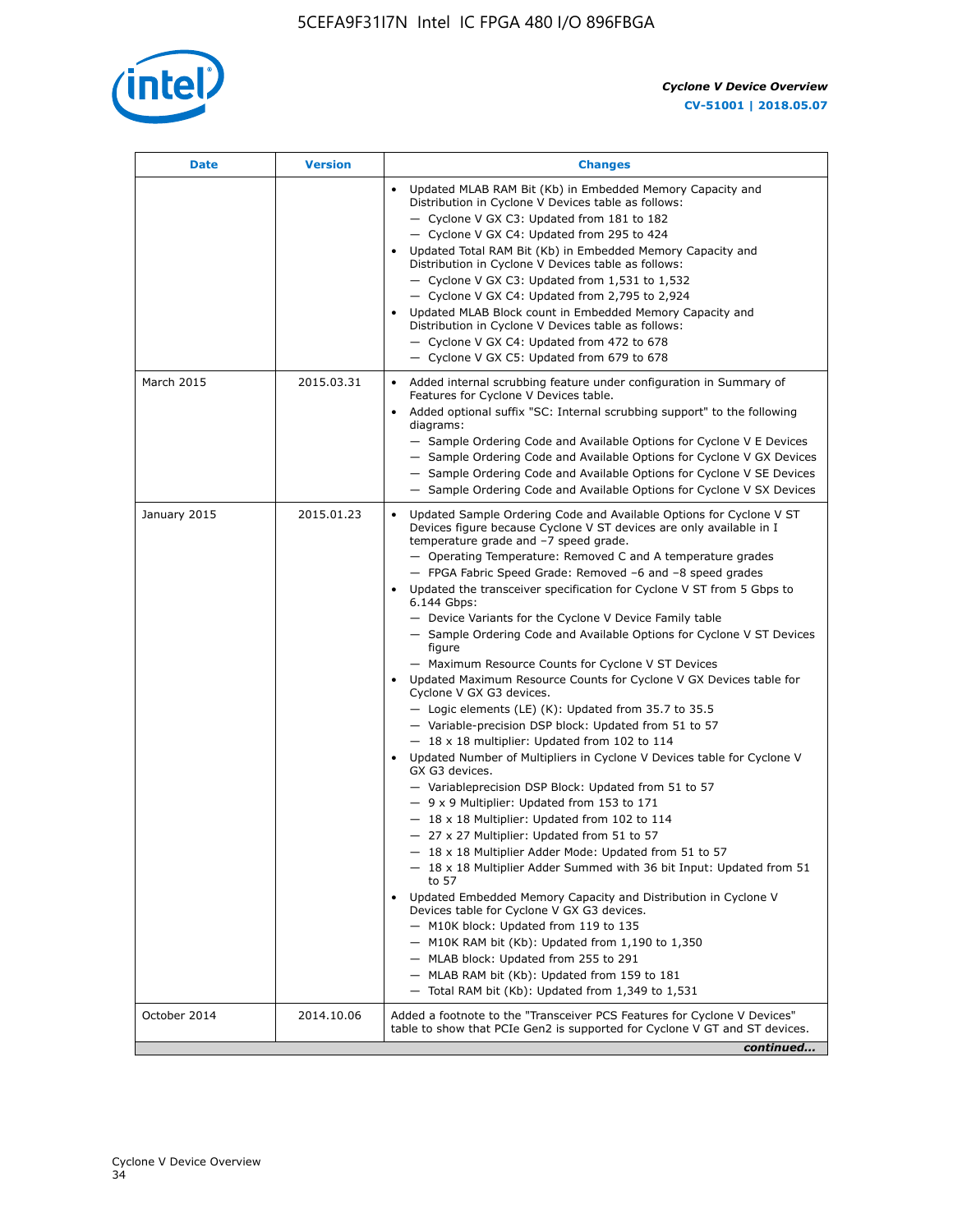r



| <b>Date</b>      | <b>Version</b> | <b>Changes</b>                                                                                                                                                                                                                                                                                                                                                                                                                                                                                                                                                                                                                                                                                                                                                                                                                                                                                                                                                                                                                                                                                                                                                                                                                                                                                                                                                                                                                                      |
|------------------|----------------|-----------------------------------------------------------------------------------------------------------------------------------------------------------------------------------------------------------------------------------------------------------------------------------------------------------------------------------------------------------------------------------------------------------------------------------------------------------------------------------------------------------------------------------------------------------------------------------------------------------------------------------------------------------------------------------------------------------------------------------------------------------------------------------------------------------------------------------------------------------------------------------------------------------------------------------------------------------------------------------------------------------------------------------------------------------------------------------------------------------------------------------------------------------------------------------------------------------------------------------------------------------------------------------------------------------------------------------------------------------------------------------------------------------------------------------------------------|
| <b>July 2014</b> | 2014.07.07     | Updated the I/O vertical migration figure to clarify the migration capability of<br>Cyclone V SE and SX devices.                                                                                                                                                                                                                                                                                                                                                                                                                                                                                                                                                                                                                                                                                                                                                                                                                                                                                                                                                                                                                                                                                                                                                                                                                                                                                                                                    |
| December 2013    | 2013.12.26     | • Corrected single or dual-core ARM Cortex-A9 MPCore processor-up to 925<br>MHz from 800 MHz.<br>Removed "Preliminary" texts from Ordering Code figures, Maximum<br>$\bullet$<br>Resources, Package Plan and I/O Vertical Migration tables.<br>Removed the note "The number of GPIOs does not include transceiver<br>I/Os. In the Quartus II software, the number of user I/Os includes<br>transceiver I/Os." for GPIOs in the Maximum Resource Counts table for<br>Cyclone V E and SE.<br>Added link to Altera Product Selector for each device variant.<br>• Updated Embedded Hard IPs for Cyclone V GT devices to indicate<br>Maximum 2 hard PCIe and 2 hard memory controllers.<br>• Added leaded package options.<br>Removed the note "The number of PLLs includes general-purpose                                                                                                                                                                                                                                                                                                                                                                                                                                                                                                                                                                                                                                                             |
|                  |                | fractional PLLs and transceiver fractional PLLs." for all PLLs in the<br>Maximum Resource Counts table.<br>• Corrected max LVDS counts for transmitter and receiver for Cyclone V E<br>A5 device from 84 to 60.<br>• Corrected max LVDS counts for transmitter and receiver for Cyclone V E<br>A9 device from 140 to 120.<br>Corrected variable-precision DSP block, 27 x 27 multiplier, 18 x 18<br>multiplier adder mode and $18 \times 18$ multiplier adder summed with 36 bit<br>input for Cyclone V SE devices from 58 to 84.<br>Corrected 18 x 18 multiplier for Cyclone V SE devices from 116 to 168.<br>Corrected 9 x 9 multiplier for Cyclone V SE devices from 174 to 252.<br>Corrected LVDS transmitter for Cyclone V SE A2 and A4 as well as SX C2<br>and C4 devices from 31 to 32.<br>• Corrected LVDS receiver for Cyclone V SE A2 and A4 as well as SX C2 and<br>C4 devices from 35 to 37.<br>• Corrected transceiver speed grade for Cyclone V ST devices ordering code<br>from $4$ to $5$ .<br>• Updated the DDR3 SDRAM for the maximum frequency's soft controller<br>and the minimum frequency from 300 to 303 for voltage 1.35V.<br>• Added links to Altera's External Memory Spec Estimator tool to the topics<br>listing the external memory interface performance.<br>• Corrected XAUI is supported through the soft PCS in the PCS features for<br>Cyclone V.<br>Added decompression support for the CvP configuration mode. |
| May 2013         | 2013.05.06     | Added link to the known document issues in the Knowledge Base.<br>$\bullet$<br>Moved all links to the Related Information section of respective topics for<br>$\bullet$<br>easy reference.<br>• Corrected the title to the PCIe hard IP topic. Cyclone V devices support<br>only PCIe Gen1 and Gen2.<br>Updated Supporting Feature in Table 1 of Increased bandwidth capacity to<br>$\bullet$<br>'6.144 Gbps'.<br>Updated Description in Table 2 of Low-power high-speed serial interface to<br>'6.144 Gbps'.<br>Updated Description in Table 3 of Cyclone V GT to '6.144 Gbps'.<br>Updated the M386 package to M383 for Figure 1, Figure 2 and Figure 3.<br>$\bullet$<br>Updated Figure 2 and Figure 3 for Transceiver Count by adding 'F : 4'.<br>$\bullet$<br>Updated LVDS in the Maximum Resource Counts tables to include<br>Transmitter and Receiver values.<br>Updated the package plan with M383 for the Cyclone V E device.<br>$\bullet$<br>Removed the M301 and M383 packages from the Cyclone V GX C4 device.<br>Updated the GPIO count to '129' for the M301 package of the Cyclone V<br>GX C5 device.<br>Updated 5 Gbps to '6.144 Gbps' for Cyclone V GT device.<br>continued                                                                                                                                                                                                                                                          |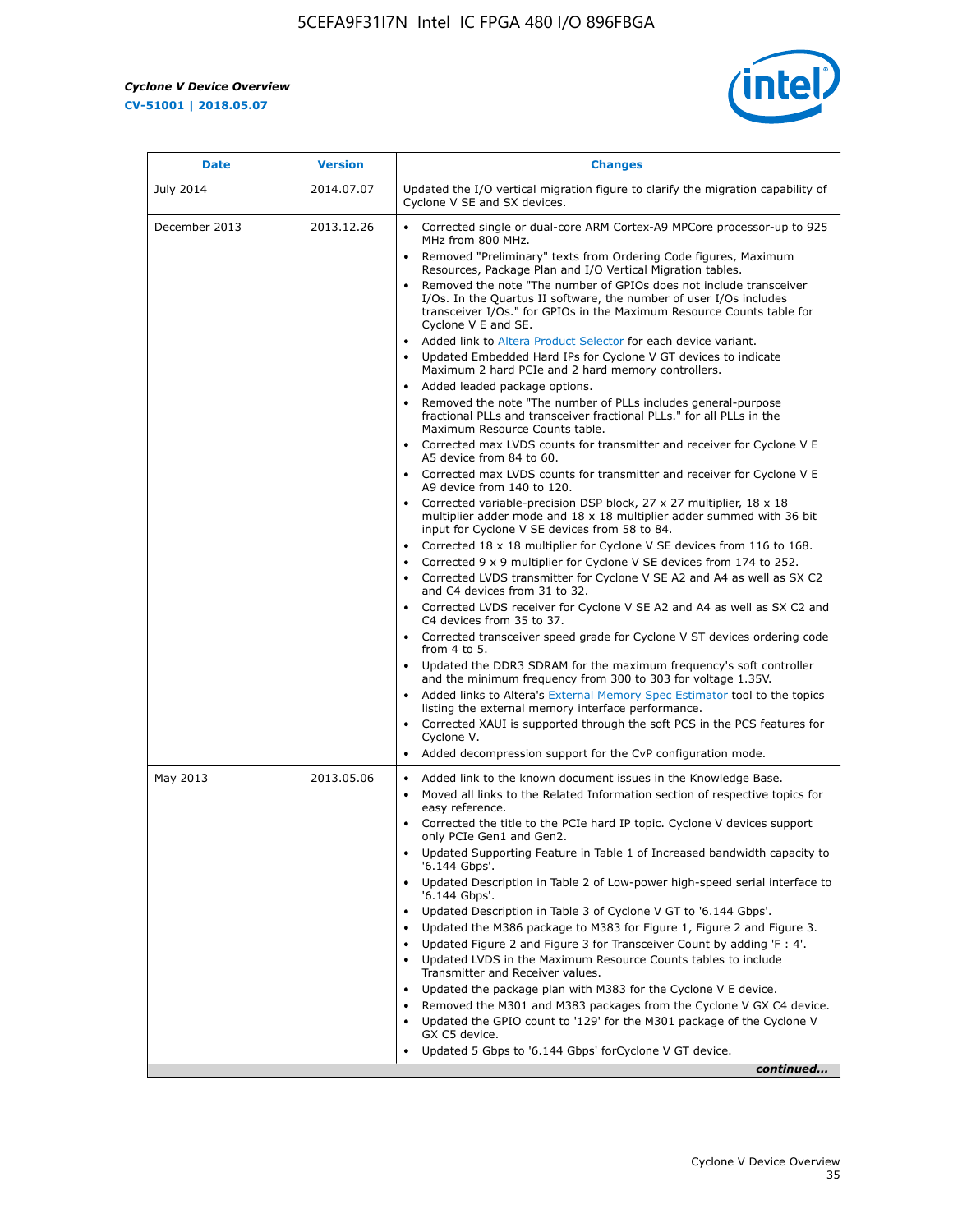

| Date          | <b>Version</b> | <b>Changes</b>                                                                                                                                      |
|---------------|----------------|-----------------------------------------------------------------------------------------------------------------------------------------------------|
|               |                | Updated HPS I/O for U484 (19 mm) in Table 11 with '151' for A2, A4, A5<br>and A6.                                                                   |
|               |                | Updated Memory (Kb) for Maximum Resource Counts for Cyclone V SE A4<br>and A6, SX C4 and C6, ST D6 devices.                                         |
|               |                | Updated FPGA PLL for Maximum Resource Counts for Cyclone V SE A2, SX<br>C2, devices.                                                                |
|               |                | Removed '36 x 36' from the Variable-Precision DSP Block.                                                                                            |
|               |                | Updated Variable-precision DSP Blocks and 18 x 18 Multiplier for<br>Maximum Resource Counts for Cyclone V SX C4 device.                             |
|               |                | Updated the HPS I/O counts for Cyclone V SE, SX, and ST devices.<br>$\bullet$                                                                       |
|               |                | Updated Figure 7 which shows the I/O vertical migration table.                                                                                      |
|               |                | Updated Table 17 for Cyclone V SX C4 device.<br>$\bullet$<br>Updated Embedded Memory Capacity and Distribution table for Cyclone V<br>$\bullet$     |
|               |                | SE A4 and A6, SX C4 and C6, ST D6 devices.                                                                                                          |
|               |                | Removed 'Counter reconfiguration' from the PLL Features.                                                                                            |
|               |                | Updated Low-Power Serial Transceivers by replacing 5 Gbps with<br>6.144 Gbps.                                                                       |
|               |                | Removed 'Distributed Memory' symbol.                                                                                                                |
|               |                | Updated the Capability in Table 22 of Backplane support to '6.144 Gbps'.                                                                            |
|               |                | Updated Capability in Table 22 of Ring oscillator transmit PLLs with<br>6.144 Gbps.                                                                 |
|               |                | Updated the PCS Support in Table 23 from 5 Gbps to '6 Gbps'.                                                                                        |
|               |                | Updated the Data Rates (Gbps) in Table 23 of 3 Gbps and 6 Gbps Basic to<br>$\bullet$<br>'6.144 Gbps'.                                               |
|               |                | Updated the Data Rates (Gbps) in Table 23 of CPRI 4.1 to '6.144 Gbps'.                                                                              |
|               |                | Clarified that partial reconfiguration is an advanced feature. Contact Altera<br>for support of the feature.                                        |
| December 2012 | 2012.12.28     | Updated the pin counts for the MBGA packages.<br>$\bullet$                                                                                          |
|               |                | Updated the GPIO and transceiver counts for the MBGA packages.<br>$\bullet$                                                                         |
|               |                | Updated the GPIO counts for the U484 package of the Cyclone V E A9, GX<br>C9, and GT D9 devices.                                                    |
|               |                | Updated the vertical migration table for vertical migration of the U484<br>packages.                                                                |
|               |                | Updated the MLAB supported programmable widths at 32 bits depth.                                                                                    |
| November 2012 | 2012.11.19     | • Added new MBGA packages and additional U484 packages for Cyclone V E,                                                                             |
|               |                | GX, and GT.<br>Added ordering code for five-transceiver devices for Cyclone V GT and ST.<br>٠                                                       |
|               |                | Updated the vertical migration table to add MBGA packages.<br>٠                                                                                     |
|               |                | Added performance information for HPS memory controller.<br>$\bullet$                                                                               |
|               |                | Removed DDR3U support.<br>$\bullet$                                                                                                                 |
|               |                | Updated Cyclone V ST speed grade information.                                                                                                       |
|               |                | Added information on maximum transceiver channel usage restrictions for<br>PCI Gen2 and CPRI at 4.9152 Gbps transmit jitter compliance.             |
|               |                | Added note on the differences between GPIO reported in Overview with                                                                                |
|               |                | User I/O numbers shown in the Quartus II software.                                                                                                  |
|               |                | Updated template.                                                                                                                                   |
| July 2012     | 2.1            | Added support for PCIe Gen2 x4 lane configuration (PCIe-compatible)                                                                                 |
| June 2012     | 2.0            | Restructured the document.                                                                                                                          |
|               |                | Added the "Embedded Memory Capacity" and "Embedded Memory<br>Configurations" sections.                                                              |
|               |                | Added Table 1, Table 3, Table 16, Table 19, and Table 20.                                                                                           |
|               |                | Updated Table 2, Table 4, Table 5, Table 6, Table 7, Table 8, Table 9, Table<br>10, Table 11, Table 12, Table 13, Table 14, Table 17, and Table 18. |
|               |                | continued                                                                                                                                           |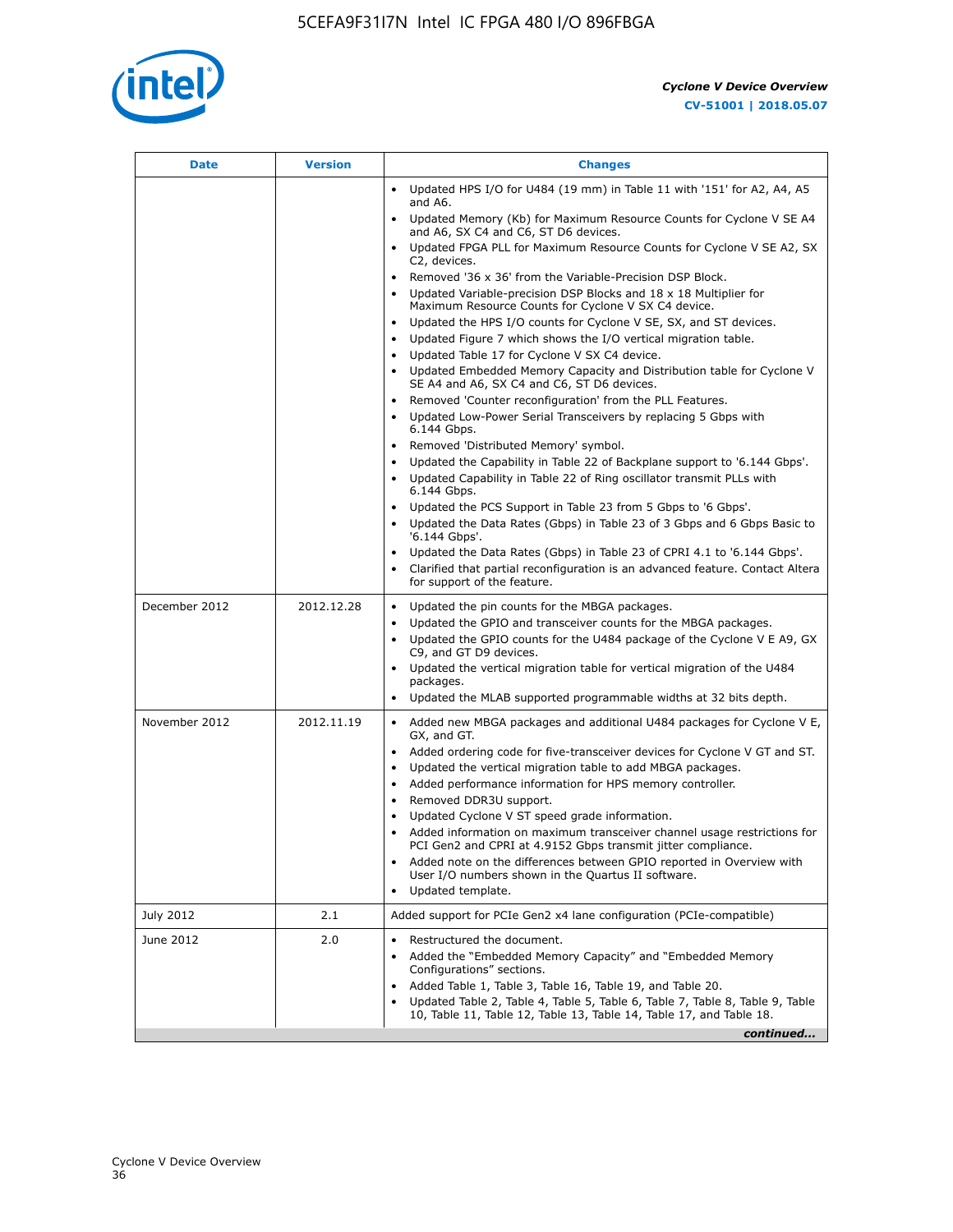

| <b>Date</b>   | <b>Version</b> | <b>Changes</b>                                                                                                                                                                                                                                                                                                                                                                                                                                                             |
|---------------|----------------|----------------------------------------------------------------------------------------------------------------------------------------------------------------------------------------------------------------------------------------------------------------------------------------------------------------------------------------------------------------------------------------------------------------------------------------------------------------------------|
|               |                | Updated Figure 1, Figure 2, Figure 3, Figure 4, Figure 5, Figure 6, and<br>Figure 10.<br>Updated the "FPGA Configuration and Processor Booting" and "Hardware<br>and Software Development" sections.<br>Text edits throughout the document.                                                                                                                                                                                                                                |
| February 2012 | 1.2            | Updated Table $1-2$ , Table $1-3$ , and Table $1-6$ .<br>Updated "Cyclone V Family Plan" on page 1-4 and "Clock Networks and<br>$\bullet$<br>PLL Clock Sources" on page 1-15.<br>Updated Figure 1-1 and Figure 1-6.                                                                                                                                                                                                                                                        |
| November 2011 | 1.1            | Updated Table $1-1$ , Table $1-2$ , Table $1-3$ , Table $1-4$ , Table $1-5$ , and Table<br>$1 - 6.$<br>Updated Figure 1-4, Figure 1-5, Figure 1-6, Figure 1-7, and Figure 1-8.<br>Updated "System Peripherals" on page 1-18, "HPS-FPGA AXI Bridges" on<br>page 1-19, "HPS SDRAM Controller Subsystem" on page 1-19, "FPGA<br>Configuration and Processor Booting" on page 1-19, and "Hardware and<br>Software Development" on page 1-20.<br>Minor text edits.<br>$\bullet$ |
| October 2011  | 1.0            | Initial release.                                                                                                                                                                                                                                                                                                                                                                                                                                                           |